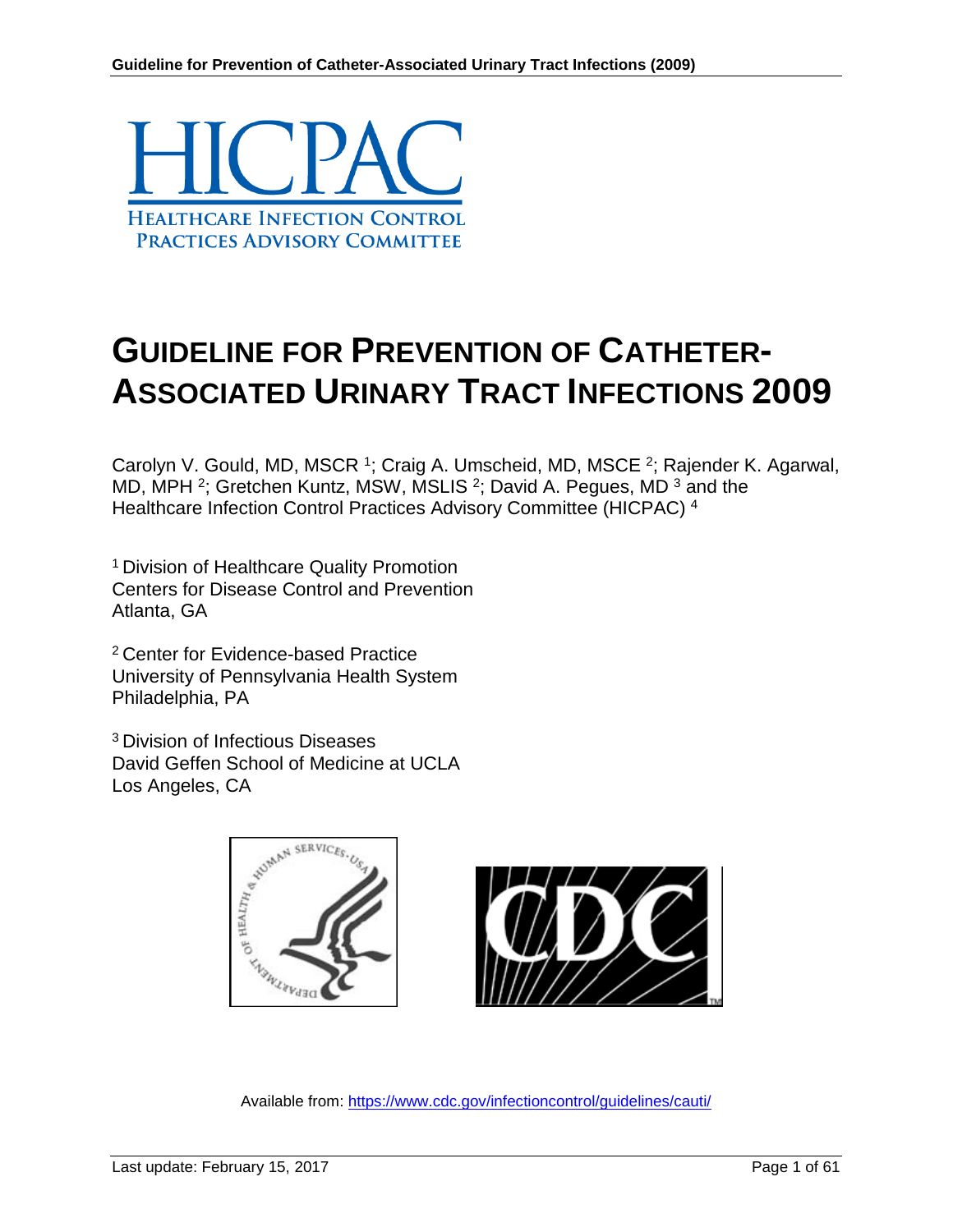# **4 Healthcare Infection Control Practices Advisory Committee (HICPAC)**

#### **Chair**

BRENNAN, Patrick J., MD Chief Medical Officer Division of Infectious Diseases University of Pennsylvania Health System

#### **Executive Secretary**

BELL, Michael R., MD Associate Director for Infection Control Division of Healthcare Quality Promotion National Center for Infectious Diseases Centers for Disease Control and **Prevention** 

#### **Members**

BURNS, Lillian A., MPH Infection Control Coordinator Infectious Diseases Department, Greenwich Hospital

ELWARD, Alexis, MD, MPH Medical Director of Infection Control Assistant Professor, Pediatric Infectious Diseases Washington University School of Medicine

ENGEL, Jeffrey, MD Chief, Epidemiology Section, North Carolina Division of Public Health North Carolina State Epidemiologist

LUNDSTROM, Tammy, MD, JD Chief Medical Officer Providence Hospital

GORDON, Steven M., MD Chairman, Department of Infectious Diseases Hospital Epidemiologist Cleveland Clinic Foundation

MCCARTER, Yvette S., PhD Director, Clinical Microbiology Laboratory

Department of Pathology University of Florida Health Science Center-Jacksonville

MURPHY, Denise M., MPH, RN, CIC Vice President, Safety and Quality Barnes-Jewish Hospital at Washington University Medical Center

OLMSTED, Russell N., MPH **Epidemiologist** Infection Control Services St. Joseph Mercy Health System

PEGUES, David Alexander, MD Professor of Medicine, Hospital Epidemiologist David Geffen School of Medicine at UCLA

RAMSEY, Keith M., MD Professor of Medicine Medical Director of Infection Control Pitt County Memorial

SINGH, Nalini, MD, MPH Professor of Pediatrics Epidemiology and International Health George Washington University Children's National Medical Center

SOULE, Barbara M., RN, MPA, CIC Practice Leader Infection Prevention Services Joint Commission Resources/Joint Commission International

SCHECTER, William, P., MD Department of Surgery, Ward 3A 17 San Francisco General Hospital

STEVENSON, Kurt Brown, MD, MPH Division of Infectious Diseases Department of Internal Medicine The Ohio State University Medical Center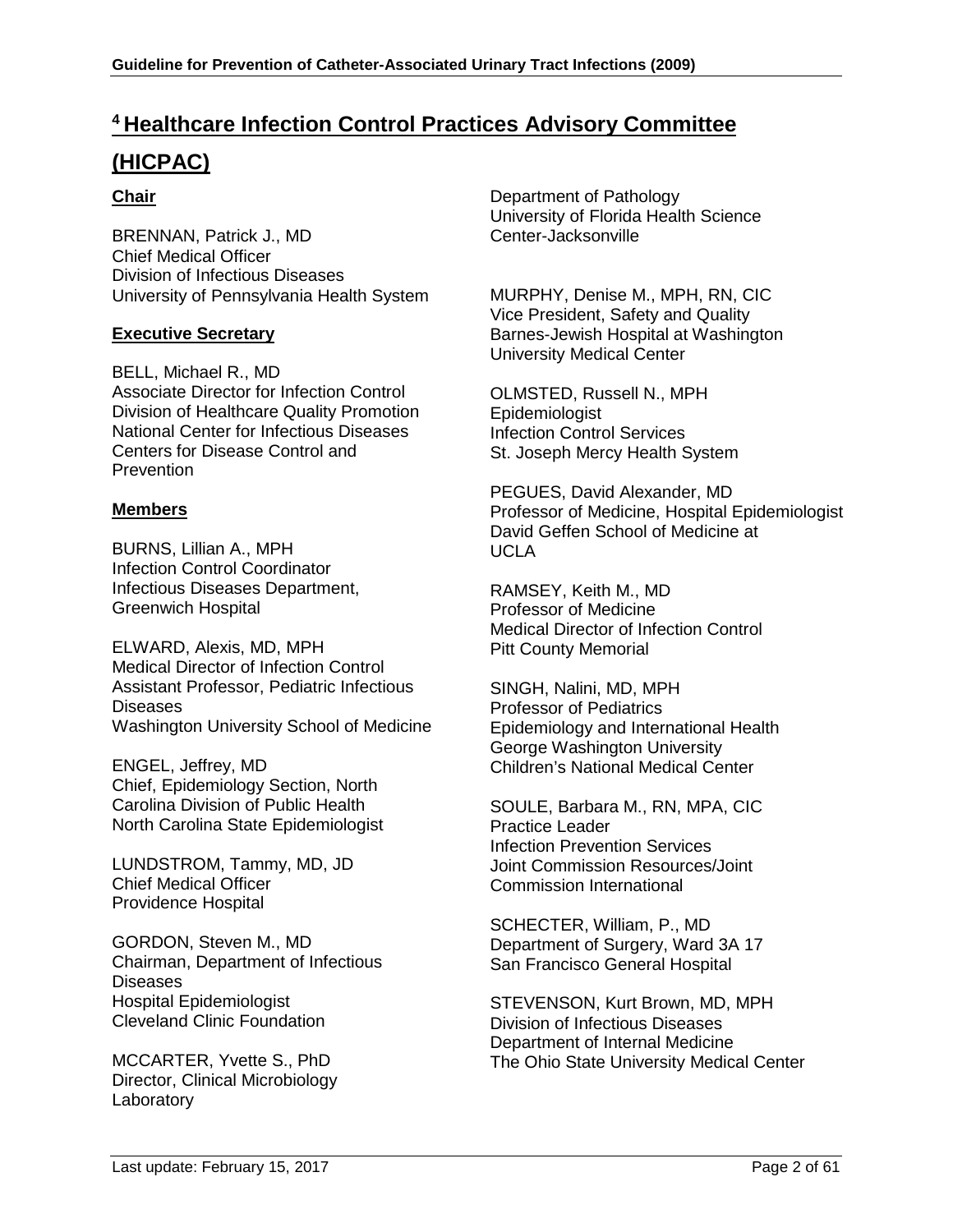#### **Ex-officio Members**

Agency for Healthcare Research and Quality Ex-Officio BAINE, William B., MD Senior Medical Advisor Center for Outcomes and Evidence Agency for Healthcare Research and Quality

National Institute of Health Ex-Officio HENDERSON, David, MD Deputy Director for Clinical Care National Institute of Health

Health Resources and Services Administration Ex-Officio JAY, Lorine J., MPH, RN, CPHQ Regional Coordinator

Food and Drug Administration Ex-Officio MURPHEY, Sheila A., MD Chief, Infection Control Devices Branch Division of Anesthesiology, General Hospital Infection Control and Dental Devices Center for Devices and Radiology Health Food and Drug Administration

Center for Medicare & Medicaid Services (CMS) Ex-Officio MILLER, Jeannie RN, MPH Deputy Director, Office of Clinical Standards and Quality/ Clinical Standards Group

Department of Veterans Affairs (VA) ROSELLE, Gary A., MD National Program Director, Infectious Diseases VA Central Office Cincinnati VA Medical Center

#### **Liaisons**

Association of Professionals of Infection Control and Epidemiology, Inc. BJERKE, Nancy BSN, RN, MPH, CIC

Council of State and Territorial Epidemiologists KAINER, Marion MD, MPH Medical Epidemiologist/Infections Diseases Physician Director, Hospital Infections and Antimicrobial Resistance Program, Tennessee Department of Health

Infection Control Consultant Infection Control Associates

American Health Care Association FITZLER, Sandra L., RN Senior Director of Clinical Services American Health Care Association

American College of Occupational and Environmental Medicine RUSSI, Mark, MD, MPH American College of Occupational and Environmental Medicine

Advisory Council for the Elimination of Tuberculosis STRICOF, Rachel L., MPH New York State Department of Health

American Hospital Association SCHULMAN, Roslyne, MHA, MBA Senior Associate Director, Policy Development

Association of periOperative Registered **Nurses** BLANCHARD, Joan C., RN, BSN, MSS, CNOR, CIC Association of periOperative Registered Nurses

Society for Healthcare Epidemiology of America MARAGAKIS, Lisa, MD Assistant Professor of Medicine Johns Hopkins Medical Institutions

Joint Commission on Accreditation of **Healthcare Organizations** WISE, Robert A., MD Division of Standards & Survey **Methods** Joint Commission on Accreditation of Healthcare Organizations

Consumers Union Senior Policy Analyst on MCGIFFERT, Lisa Health Issues, Project Director Stop Hospital Infections Organization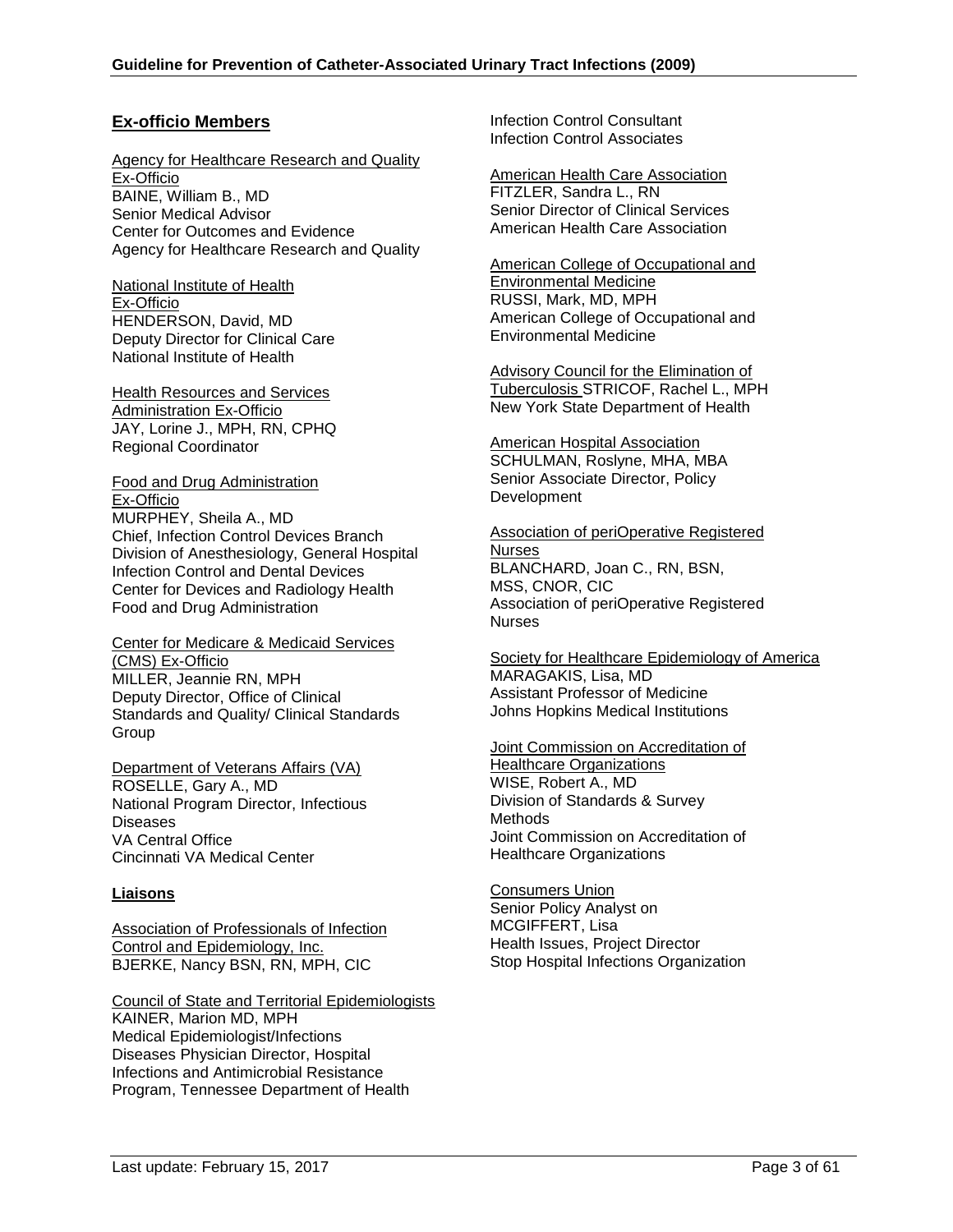#### **Acknowledgement**

HICPAC thanks the following members who served on the HICPAC CAUTI Guideline subcommittee during the guideline development process: Russell N. Olmsted, MPH, Yvette S. McCarter, PhD, Barbara M. Soule, RN, MPA, CIC, and Nalini Singh, MD, MPH.

HICPAC thanks the following outside experts for reviewing a draft of this guideline: Edward S. Wong, MD, Lindsay E. Nicolle, MD, Anthony J. Schaeffer, MD, and Harriett M. Pitt, RN, MS, CIC. The opinions of the reviewers might not be reflected in all the recommendations contained in this document.

HICPAC would also like to thank the many individuals and organizations who provided valuable feedback on the guideline during the public comment period.

#### **Disclosure of Financial Interests and Relationships**

The authors C.V.G., C.A.U., R.K.A., and G.K. report no actual or potential conflicts of interest. D.A.P. is on the Speakers Bureau of Merck, Pfizer, Schering, and Cubist and is a consultant for Dow Pharmaceuticals, DaVita, and Vasonova. C.A.U. and R.K.A. received funding from the CDC to support the guideline development process.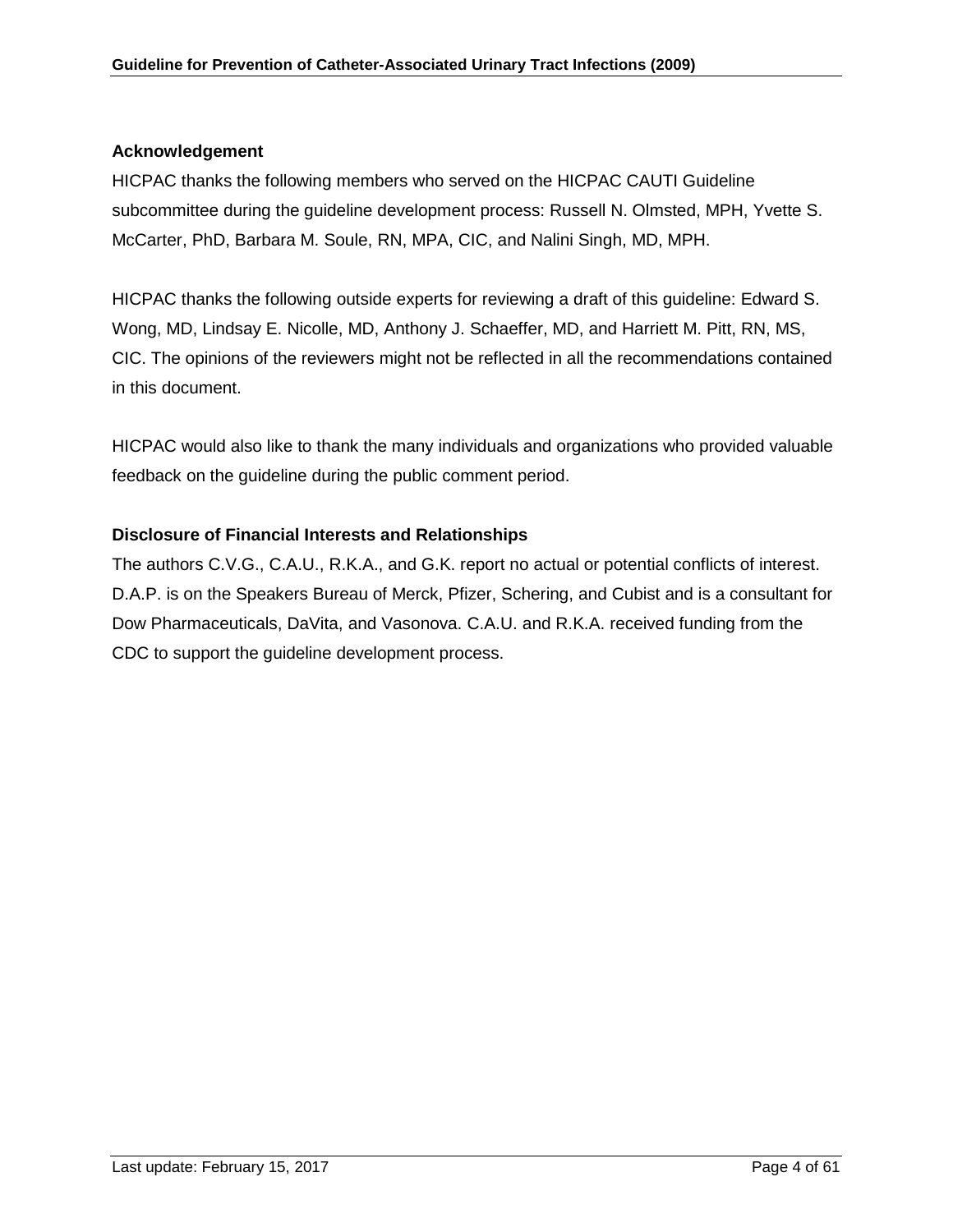# **Table of Contents**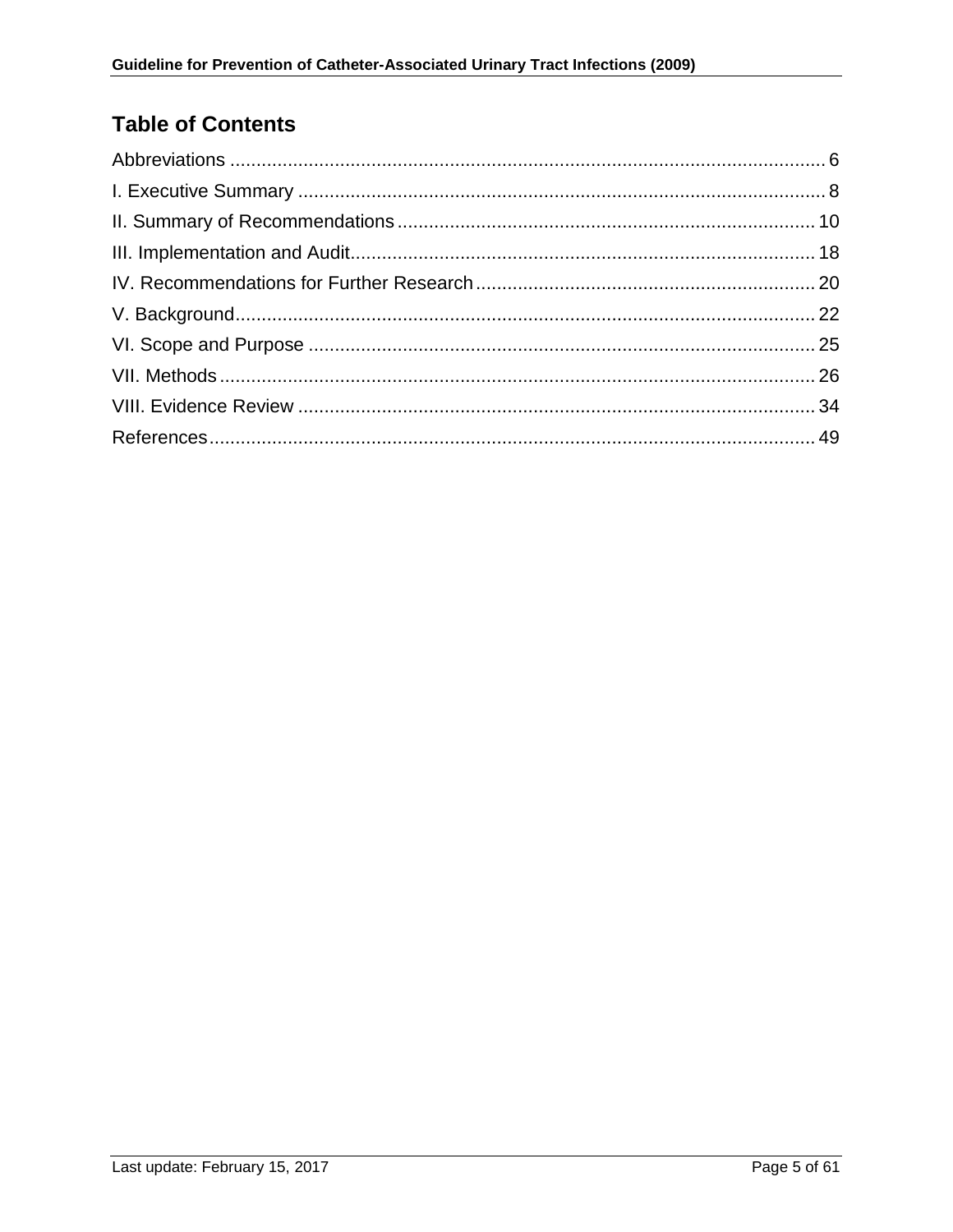| <b>Abbreviation</b> | <b>Meaning</b>                                                            |
|---------------------|---------------------------------------------------------------------------|
| <b>ADL</b>          | Activities of daily living                                                |
| <b>APACHE II</b>    | Acute Physiology and Chronic Health Evaluation II                         |
| <b>ASA</b>          | American Society of Anesthesiologists                                     |
| <b>ASB</b>          | Asymptomatic bacteriuria                                                  |
| <b>BUN</b>          | Blood urea nitrogen                                                       |
| <b>CAUTI</b>        | Catheter-associated urinary tract infection                               |
| <b>CDC</b>          | <b>Centers for Disease Control and Prevention</b>                         |
| <b>CFU</b>          | Colony-forming units                                                      |
| CI                  | Confidence interval                                                       |
| <b>CIC</b>          | Clean intermittent catheterization                                        |
| CICU                | Coronary intensive care unit                                              |
| <b>COPD</b>         | Chronic obstructive pulmonary disease                                     |
| <b>ED</b>           | <b>Emergency department</b>                                               |
| F/U                 | Follow-up                                                                 |
| <b>GRADE</b>        | Grading of Recommendations Assessment, Development, and Evaluation system |
| Hb                  | Hemoglobin concentration                                                  |
| <b>HICPAC</b>       | Healthcare Infection Control Practices Advisory Committee                 |
| H/O                 | History of                                                                |
| <b>HPF</b>          | High power field                                                          |
| HR.                 | Hazard ratio                                                              |
| ICU                 | Intensive care unit                                                       |
| <b>IDR</b>          | Incidence-density ratio                                                   |
| <b>LOS</b>          | Length of stay                                                            |
| <b>MDR</b>          | Multi-drug resistant                                                      |
| <b>MICU</b>         | Medical intensive care unit                                               |
| <b>NHSN</b>         | National Healthcare Safety Network                                        |
| <b>NIH</b>          | National Institutes of Health                                             |
| <b>NS</b>           | Not significant                                                           |
| <b>OBS</b>          | Observational controlled study                                            |
| <b>OR</b>           | Odds ratio                                                                |
| P                   | P value                                                                   |
| <b>PACU</b>         | Post-anesthesia care unit                                                 |
| <b>PVC</b>          | Polyvinyl chloride                                                        |
| <b>RCT</b>          | Randomized controlled trial                                               |

# <span id="page-5-0"></span>Abbreviations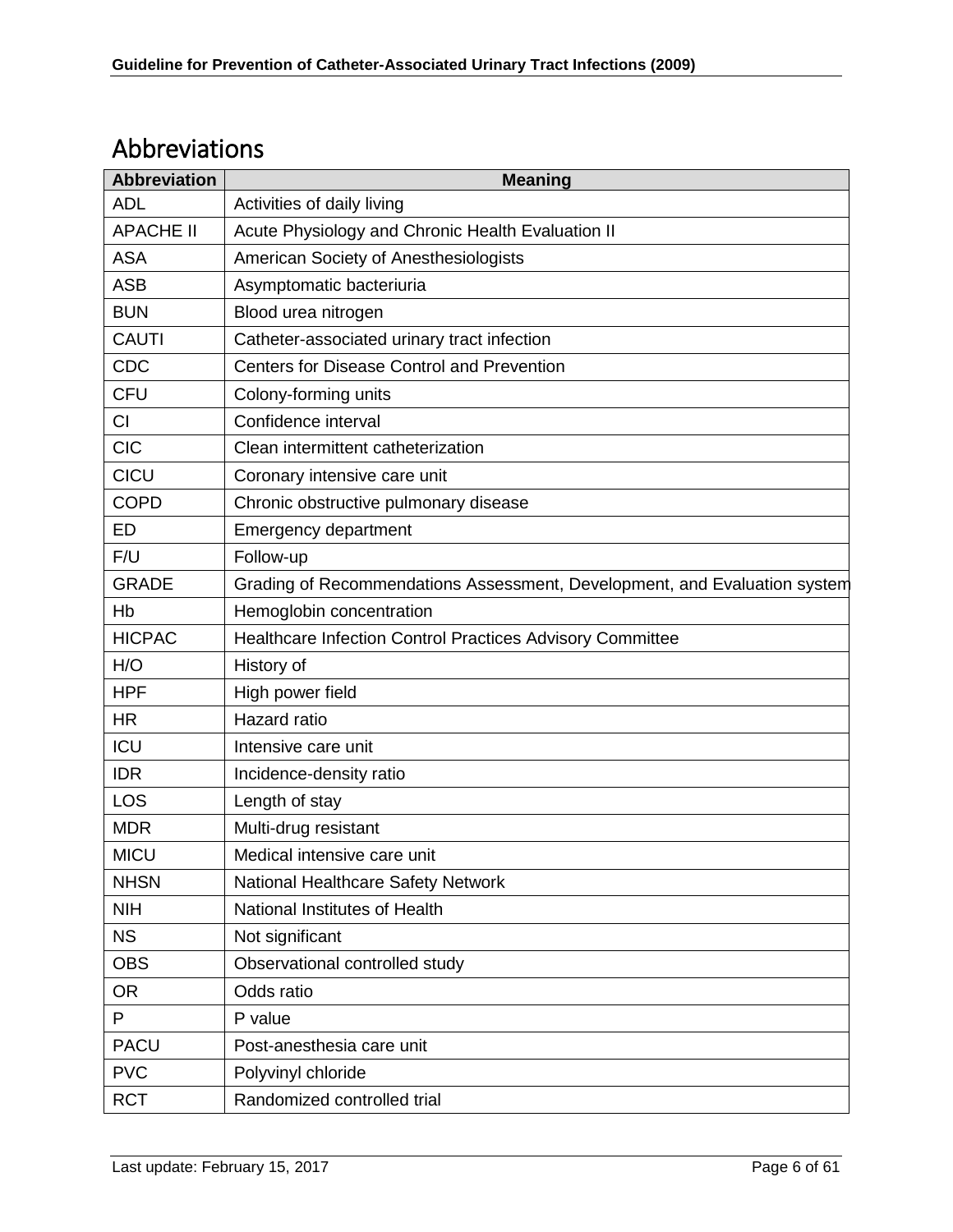| <b>Abbreviation</b> | <b>Meaning</b>                       |
|---------------------|--------------------------------------|
| <b>RD</b>           | <b>Risk difference</b>               |
| <b>RH</b>           | Relative hazard                      |
| <b>RR</b>           | Relative risk                        |
| <b>SAPS II</b>      | Simplified Acute Physiology Score II |
| <b>SICU</b>         | Surgical intensive care unit         |
| <b>SR</b>           | Systematic review                    |
| <b>SUTI</b>         | Symptomatic urinary tract infection  |
| <b>TMP/SMX</b>      | Trimethoprim/sulfamethoxazole        |
| <b>TURP</b>         | Transurethral resection of prostate  |
| UTI                 | Urinary tract infection              |
| <b>VAS</b>          | Visual analog scale                  |
| <b>WMD</b>          | Weighted mean difference             |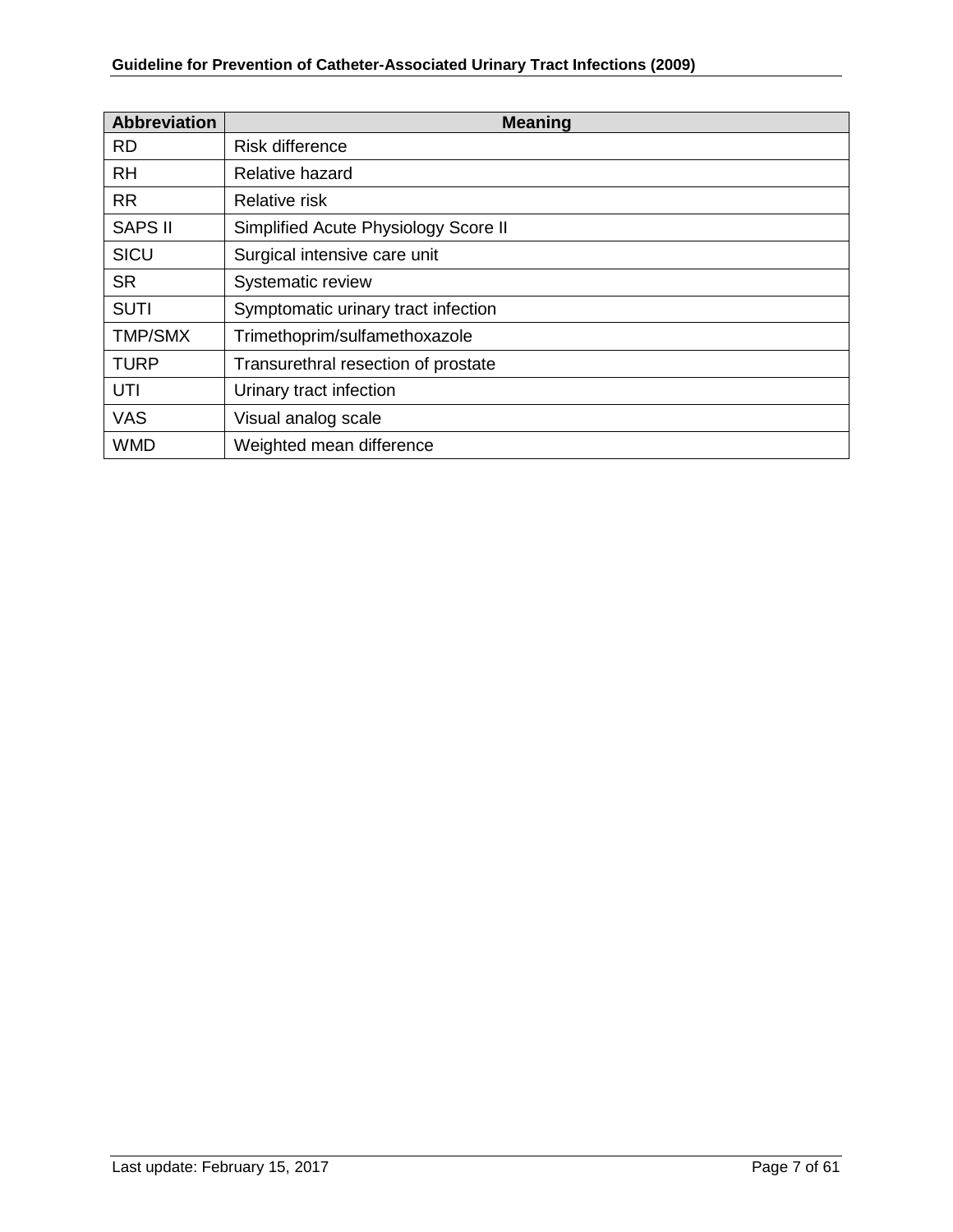# <span id="page-7-0"></span>I. Executive Summary

This guideline updates and expands the original Centers for Disease Control and Prevention (CDC) Guideline for Prevention of Catheter-associated Urinary Tract Infections (CAUTI) published in 1981. Several developments necessitated revision of the 1981 guideline, including new research and technological advancements for preventing CAUTI, increasing need to address patients in non-acute care settings and patients requiring long-term urinary catheterization, and greater emphasis on prevention initiatives as well as better defined goals and metrics for outcomes and process measures. In addition to updating the previous guideline, this revised guideline reviews the available evidence on CAUTI prevention for patients requiring chronic indwelling catheters and individuals who can be managed with alternative methods of urinary drainage (e.g., intermittent catheterization). The revised guideline also includes specific recommendations for implementation, performance measurement, and surveillance. Although the general principles of CAUTI prevention have not changed from the previous version, the revised guideline provides clarification and more specific guidance based on a defined, systematic review of the literature through July 2007. For areas where knowledge gaps exist, recommendations for further research are listed. Finally, the revised guideline outlines highpriority recommendations for CAUTI prevention in order to offer guidance for implementation.

This document is intended for use by infection prevention staff, healthcare epidemiologists, healthcare administrators, nurses, other healthcare providers, and persons responsible for developing, implementing, and evaluating infection prevention and control programs for healthcare settings across the continuum of care. The guideline can also be used as a resource for societies or organizations that wish to develop more detailed implementation guidance for prevention of CAUTI.

Our goal was to develop a guideline based on a targeted systematic review of the best available evidence, with explicit links between the evidence and recommendations. To accomplish this, we used an adapted GRADE system approach for evaluating quality of evidence and determining strength of recommendations. The methodology, structure, and components of this guideline are approved by HICPAC and will be used for subsequent guidelines issued by HICPAC. A more detailed description of our approach is available in the Methods section.

To evaluate the evidence on preventing CAUTI, we examined data addressing three key questions and related subquestions:

- 1. Who should receive urinary catheters?
	- A. When is urinary catheterization necessary?
	- B. What are the risk factors for CAUTI?
	- C. What populations are at highest risk of mortality related to urinary catheters?
- 2. For those who may require urinary catheters, what are the best practices? Specifically, what are the risks and benefits associated with:
	- A. Different approaches to catheterization?
	- B. Different catheters or collecting systems?
	- C. Different catheter management techniques?
	- D. Different systems interventions (i.e., quality improvement programs)?
- 3. What are the best practices for preventing CAUTI associated with obstructed urinary catheters?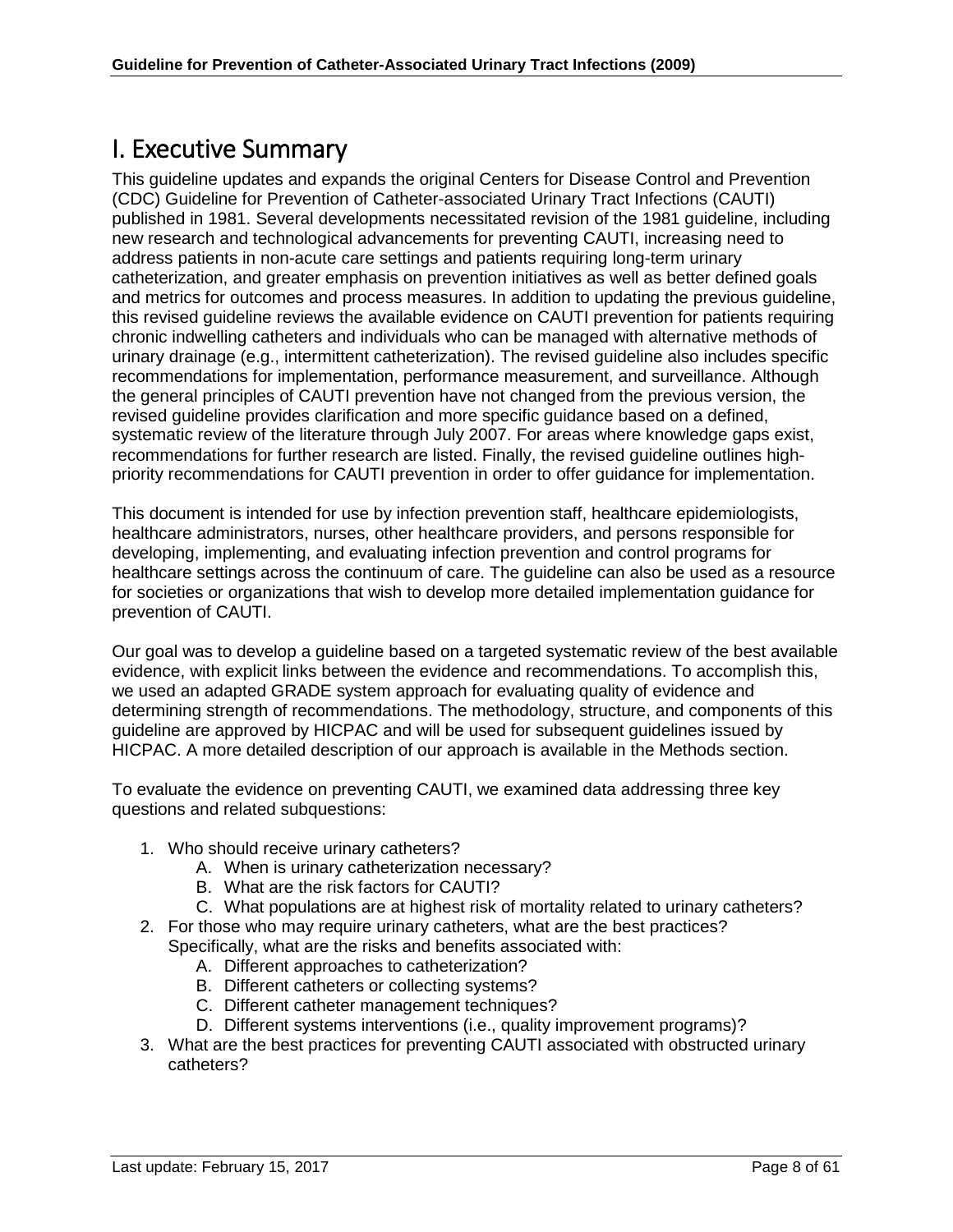Evidence addressing the key questions was used to formulate recommendations, and explicit links between the evidence and recommendations are available in the **Evidence Review** in the body of the guideline and **Evidence Tables** and **GRADE Tables** in the [Appendices](https://www.cdc.gov/infectioncontrol/guidelines/pdf/cauti-guidelines-appendix.pdf) [\(https://www.cdc.gov/infectioncontrol/guidelines/pdf/cauti-guidelines-appendix.pdf\)](https://www.cdc.gov/infectioncontrol/guidelines/pdf/cauti-guidelines-appendix.pdf). **It is important to note that Category I recommendations are all considered strong recommendations and should be equally implemented;** it is only the *quality* of the evidence underlying the recommendation that distinguishes between levels A and B. Category IC recommendations are required by state or federal regulation and may have any level of supporting evidence.

The categorization scheme used in this guideline is presented in Table 1 in the **Summary of Recommendations** and described further in the **Methods section**.

#### The **Summary of Recommendations** is organized as follows:

- 1. recommendations for who should receive indwelling urinary catheters (or, for certain populations, alternatives to indwelling catheters);
- 2. recommendations for catheter insertion;
- 3. recommendations for catheter maintenance;
- 4. quality improvement programs to achieve appropriate placement, care, and removal of catheters;
- 5. administrative infrastructure required; and
- 6. surveillance strategies.

The **Implementation and Audit** section includes a prioritization of recommendations (i.e., highpriority recommendations that are essential for every healthcare facility), organized by modules, in order to provide facilities more guidance on implementation of these guidelines. A list of recommended performance measures that can potentially be used for internal reporting purposes is also included.

Areas in need of further research identified during the evidence review are outlined in the **Recommendations for Further Research**. This section includes guidance for specific methodological approaches that should be used in future studies.

Readers who wish to examine the primary evidence underlying the recommendations are referred to the **Evidence Review** in the body of the guideline, and the **Evidence Tables** and **GRADE Tables** in the [Appendices \(https://www.cdc.gov/infectioncontrol/guidelines/pdf/cauti](https://www.cdc.gov/infectioncontrol/guidelines/pdf/cauti-guidelines-appendix.pdf)[guidelines-appendix.pdf\)](https://www.cdc.gov/infectioncontrol/guidelines/pdf/cauti-guidelines-appendix.pdf). The **Evidence Review** includes narrative summaries of the data presented in the **Evidence Tables** and **GRADE Tables**. The **Evidence Tables** include all study-level data used in the guideline, and the **GRADE Tables** assess the overall quality of evidence for each question. The **Appendices** also contain a clearly delineated search strategy that will be used for periodic updates to ensure that the guideline remains a timely resource as new information becomes available.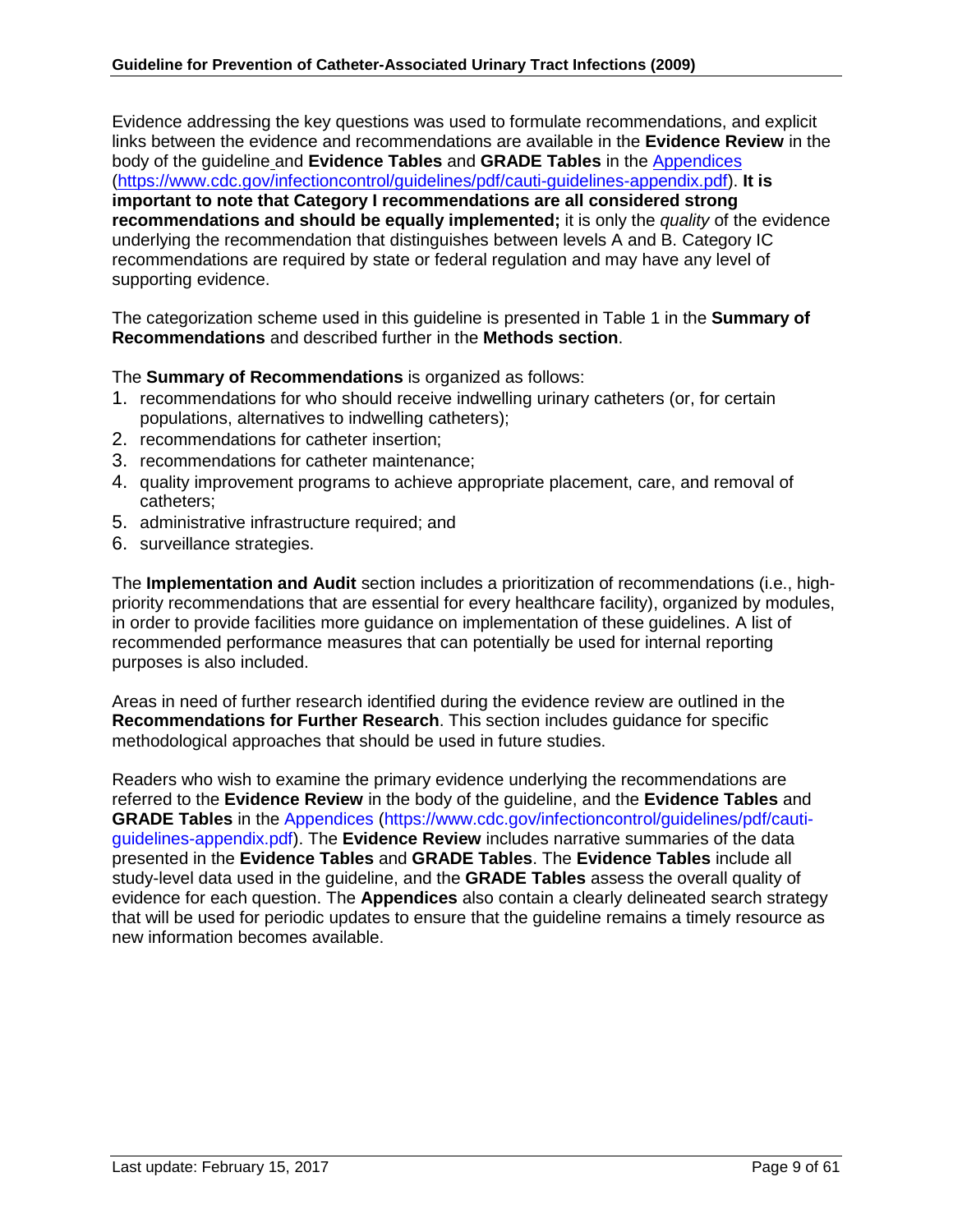# <span id="page-9-0"></span>II. Summary of Recommendations

## **Table 1. Modified HICPAC Categorization Scheme\* for Recommendations**

| <b>Rating</b>    | <b>Description</b>                                                                                |
|------------------|---------------------------------------------------------------------------------------------------|
| Category IA      | A strong recommendation supported by high to moderate quality                                     |
|                  | evidence suggesting net clinical benefits or harms. (Please refer to                              |
|                  | Methods [p. 29-30] for process used to grade quality of evidence)                                 |
| Category IB      | A strong recommendation supported by low quality evidence suggesting                              |
|                  | net clinical benefits or harms or an accepted practice (e.g., aseptic                             |
|                  | technique) supported by low to very low quality evidence.                                         |
| Category IC      | A strong recommendation required by state or federal regulation.                                  |
| Category II      | A weak recommendation supported by any quality evidence suggesting                                |
|                  | a trade off between clinical benefits and harms.                                                  |
| <b>No</b>        | Unresolved issue for which there is low to very low quality evidence with                         |
| recommendation/  | uncertain trade offs between benefits and harms.                                                  |
| unresolved issue |                                                                                                   |
|                  | $\star$ Discussed from the Mathematic (an OO) from the discussed for the monocological section of |

Please refer to Methods (p.32) for implications of Category designations

## *I. Appropriate Urinary Catheter Use*

- A. Insert catheters only for appropriate indications (see Table 2 for guidance), and leave in place only as long as needed. (Category IB) (Key Questions 1B and 2C)
	- 1. Minimize urinary catheter use and duration of use in all patients, particularly those at higher risk for CAUTI or mortality from catheterization such as women, the elderly, and patients with impaired immunity.(Category IB) (Key Questions 1B and 1C)
	- 2. Avoid use of urinary catheters in patients and nursing home residents for management of incontinence. (Category IB) (Key Question 1A)
		- a. Further research is needed on periodic (e.g., nighttime) use of external catheters (e.g., condom catheters) in incontinent patients or residents and the use of catheters to prevent skin breakdown. (No recommendation/unresolved issue) (Key Question 1A)
	- 3. Use urinary catheters in operative patients only as necessary, rather than routinely. (Category IB) (Key Question 1A)
	- 4. For operative patients who have an indication for an indwelling catheter, remove the catheter as soon as possible postoperatively, preferably within 24 hours, unless there are appropriate indications for continued use. (Category IB) (Key Questions 2A and 2C)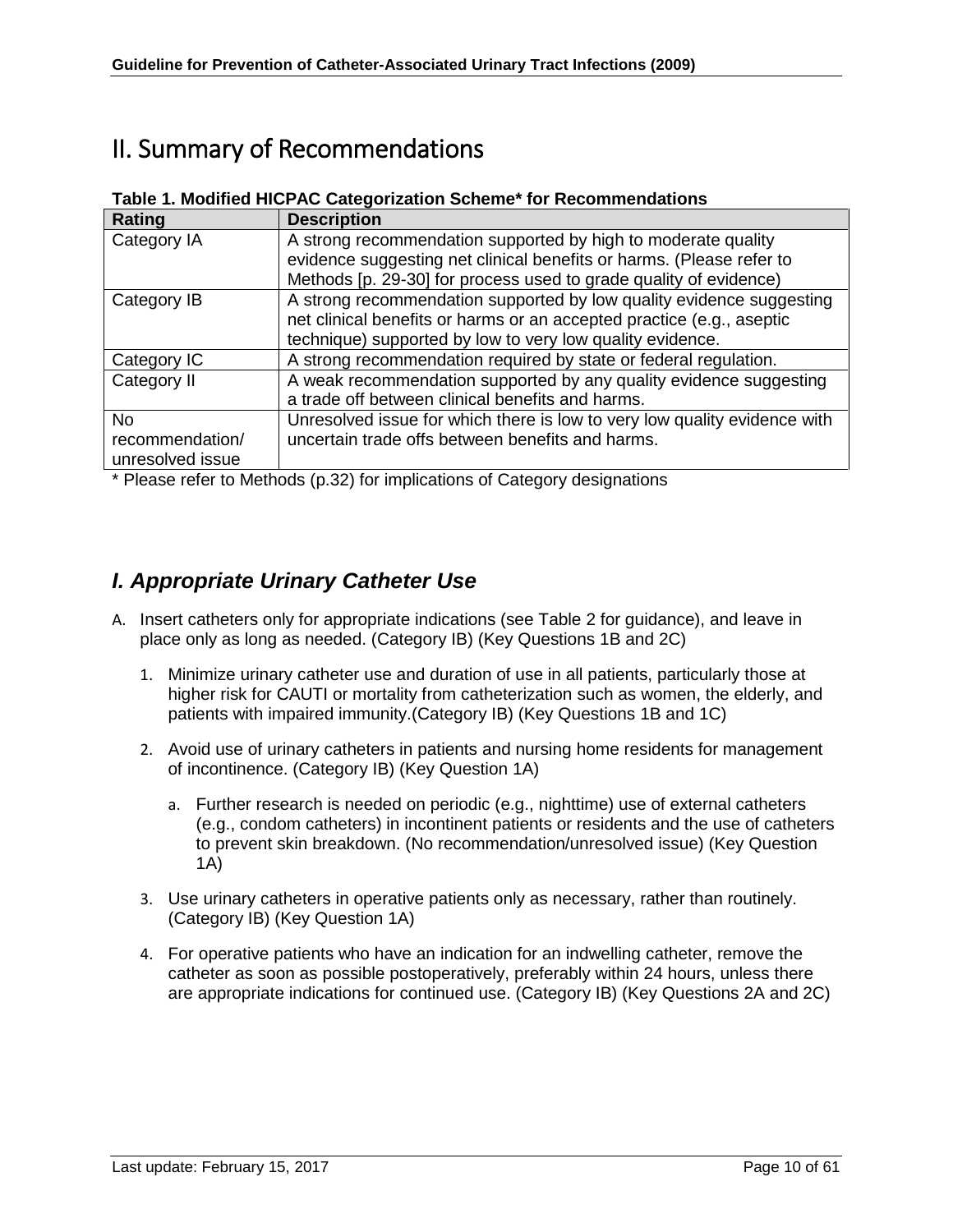#### **Table 2.**

#### **A. Examples of Appropriate Indications for Indwelling Urethral Catheter Use** 1-4

- Patient has acute urinary retention or bladder outlet obstruction.
- Need for accurate measurements of urinary output in critically ill patients.
- Perioperative use for selected surgical procedures:
	- o Patients undergoing urologic surgery or other surgery on contiguous structures of the genitourinary tract.
	- o Anticipated prolonged duration of surgery (catheters inserted for this reason should be removed in PACU).
	- o Patients anticipated to receive large-volume infusions or diuretics during surgery.
	- o Need for intraoperative monitoring of urinary output.
- To assist in healing of open sacral or perineal wounds in incontinent patients.
- Patient requires prolonged immobilization (e.g., potentially unstable thoracic or lumbar spine, multiple traumatic injuries such as pelvic fractures).
- To improve comfort for end of life care if needed.

#### **B. Examples of** *Inappropriate* **Uses of Indwelling Catheters**

- As a substitute for nursing care of the patient or resident with incontinence.
- As a means of obtaining urine for culture or other diagnostic tests when the patient can voluntarily void.
- For prolonged postoperative duration without appropriate indications (e.g., structural repair of urethra or contiguous structures, prolonged effect of epidural anaesthesia, etc.).

Note: The above indications are based primarily on expert consensus.

- B. Consider using alternatives to indwelling urethral catheterization in selected patients when appropriate.
	- 1. Consider using external catheters as an alternative to indwelling urethral catheters in cooperative male patients without urinary retention or bladder outlet obstruction. (Category II) (Key Question 2A)
	- 2. Consider alternatives to chronic indwelling catheters, such as intermittent catheterization, in spinal cord injury patients. (Category II) (Key Question 1A)
	- 3. Intermittent catheterization is preferable to indwelling urethral or suprapubic catheters in patients with bladder emptying dysfunction. (Category II) (Key Question 2A)
	- 4. Consider intermittent catheterization in children with myelomeningocele and neurogenic bladder to reduce the risk of urinary tract deterioration. (Category II) (Key Question 1A)
	- 5. Further research is needed on the benefit of using a urethral stent as an alternative to an indwelling catheter in selected patients with bladder outlet obstruction. (No recommendation/unresolved issue) (Key Question 1A)
	- 6. Further research is needed on the risks and benefits of suprapubic catheters as an alternative to indwelling urethral catheters in selected patients requiring short- or longterm catheterization, particularly with respect to complications related to catheter insertion or the catheter site. **(No recommendation/unresolved issue)** (Key Question 2A)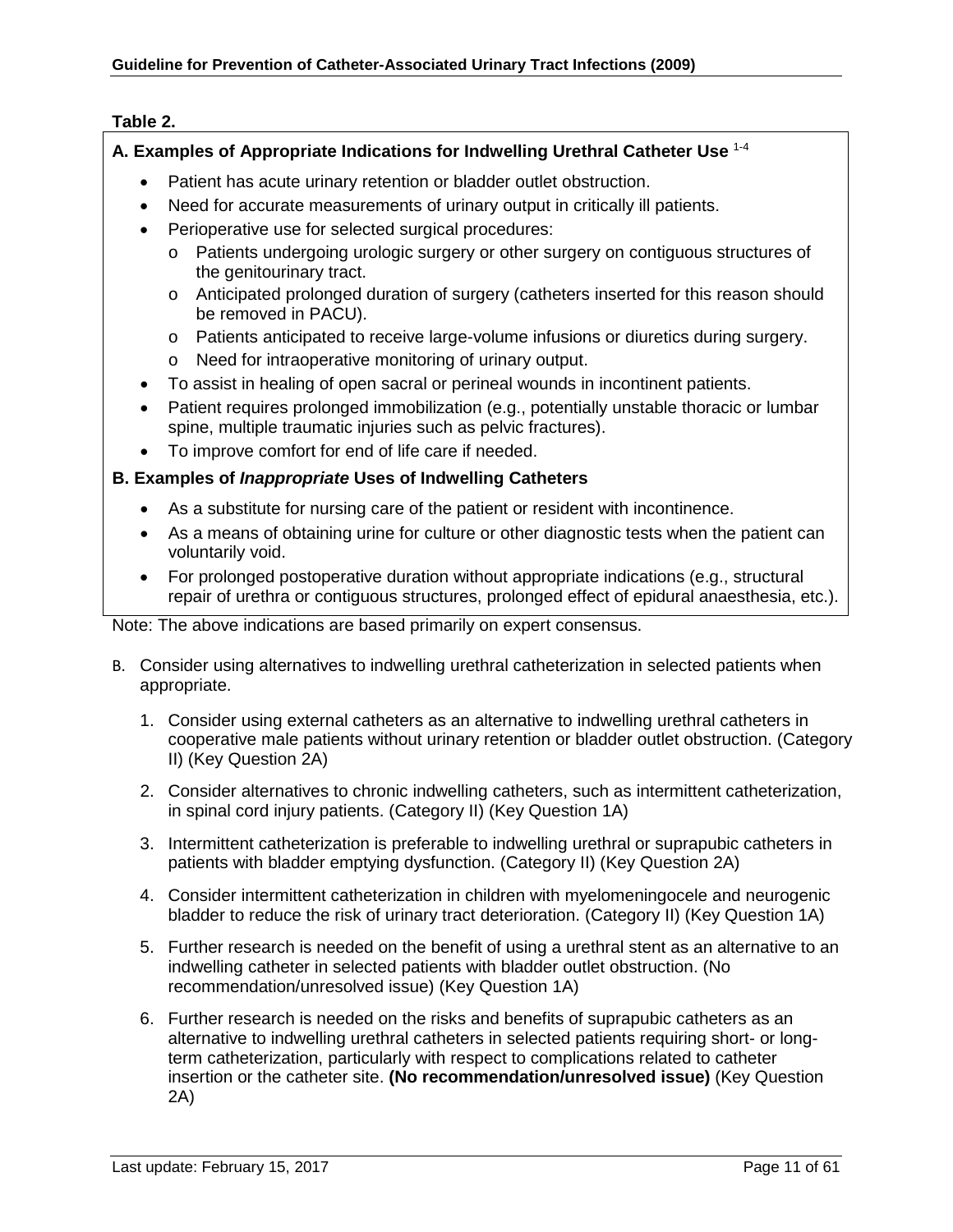### *II. Proper Techniques for Urinary Catheter Insertion*

- A. Perform hand hygiene immediately before and after insertion or any manipulation of the catheter device or site. (Category IB) (Key Question 2D)
- B. Ensure that only properly trained persons (e.g., hospital personnel, family members, or patients themselves) who know the correct technique of aseptic catheter insertion and maintenance are given this responsibility. (Category IB) (Key Question 1B)
- C. In the acute care hospital setting, insert urinary catheters using aseptic technique and sterile equipment. (Category IB)
	- 1. Use sterile gloves, drape, sponges, an appropriate antiseptic or sterile solution for periurethral cleaning, and a single-use packet of lubricant jelly for insertion. **(Category IB)**
	- 2. Routine use of antiseptic lubricants is not necessary. **(Category II)** (Key Question 2C)
	- 3. Further research is needed on the use of antiseptic solutions vs. sterile water or saline for periurethral cleaning prior to catheter insertion. **(No recommendation/unresolved issue)** (Key Question 2C)
- D. In the non-acute care setting, clean (i.e., non-sterile) technique for intermittent catheterization is an acceptable and more practical alternative to sterile technique for patients requiring chronic intermittent catheterization. **(Category IA)** (Key Question 2A)
	- 1. Further research is needed on optimal cleaning and storage methods for catheters used for clean intermittent catheterization. **(No recommendation/unresolved issue)** (Key Question 2C)
- **E.** Properly secure indwelling catheters after insertion to prevent movement and urethral traction. **(Category IB)**
- F. Unless otherwise clinically indicated, consider using the smallest bore catheter possible, consistent with good drainage, to minimize bladder neck and urethral trauma. **(Category II)**
- G. If intermittent catheterization is used, perform it at regular intervals to prevent bladder overdistension. **(Category IB)** (Key Question 2A)
- H. Consider using a portable ultrasound device to assess urine volume in patients undergoing intermittent catheterization to assess urine volume and reduce unnecessary catheter insertions. **(Category II)** (Key Question 2C)
	- 1. If ultrasound bladder scanners are used, ensure that indications for use are clearly stated, nursing staff are trained in their use, and equipment is adequately cleaned and disinfected in between patients. **(Category IB)**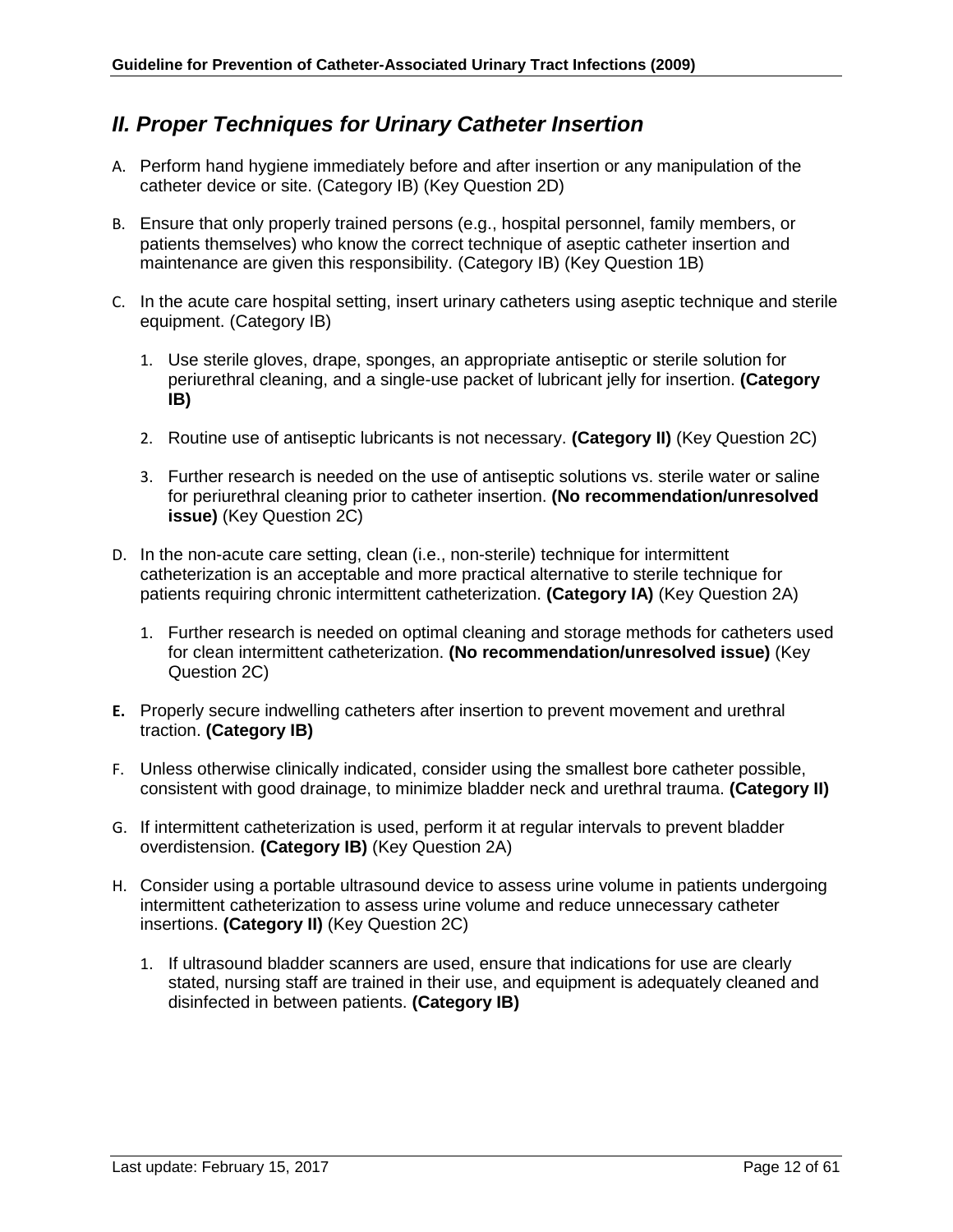## *III. Proper Techniques for Urinary Catheter Maintenance*

- A. Following aseptic insertion of the urinary catheter, maintain a closed drainage system **(Category IB)** (Key Question 1B and 2B)
	- 1. If breaks in aseptic technique, disconnection, or leakage occur, replace the catheter and collecting system using aseptic technique and sterile equipment. **(Category IB)**
	- 2. Consider using urinary catheter systems with preconnected, sealed catheter-tubing junctions. **(Category II)** (Key Question 2B)
- B. Maintain unobstructed urine flow. **(Category IB)** (Key Questions 1B and 2D)
	- 1. Keep the catheter and collecting tube free from kinking. **(Category IB)**
	- 2. Keep the collecting bag below the level of the bladder at all times. Do not rest the bag on the floor. **(Category I**B**)**
	- 3. Empty the collecting bag regularly using a separate, clean collecting container for each patient; avoid splashing, and prevent contact of the drainage spigot with the nonsterile collecting container. **(Category IB)**
- C. Use Standard Precautions, including the use of gloves and gown as appropriate, during any manipulation of the catheter or collecting system. **(Category IB)**
- D. Complex urinary drainage systems (utilizing mechanisms for reducing bacterial entry such as antiseptic-release cartridges in the drain port) are not necessary for routine use. **(Category II)** (Key Question 2B)
- E. Changing indwelling catheters or drainage bags at routine, fixed intervals is not recommended. Rather, it is suggested to change catheters and drainage bags based on clinical indications such as infection, obstruction, or when the closed system is compromised. **(Category II)** (Key Question 2C)
- F. Unless clinical indications exist (e.g., in patients with bacteriuria upon catheter removal post urologic surgery), do not use systemic antimicrobials routinely to prevent CAUTI in patients requiring either short or long-term catheterization. **(Category IB)** (Key Question 2C)
	- 1. Further research is needed on the use of urinary antiseptics (e.g., methenamine) to prevent UTI in patients requiring short-term catheterization. **(No recommendation/unresolved issue)** (Key Question 2C)
- G. Do not clean the periurethral area with antiseptics to prevent CAUTI while the catheter is in place. Routine hygiene (e.g., cleansing of the meatal surface during daily bathing or showering) is appropriate. **(Category IB)** (Key Question 2C)
- H. Unless obstruction is anticipated (e.g., as might occur with bleeding after prostatic or bladder surgery) bladder irrigation is not recommended. **(Category II)** (Key Question 2C)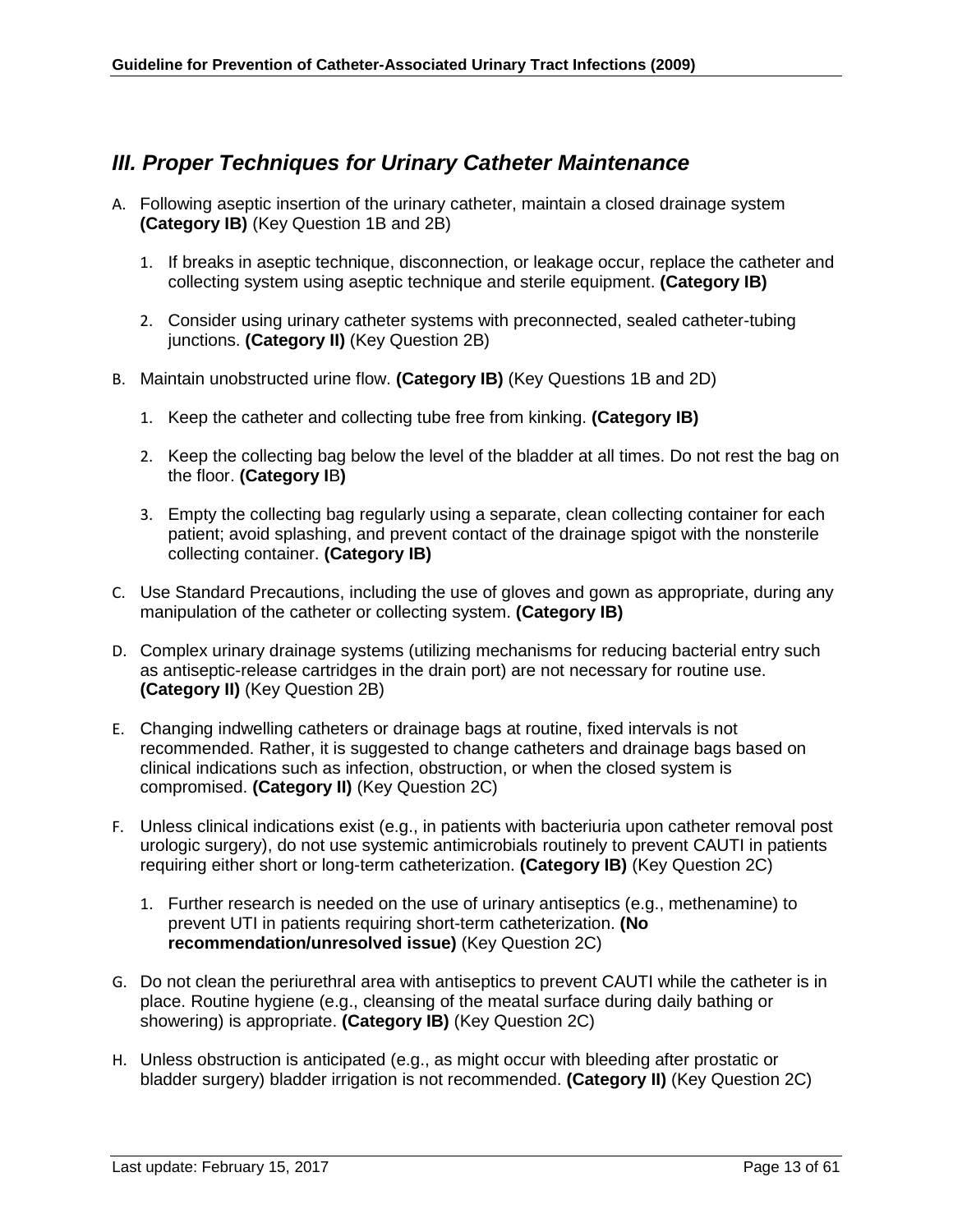- 1. If obstruction is anticipated, closed continuous irrigation is suggested to prevent obstruction. **(Category II)**
- I. Routine irrigation of the bladder with antimicrobials is not recommended. **(Category II)** (Key Question 2C)
- J. Routine instillation of antiseptic or antimicrobial solutions into urinary drainage bags is not recommended. **(Category II)** (Key Question 2C)
- K. Clamping indwelling catheters prior to removal is not necessary. **(Category II)** (Key Question 2C)
- L. Further research is needed on the use of bacterial interference (i.e., bladder inoculation with a nonpathogenic bacterial strain) to prevent UTI in patients requiring chronic urinary catheterization. **(No recommendation/unresolved issue)** (Key Question 2C)

#### *Catheter Materials*

- M. If the CAUTI rate is not decreasing after implementing a comprehensive strategy to reduce rates of CAUTI, consider using antimicrobial/antiseptic-impregnated catheters. The comprehensive strategy should include, at a minimum, the high priority recommendations for urinary catheter use, aseptic insertion, and maintenance (see Section III. Implementation and Audit). **(Category IB)** (Key Question 2B)
	- 1. Further research is needed on the effect of antimicrobial/antiseptic-impregnated catheters in reducing the risk of symptomatic UTI, their inclusion among the primary interventions, and the patient populations most likely to benefit from these catheters. **(No recommendation/unresolved issue)** (Key Question 2B)
- N. Hydrophilic catheters might be preferable to standard catheters for patients requiring intermittent catheterization. **(Category II)** (Key Question 2B)
- O. Silicone might be preferable to other catheter materials to reduce the risk of encrustation in long-term catheterized patients who have frequent obstruction. **(Category II)** (Key Question 3)
- P. Further research is needed to clarify the benefit of catheter valves in reducing the risk of CAUTI and other urinary complications. **(No recommendation/unresolved issue)** (Key Question 2B)

#### *Management of Obstruction*

- Q. If obstruction occurs and it is likely that the catheter material is contributing to obstruction, change the catheter. **(Category IB)**
- R. Further research is needed on the benefit of irrigating the catheter with acidifying solutions or use of oral urease inhibitors in long-term catheterized patients who have frequent catheter obstruction. **(No recommendation/unresolved issue)** (Key Question 3)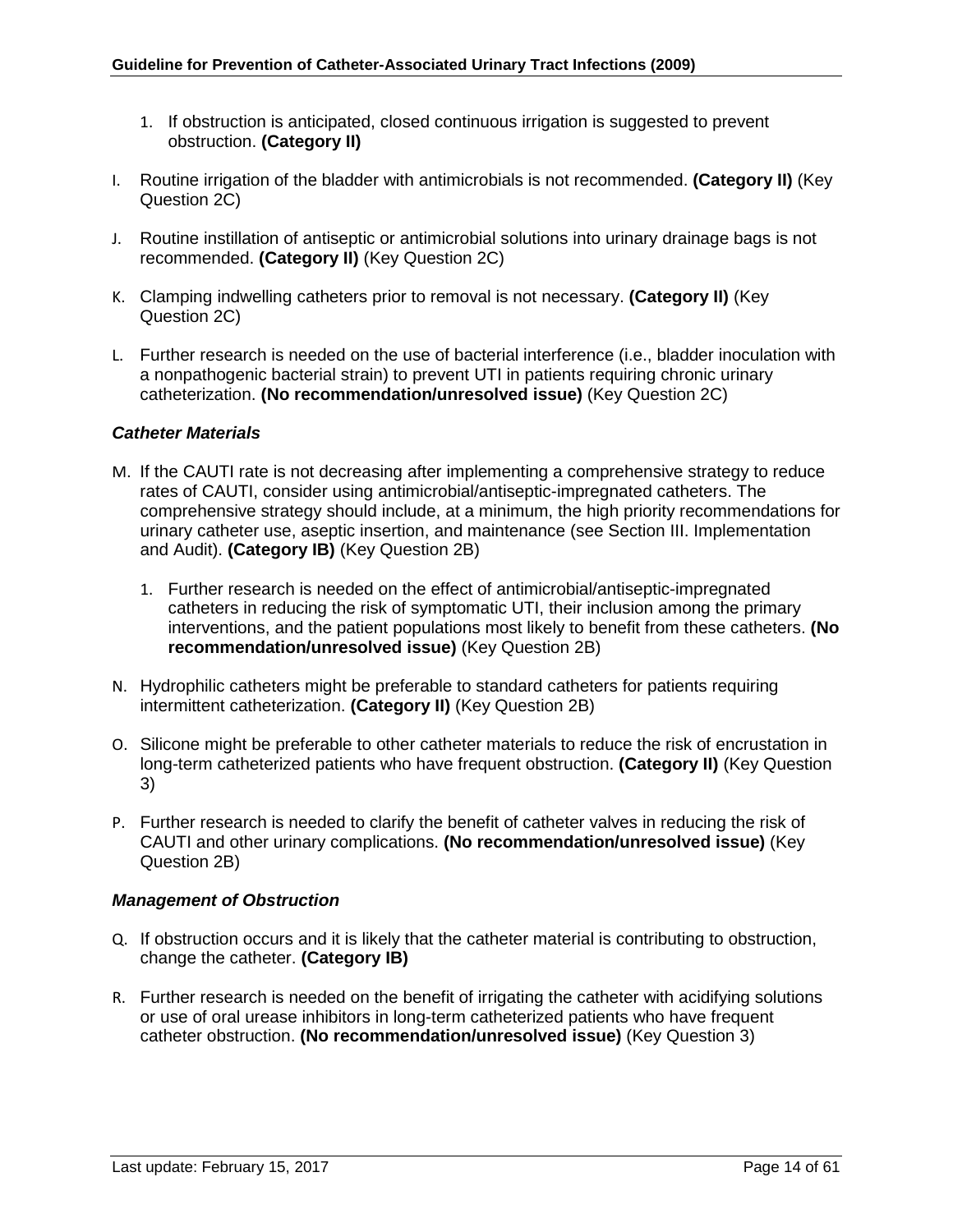- S. Further research is needed on the use of a portable ultrasound device to evaluate for obstruction in patients with indwelling catheters and low urine output. **(No recommendation/unresolved issue)** (Key Question 2C)
- T. Further research is needed on the use of methenamine to prevent encrustation in patients requiring chronic indwelling catheters who are at high risk for obstruction. **(No recommendation/unresolved issue)** (Key Question 2C)

#### *Specimen Collection*

- U. Obtain urine samples aseptically. **(Category IB)**
	- 1. If a small volume of fresh urine is needed for examination (i.e., urinalysis or culture), aspirate the urine from the needleless sampling port with a sterile syringe/cannula adapter after cleansing the port with a disinfectant. **(Category IB)**
	- 2. Obtain large volumes of urine for special analyses (not culture) aseptically from the drainage bag. **(Category IB)**

#### *Spatial Separation of Catheterized Patients*

**V.** Further research is needed on the benefit of spatial separation of patients with urinary catheters to prevent transmission of pathogens colonizing urinary drainage systems. **(No recommendation/unresolved issue)** (Key Question 2D)

### *IV. Quality Improvement Programs*

A. Implement quality improvement (QI) programs or strategies to enhance appropriate use of indwelling catheters and to reduce the risk of CAUTI based on a facility risk assessment. **(Category IB)** (Key Question 2D)

The purposes of QI programs should be:

- 1. to assure appropriate utilization of catheters
- 2. to identify and remove catheters that are no longer needed (e.g., daily review of their continued need) and
- 3. to ensure adherence to hand hygiene and proper care of catheters.

Examples of programs that have been demonstrated to be effective include:

- 1. A system of alerts or reminders to identify all patients with urinary catheters and assess the need for continued catheterization
- 2. Guidelines and protocols for nurse-directed removal of unnecessary urinary catheters
- 3. Education and performance feedback regarding appropriate use, hand hygiene, and catheter care
- 4. Guidelines and algorithms for appropriate peri-operative catheter management, such as: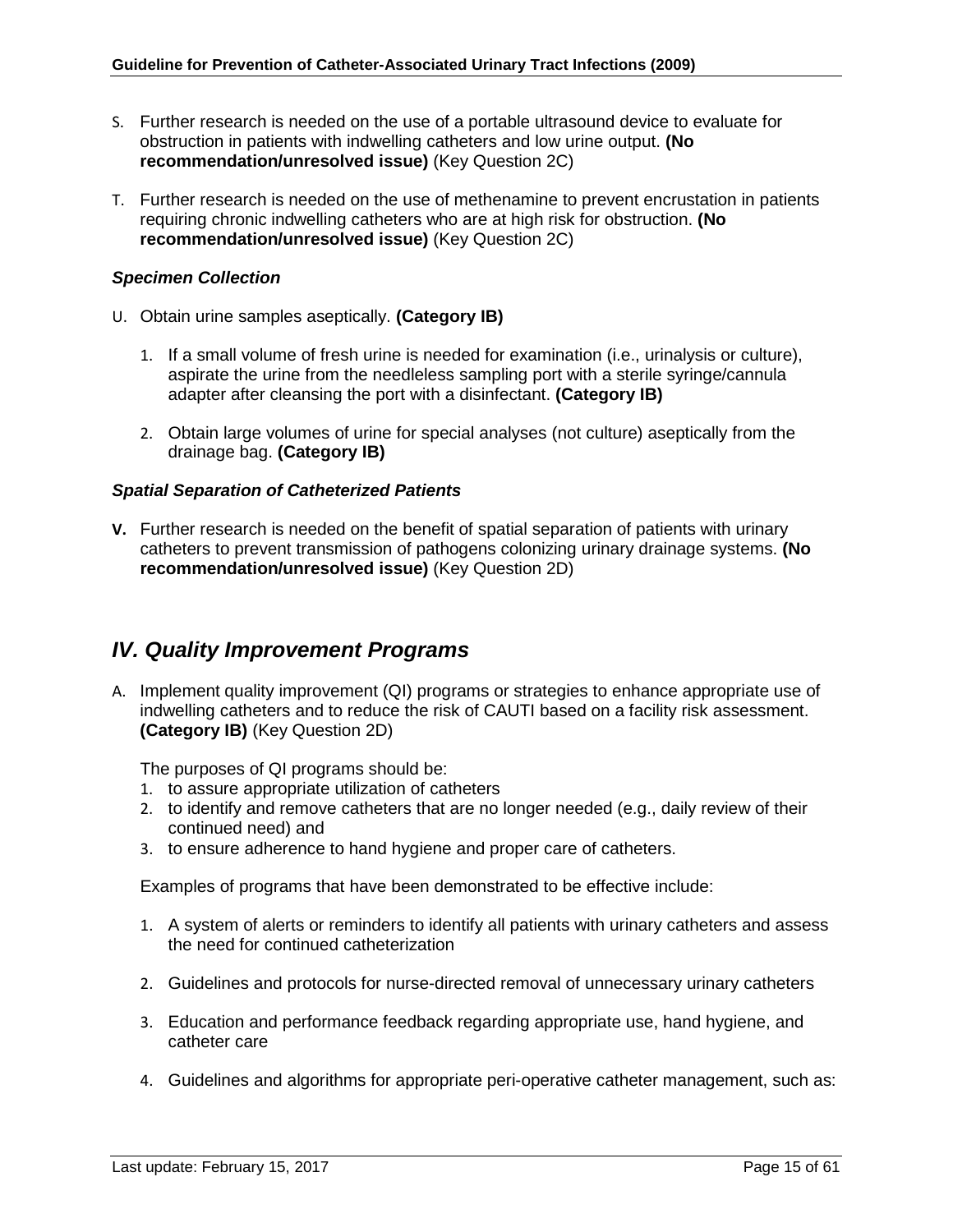- a. Procedure-specific guidelines for catheter placement and postoperative catheter removal
- b. Protocols for management of postoperative urinary retention, such as nurse-directed use of intermittent catheterization and use of bladder ultrasound scanners

## *V. Administrative Infrastructure*

- A. Provision of guidelines
	- 1. Provide and implement evidence-based guidelines that address catheter use, insertion, and maintenance. **(Category IB)**
		- a. Consider monitoring adherence to facility-based criteria for acceptable indications for indwelling urinary catheter use. **(Category II)**
- B. Education and Training
	- 1. Ensure that healthcare personnel and others who take care of catheters are given periodic in-service training regarding techniques and procedures for urinary catheter insertion, maintenance, and removal. Provide education about CAUTI, other complications of urinary catheterization, and alternatives to indwelling catheters. **(Category IB)**
	- 2. When feasible, consider providing performance feedback to these personnel on what proportion of catheters they have placed meet facility-based criteria and other aspects related to catheter care and maintenance. **(Category II)**
- C. Supplies
	- 1. Ensure that supplies necessary for aseptic technique for catheter insertion are readily available. **(Category IB)**
- D. System of documentation
	- 1. Consider implementing a system for documenting the following in the patient record: indications for catheter insertion, date and time of catheter insertion, individual who inserted catheter, and date and time of catheter removal. **(Category II)**
		- a. Ensuring that documentation is accessible in the patient record and recorded in a standard format for data collection and quality improvement purposes is suggested. Electronic documentation that is searchable is preferable. **(Category II)**
- E. Surveillance resources
	- 1. If surveillance for CAUTI is performed, ensure that there are sufficient trained personnel and technology resources to support surveillance for urinary catheter use and outcomes. **(Category IB)**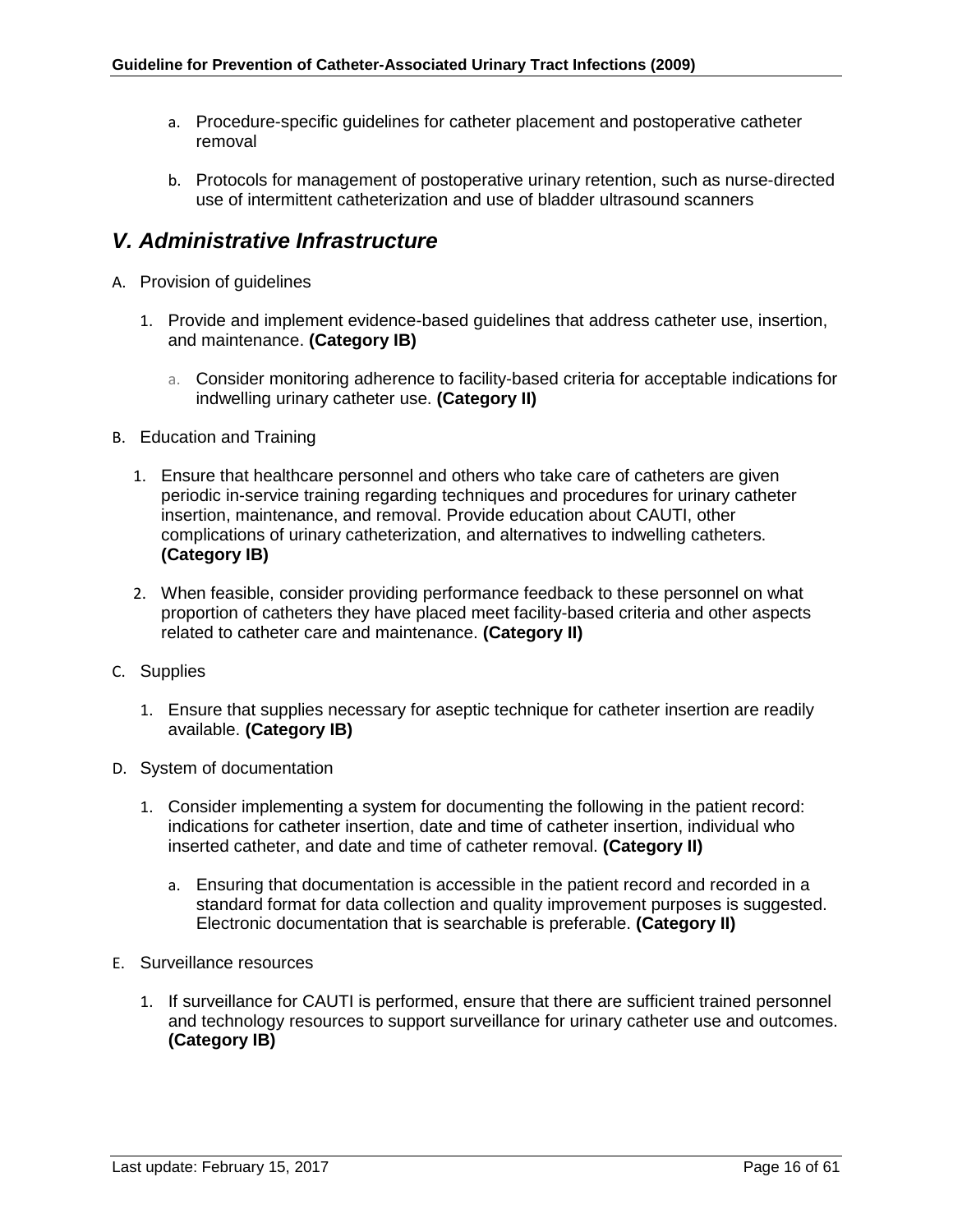### *VI. Surveillance*

- A. Consider surveillance for CAUTI when indicated by facility-based risk assessment. **(Category II)**
	- 1. Identify the patient groups or units on which to conduct surveillance based on frequency of catheter use and potential risk of CAUTI.
- B. Use standardized methodology for performing CAUTI surveillance. **(Category IB)**
	- 1. Examples of metrics that should be used for CAUTI surveillance include:
		- a. Number of CAUTI per 1000 catheter-days
		- b. Number of bloodstream infections secondary to CAUTI per 1000 catheter-days
		- c. Catheter utilization ratio: (urinary catheter days/patient days)  $\times$  100
	- 2. Use CDC/NHSN criteria for identifying patients who have symptomatic UTI (SUTI) (numerator data) (see NHSN Patient Safety Manual: [This link is no longer active: http://www.cdc.gov/nhsn/library.html. Current version available on the [NHSN website](http://www.cdc.gov/nhsn/) [\(https://www.cdc.gov/nhsn/\)](https://www.cdc.gov/nhsn/).]).
	- 3. For more information on metrics, please see the U.S. Department of Health & Human Services (HHS) Action Plan to Prevent Healthcare-Associated Infections: [This link is no longer active: http://www.hhs.gov/ophs/initiatives/hai/infection.html. Current version available on HHS's [Overview: Health Care-Associated Infections](https://health.gov/hcq/prevent-hai.asp) [\(https://health.gov/hcq/prevent-hai.asp\)](https://health.gov/hcq/prevent-hai.asp).]
- C. Routine screening of catheterized patients for asymptomatic bacteriuria (ASB) is not recommended. **(Category II)** (Key Question 2D)
- D. When performing surveillance for CAUTI, consider providing regular (e.g., quarterly) feedback of unit-specific CAUTI rates to nursing staff and other appropriate clinical care staff. **(Category II)** (Key Question 2D)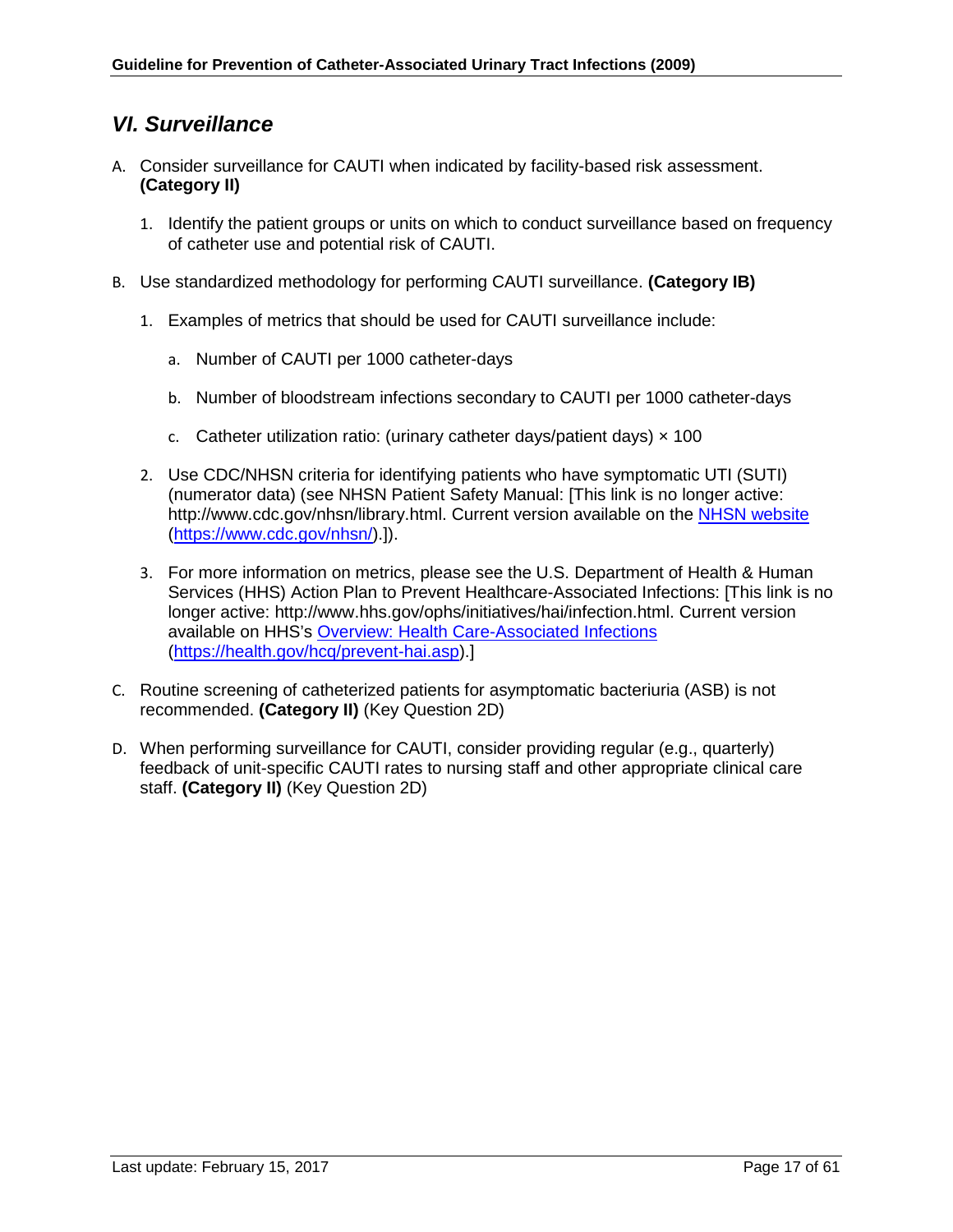# <span id="page-17-0"></span>III. Implementation and Audit

## *Prioritization of Recommendations*

In this section, the recommendations considered essential for *all* healthcare facilities caring for patients requiring urinary catheterization are organized into modules in order to provide more guidance to facilities on implementation of these guidelines. The high-priority recommendations were chosen by a consensus of experts based on strength of recommendation as well as on the likely impact of the strategy in preventing CAUTI. The administrative functions and infrastructure listed above in the summary of recommendations are necessary to accomplish the high priority recommendations and are therefore critical to the success of a prevention program. In addition, quality improvement programs should be implemented as an active approach to accomplishing these recommendations and when process and outcome measure goals are not being met based on internal reporting.

#### **Priority Recommendations for** *Appropriate Urinary Catheter Use* **(Module 1)**

- Insert catheters only for appropriate indications (see Table 2), and leave in place only as long as needed. **(Category IB)**
	- o Avoid use of urinary catheters in patients and nursing home residents for management of incontinence. **(Category IB)**
	- o For operative patients who have an indication for an indwelling catheter, remove the catheter as soon as possible postoperatively, preferably within 24 hours, unless there are appropriate indications for continued use. **(Category IB)**

#### **Priority Recommendations for** *Aseptic Insertion of Urinary Catheters* **(Module 2)**

- Ensure that only properly trained persons (e.g., hospital personnel, family members, or patients themselves) who know the correct technique of aseptic catheter insertion and maintenance are given this responsibility. **(Category IB)**
- In the acute care hospital setting, insert catheters using aseptic technique and sterile equipment. **(Category IB)**

#### **Priority Recommendations for** *Proper Urinary Catheter Maintenance* **(Module 3)**

- Following aseptic insertion of the urinary catheter, maintain a closed drainage system **(Category IB)**
- Maintain unobstructed urine flow. **(Category IB)**

## *Performance Measures*

- A. *Internal Reporting*. Consider reporting both process and outcome measures to senior administrative, medical, and nursing leadership and clinicians who care for patients at risk for CAUTI. **(Category II)**
	- 1. *Examples of process measures*:
		- a) Compliance with educational program: Calculate percent of personnel who have proper training:
			- Numerator: number of personnel who insert urinary catheters and who have proper training
			- Denominator: number of personnel who insert urinary catheters
			- Standardization factor: 100 (i.e., multiply by 100 so that measure is expressed as a percentage)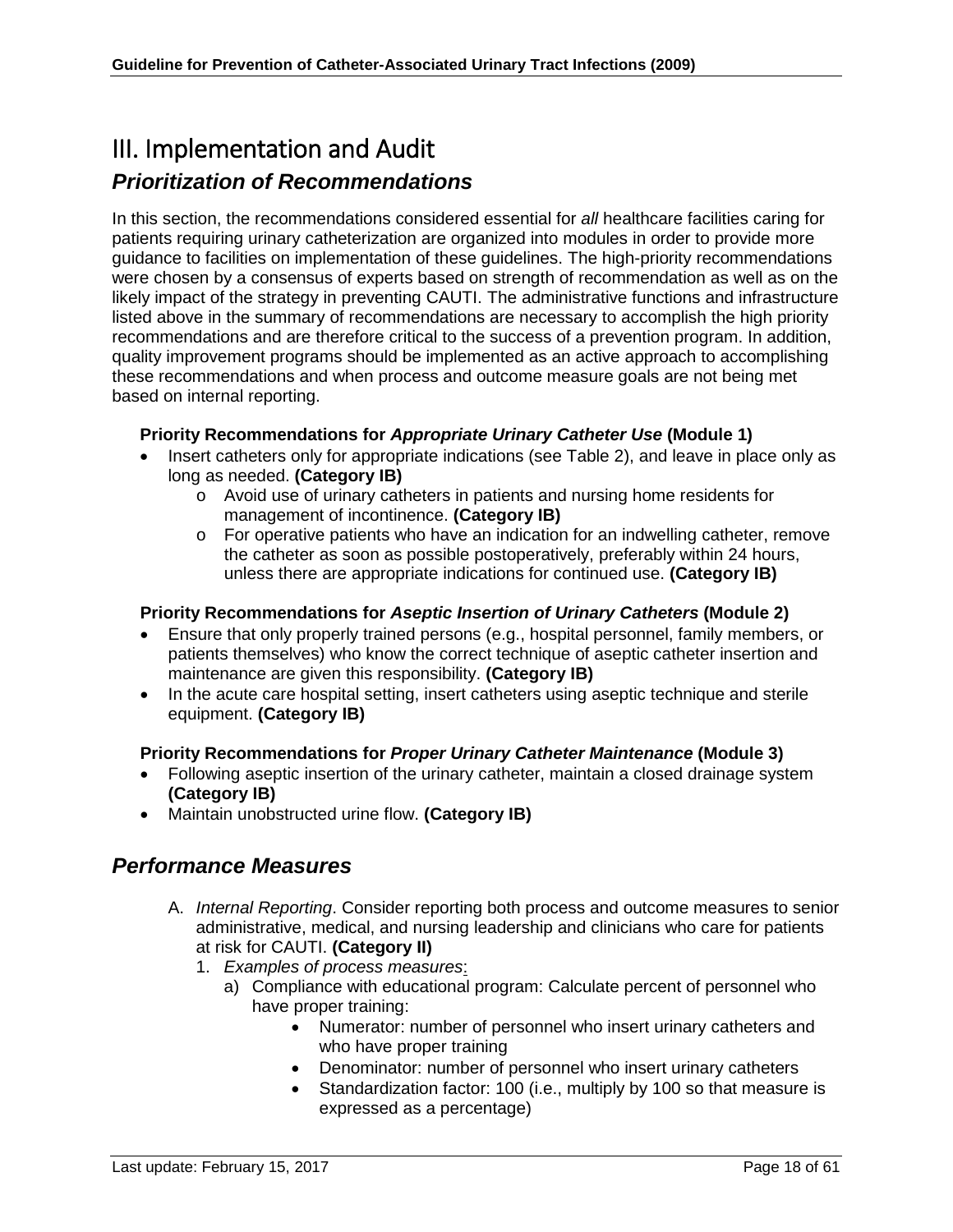- b) Compliance with documentation of catheter insertion and removal dates: Conduct random audits of selected units and calculate compliance rate:
	- Numerator: number of patients on unit with catheters with proper documentation of insertion and removal dates
	- Denominator: number of patients on the unit with a catheter in place at some point during admission
	- Standardization factor: 100 (i.e., multiply by 100 so that measure is expressed as a percentage)
- c) Compliance with documentation of indication for catheter placement: Conduct random audits of selected units and calculate compliance rate
	- Numerator: number of patients on unit with catheters with proper documentation of indication
	- Denominator: number of patients on the unit with catheter in place
	- Standardization factor: 100 (i.e., multiply by 100 so that measure is expressed as a percentage)
- 2. *Recommended outcome measures*:
	- a) Rates of CAUTI: Use NHSN definitions (see [This link is no longer active: http://www.cdc.gov/nhsn/library.html. Current version available in Patient Safety Manual on [NHSN website](http://www.cdc.gov/nhsn/) [\(https://www.cdc.gov/nhsn/\)](https://www.cdc.gov/nhsn/).]). Measurement of rates allows an individual facility to gauge the longitudinal impact of implementation of prevention strategies:
		- Numerator: number of CAUTIs in each location monitored
		- Denominator: total number of urinary catheter-days for all patients that have an indwelling urinary catheter in each location monitored
		- Standardization factor: Multiply by 1000 so that the measure is expressed as cases per 1000 catheter-days
	- b) Rate of bloodstream infections secondary to CAUTI: Use NHSN definitions for laboratory-confirmed bloodstream infection, available at [This link is no longer active: http://www.cdc.gov/nhsn/library.html. Current version available in Patient Safety Manual on [NHSN website](http://www.cdc.gov/nhsn/) [\(https://www.cdc.gov/nhsn/\)](https://www.cdc.gov/nhsn/).]
		- Numerator: number of episodes of bloodstream infections secondary to CAUTI
		- Denominator: total number of urinary catheter-days for all patients that have an indwelling urinary catheter in each location monitored
		- Standardization factor: Multiply by 1000 so that the measure is expressed as cases per 1000 catheter-days
- B. *External Reporting*. Current NHSN definitions for CAUTI were developed for monitoring of rates within a facility; however, reporting of CAUTI rates for facility-tofacility comparison might be requested by state requirements and external quality initiatives.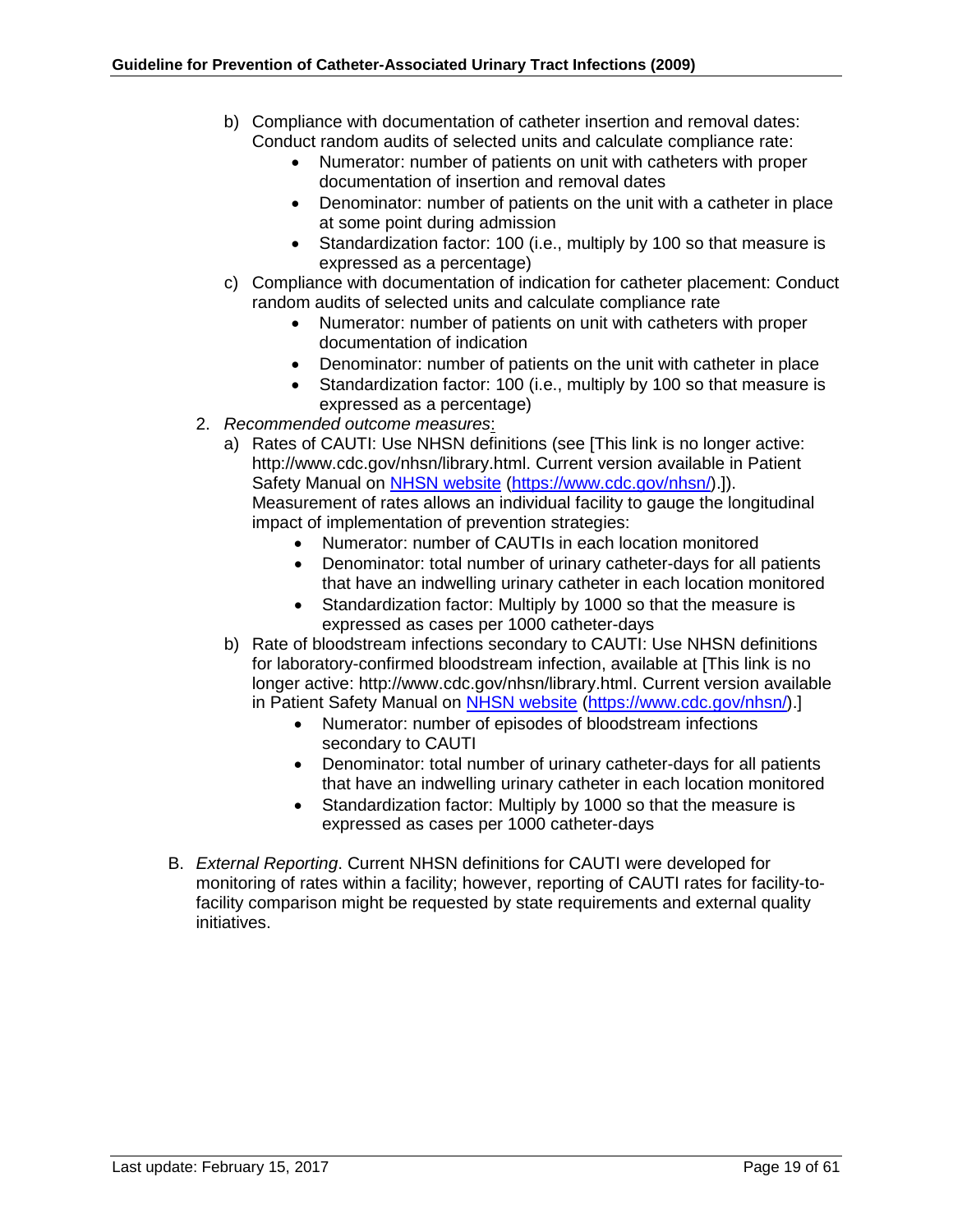# <span id="page-19-0"></span>IV. Recommendations for Further Research

Our literature review revealed that many of the studies addressing strategies to prevent CAUTI were not of sufficient quality to allow firm conclusions regarding the benefit of certain interventions. Future studies of CAUTI prevention should:

- 1. Be primary analytic research (i.e. systematic reviews, meta-analyses, interventional studies, and observational studies [cohort, case-control, analytic cross-sectional studies])
- 2. Evaluate clinically relevant outcomes (e.g., SUTI, bloodstream infections secondary to CAUTI)
- 3. Adjust for confounders as needed using multivariable analyses
- 4. Stratify outcomes by patient populations at risk for CAUTI
- 5. Ensure adequate statistical power to detect differences

The following is a compilation of recommendations for further research:

- 1. Catheter materials
	- a. Antimicrobial and antiseptic-impregnated catheters
		- i. Effect of catheters on reducing the risk of SUTI and other clinically significant outcomes
		- ii. Patient populations most likely to benefit
		- iii. Incidence of antimicrobial resistance in urinary pathogens
		- iv. Role of bacterial biofilms in the pathogenesis of CAUTI
	- b. Standard catheters
		- i. Optimal materials for reducing the risk of CAUTI and other urethral complications
- 2. Appropriate urinary catheter use
	- a. Incontinent patients
		- i. Risks and benefits of periodic (e.g., nighttime) use of external catheters
		- ii. Risk of local complications (e.g., skin maceration, phimosis) with the use of external catheters
		- iii. Appropriate use of urinary catheters to manage sacral or perineal wounds
	- b. Appropriate indications for continued use in postoperative patients and associated risks
- 3. Antiseptics
	- a. Use of antiseptic vs. sterile solutions for periurethral cleaning prior to catheter insertion
	- b. Use of antiseptics (e.g., methenamine) to prevent CAUTI
- 4. Alternatives to indwelling urethral catheters and bag drainage
	- a. Risks and benefits of suprapubic catheters as an alternative to chronic indwelling urethral catheters
	- b. Use of a urethral stent as an alternative to an indwelling catheter in selected patients with bladder outlet obstruction
	- c. Use of catheter valves in reducing the risk of CAUTI and other urinary complications
	- d. Other alternative methods of urinary drainage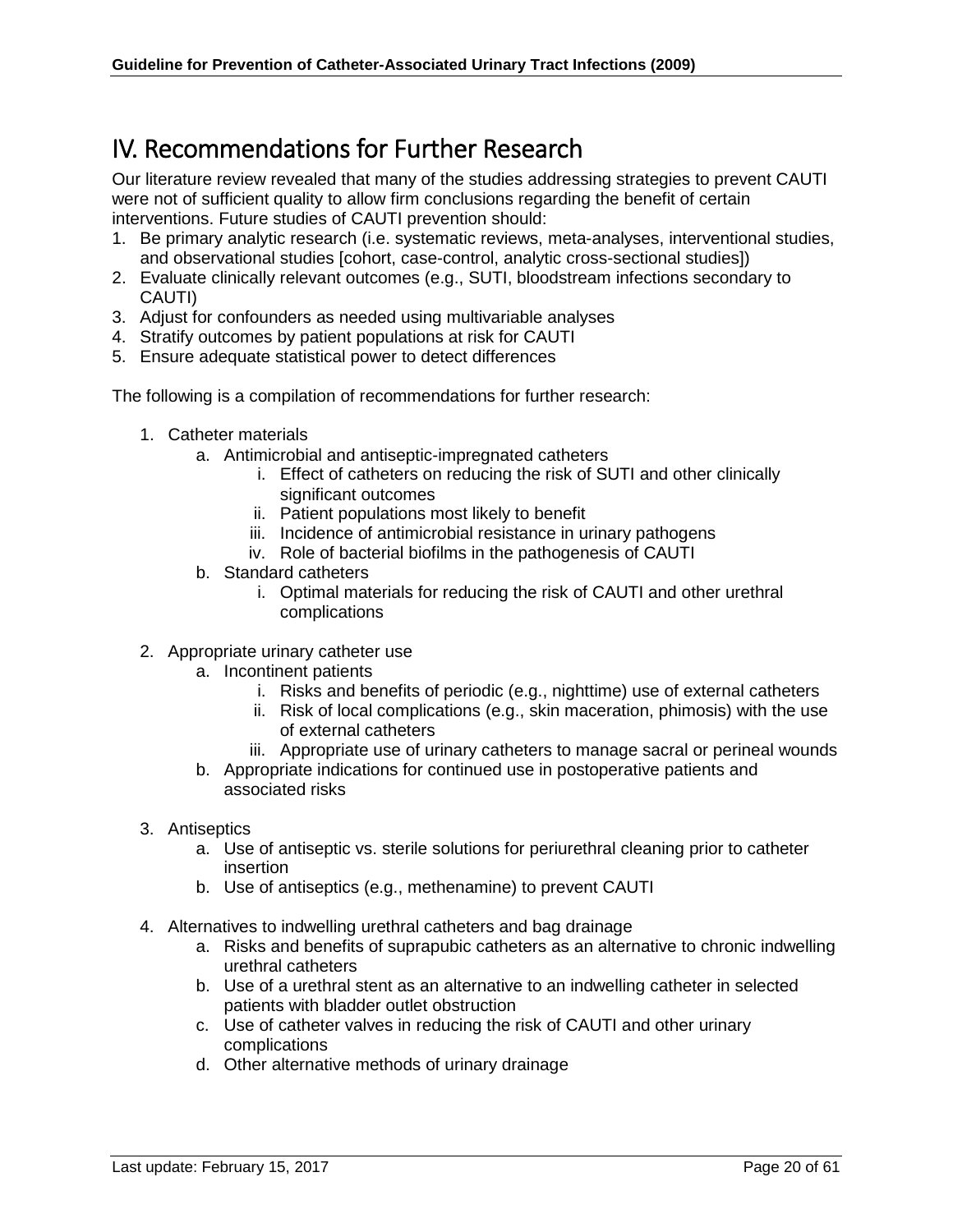- 5. Optimal methods for preventing encrustation in long-term catheterized patients who have frequent obstruction
	- a. Optimal catheter materials
	- b. Irrigation with acidifying solutions or oral urease inhibitors
	- c. Use of methenamine
- 6. Other prevention measures
	- a. Use of portable ultrasound in patients with low-urine output to reduce unnecessary catheter insertions or irrigations (in catheterized patients)
	- b. Use of new prevention strategies such as bacterial interference in patients requiring chronic catheterization
	- c. Optimal cleaning and storage procedures (e.g., wet vs. dry storage) for catheters used for clean intermittent catheterization
- 7. Prevention of transmission
	- a. Spatial separation of patients with urinary catheters (in the absence of epidemic spread or frequent cross-infection) to prevent transmission of pathogens colonizing urinary drainage systems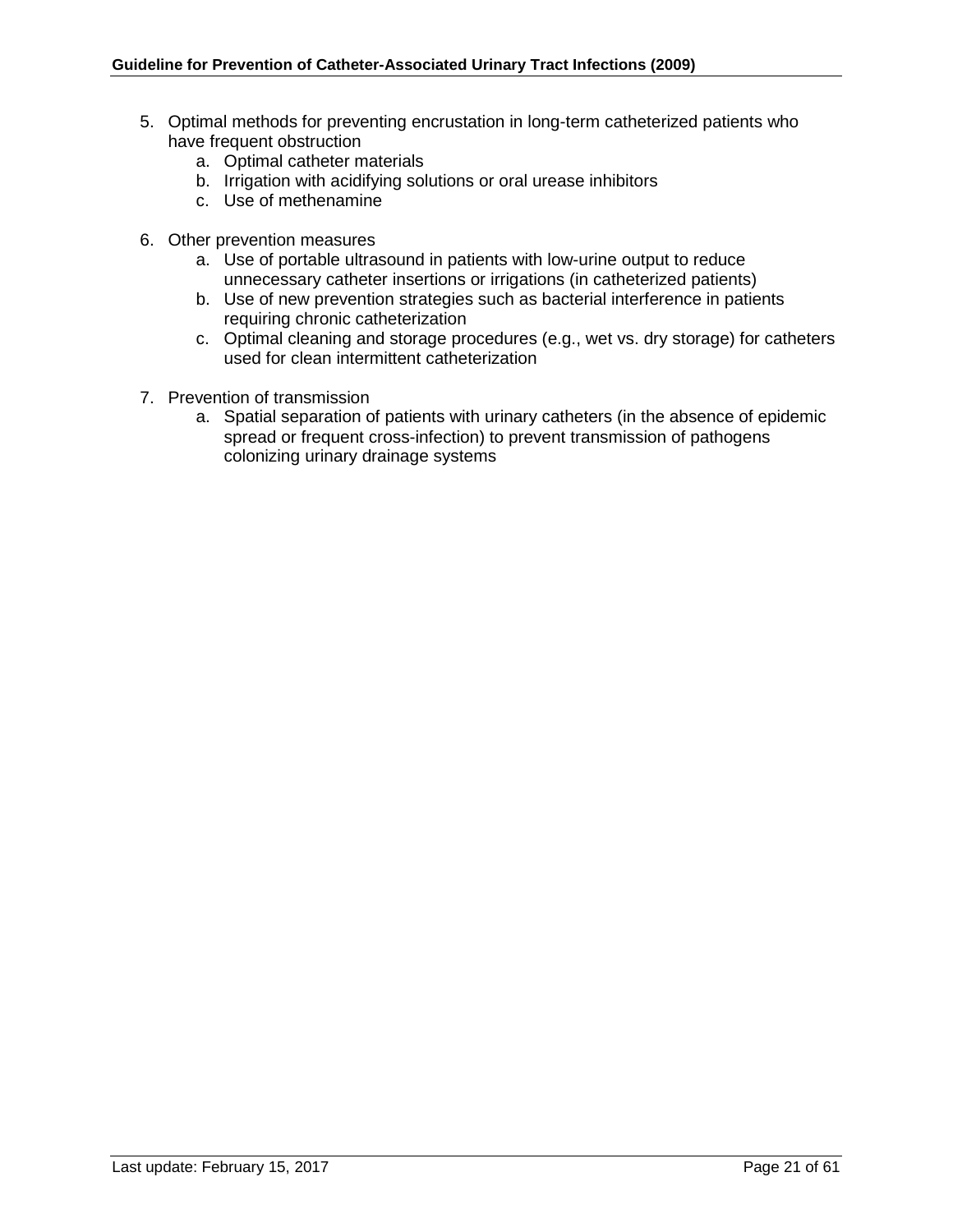# <span id="page-21-0"></span>V. Background

Urinary tract infections are the most common type of healthcare-associated infection, accounting for more than 30% of infections reported by acute care hospitals.19 Virtually all healthcare-associated UTIs are caused by instrumentation of the urinary tract. Catheterassociated urinary tract infection (CAUTI) has been associated with increased morbidity, mortality, hospital cost, and length of stay.<sup>6-9</sup> In addition, bacteriuria commonly leads to unnecessary antimicrobial use, and urinary drainage systems are often reservoirs for multidrugresistant bacteria and a source of transmission to other patients.<sup>10,11</sup>

# *Definitions*

An indwelling urinary catheter is a drainage tube that is inserted into the urinary bladder through the urethra, is left in place, and is connected to a closed collection system. Alternative methods of urinary drainage may be employed in some patients. Intermittent ("in-and-out") catheterization involves brief insertion of a catheter into the bladder through the urethra to drain urine at intervals. An external catheter is a urine containment device that fits over or adheres to the genitalia and is attached to a urinary drainage bag. The most commonly used external catheter is a soft flexible sheath that fits over the penis ("condom" catheter). A suprapubic catheter is surgically inserted into the bladder through an incision above the pubis.

Although UTIs associated with alternative urinary drainage systems are considered deviceassociated, CAUTI rates reported to the National Healthcare Safety Network (NHSN) only refer to those associated with indwelling urinary catheters. NHSN has recently revised the UTI surveillance definition criteria. Among the changes are removal of the asymptomatic bacteriuria (ASB) criterion and refinement of the criteria for defining symptomatic UTI (SUTI). The time period for follow-up surveillance after catheter removal also has been shortened from 7 days to 48 hours to align with other device-associated infections. The new UTI criteria, which took effect in January 2009, can be found in the NHSN Patient Safety Manual [This link is no longer active: http://www.cdc.gov/nhsn/library.html. Current version available on [NHSN website](http://www.cdc.gov/nhsn/) [\(https://www.cdc.gov/nhsn/\)](https://www.cdc.gov/nhsn/).].

The limitations and heterogeneity of definitions of CAUTI used in various studies present major challenges in appraising the quality of evidence in the CAUTI literature. Study investigators have used numerous different definitions for CAUTI outcomes, ranging from simple bacteriuria at a range of concentrations to, less commonly, symptomatic infection defined by combinations of bacteriuria and various signs and symptoms. Futhermore, most studies that used CDC/NHSN definitions for CAUTI did not distinguish between SUTI and ASB in their analyses.<sup>30</sup> The heterogeneity of definitions used for CAUTI may reduce the quality of evidence for a given intervention and often precludes meta-analyses.

The clinical significance of ASB in catheterized patients is undefined. Approximately 75% to 90% of patients with ASB do not develop a systemic inflammatory response or other signs or symptoms to suggest infection.<sup>6,31</sup> Monitoring and treatment of ASB is also not an effective prevention measure for SUTI, as most cases of SUTI are not preceded by bacteriuria for more than a day.<sup>25</sup> Treatment of ASB has not been shown to be clinically beneficial and is associated with the selection of antimicrobial-resistant organisms.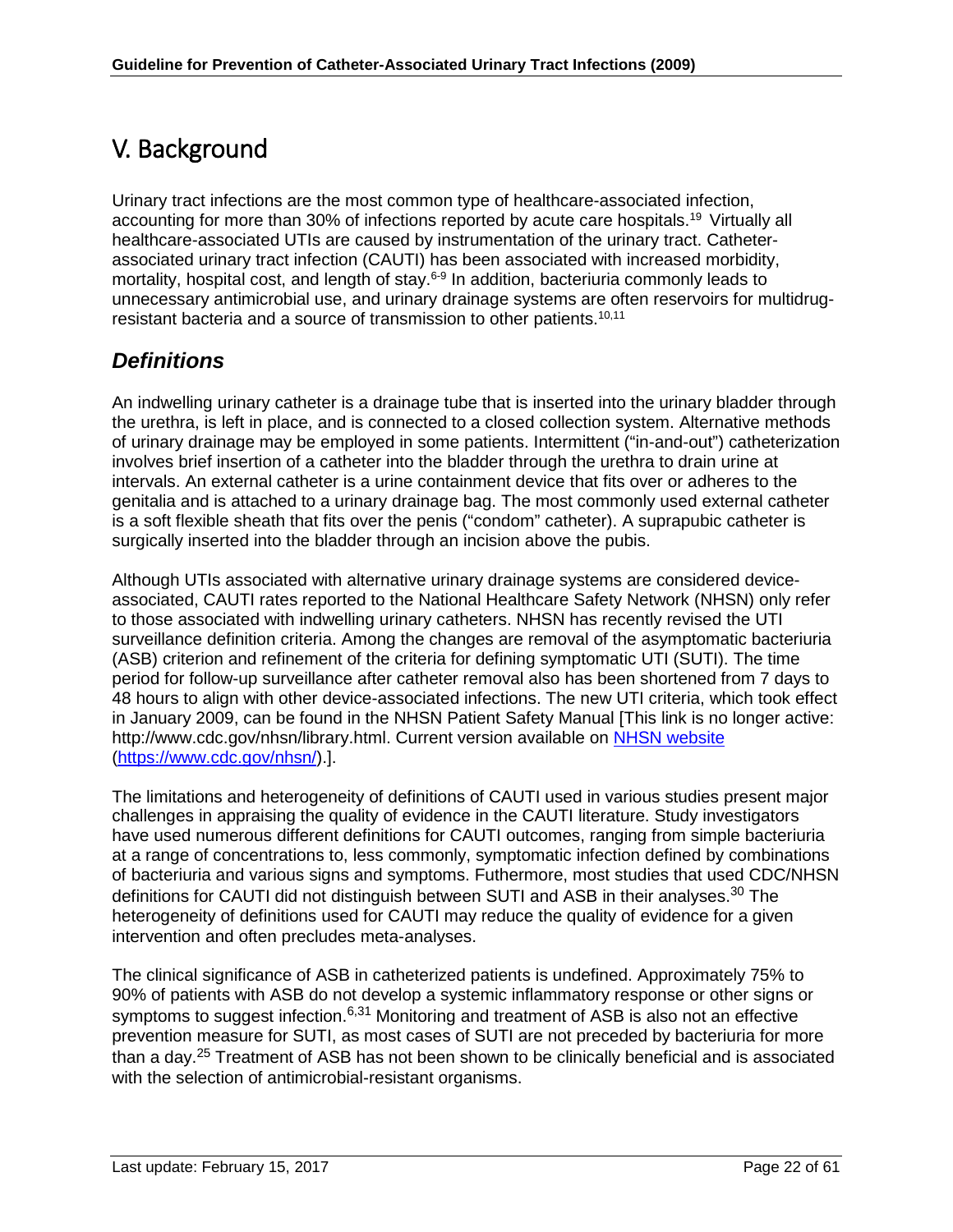# *Epidemiology*

Between 15% and 25% of hospitalized patients may receive short-term indwelling urinary catheters.12,13 In many cases, catheters are placed for inappropriate indications, and healthcare providers are often unaware that their patients have catheters, leading to prolonged, unnecessary use.<sup>14-16</sup> In acute care hospitals reporting to NHSN in 2006, pooled mean urinary catheter utilization ratios in ICU and non-ICU areas ranged from 0.23-0.91 urinary catheterdays/patient-days.<sup>17</sup> While the numbers of units reporting were small, the highest ratios were in trauma ICUs and the lowest in inpatient medical/surgical wards. The overall prevalence of longterm indwelling urethral catheterization use is unknown. The prevalence of urinary catheter use in residents in long-term care facilities in the United States is on the order of 5%, representing approximately 50,000 residents with catheters at any given time.<sup>18</sup> This number appears to be declining over time, likely because of federally mandated nursing home quality measures. However, the high prevalence of urinary catheters in patients transferred to skilled nursing facilities suggests that acute care hospitals should focus more efforts on removing unnecessary catheters prior to transfer.<sup>18</sup>

Reported rates of UTI among patients with urinary catheters vary substantially. National data from NHSN acute care hospitals in 2006 showed a range of pooled mean CAUTI rates of 3.1- 7.5 infections per 1000 catheter-days.<sup>17</sup> The highest rates were in burn ICUs, followed by inpatient medical wards and neurosurgical ICUs, although these sites also had the fewest numbers of locations reporting. The lowest rates were in medical/surgical ICUs.

Although morbidity and mortality from CAUTI is considered to be relatively low compared to other HAIs, the high prevalence of urinary catheter use leads to a large cumulative burden of infections with resulting infectious complications and deaths. An estimate of annual incidence of HAIs and mortality in 2002, based on a broad survey of US hospitals, found that urinary tract infections made up the highest number of infections (> 560,000) compared to other HAIs, and attributable deaths from UTI were estimated to be over 13,000 (mortality rate 2.3%).<sup>19</sup> And while fewer than 5% of bacteriuric cases develop bacteremia, $6$  CAUTI is the leading cause of secondary nosocomial bloodstream infections; about 17% of hospital-acquired bacteremias are from a urinary source, with an associated mortality of approximately 10%.<sup>20</sup> In the nursing home setting, bacteremias are most commonly caused by UTIs, the majority of which are catheterrelated.<sup>21</sup>

An estimated 17% to 69% of CAUTI may be preventable with recommended infection control measures, which means that up to 380,000 infections and 9000 deaths related to CAUTI per year could be prevented.<sup>22</sup>

# *Pathogenesis and Microbiology*

The source of microorganisms causing CAUTI can be endogenous, typically via meatal, rectal, or vaginal colonization, or exogenous, such as via contaminated hands of healthcare personnel or equipment. Microbial pathogens can enter the urinary tract either by the extraluminal route, via migration along the outside of the catheter in the periurethral mucous sheath, or by the intraluminal route, via movement along the internal lumen of the catheter from a contaminated collection bag or catheter-drainage tube junction. The relative contribution of each route in the pathogenesis of CAUTI is not well known. The marked reduction in risk of bacteriuria with the introduction of the sterile, closed urinary drainage system in the  $1960's<sup>23</sup>$  suggests the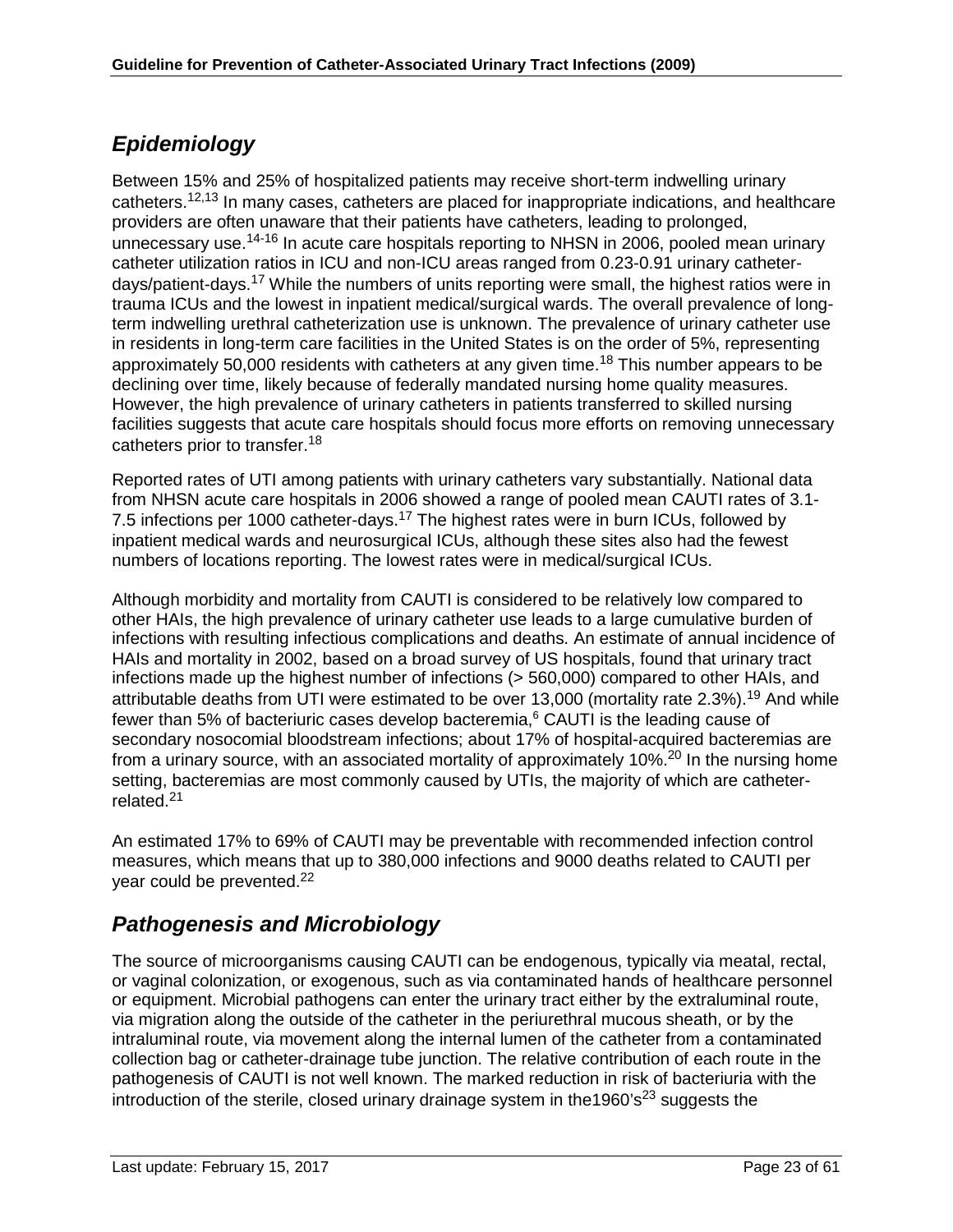importance of the intraluminal route. However, even with the closed drainage system, bacteriuria inevitably occurs over time either via breaks in the sterile system or via the extraluminal route.<sup>24</sup> The daily risk of bacteriuria with catheterization is 3% to 10%,  $25,26$ approaching 100% after 30 days, which is considered the delineation between short and longterm catheterization.<sup>27</sup>

Formation of biofilms by urinary pathogens on the surface of the catheter and drainage system occurs universally with prolonged duration of catheterization.<sup>28</sup> Over time, the urinary catheter becomes colonized with microorganisms living in a sessile state within the biofilm, rendering them resistant to antimicrobials and host defenses and virtually impossible to eradicate without removing the catheter. The role of bacteria within biofilms in the pathogenesis of CAUTI is unknown and is an area requiring further research.

The most frequent pathogens associated with CAUTI (combining both ASB and SUTI) in hospitals reporting to NHSN between 2006-2007 were *Escherichia coli* (21.4%) and *Candida* spp (21.0%), followed by *Enterococcus* spp (14.9%), *Pseudomonas aeruginosa* (10.0%), *Klebsiella pneumoniae* (7.7%), and *Enterobacter* spp (4.1%). A smaller proportion was caused by other gram-negative bacteria and *Staphylococcus* spp <sup>5</sup> .

Antimicrobial resistance among urinary pathogens is an ever increasing problem. About a quarter of *E. coli* isolates and one third of *P. aeruginosa* isolates from CAUTI cases were fluoroquinolone-resistant. Resistance of gram-negative pathogens to other agents, including third-generation cephalosporins and carbapenems, was also substantial <sup>5</sup>. The proportion of organisms that were multidrug-resistant, defined by non-susceptibility to all agents in 4 classes, was 4% of *P. aeruginosa*, 9% of *K. pneumoniae*, and 21% of *Acinetobacter baumannii*. <sup>29</sup>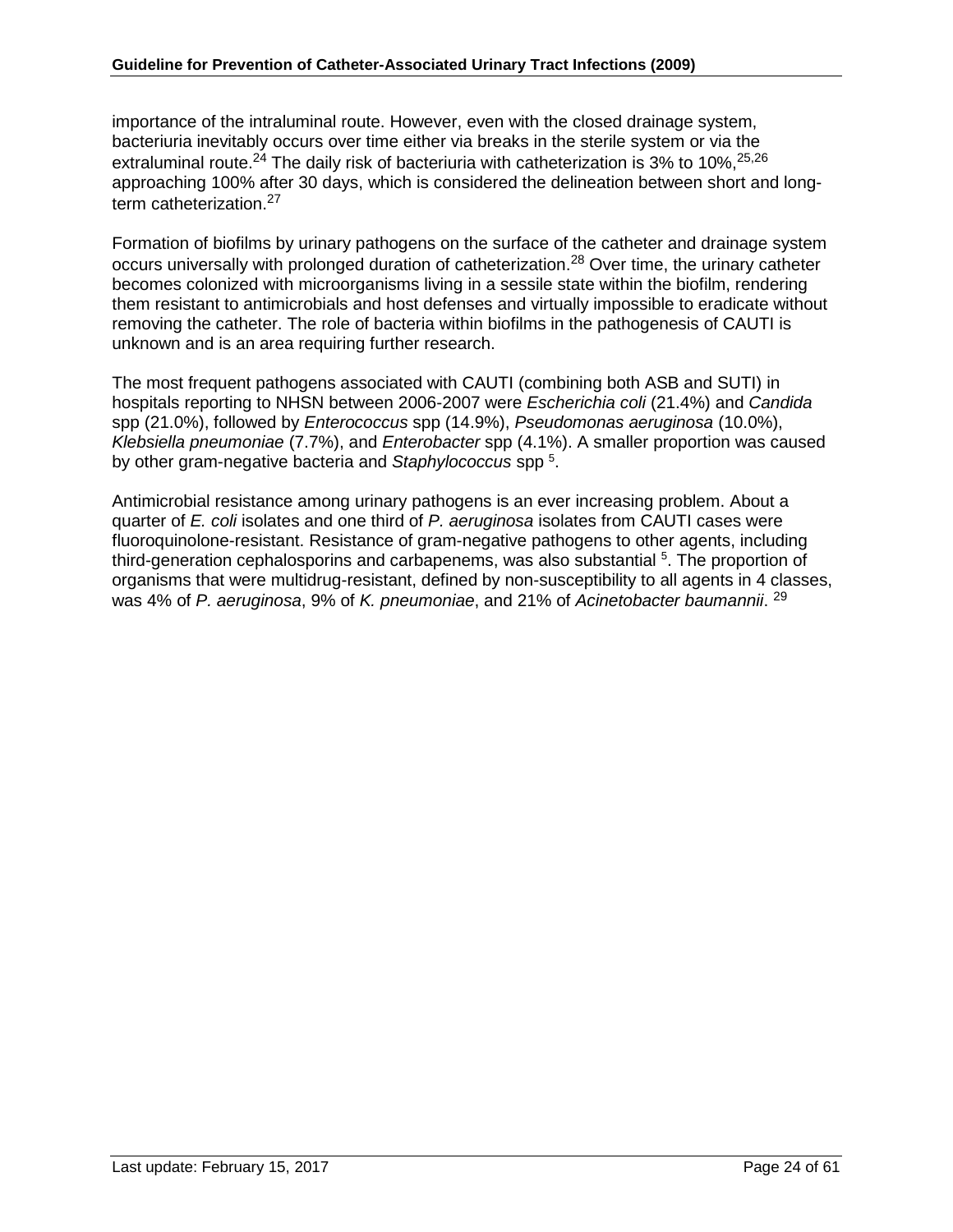# <span id="page-24-0"></span>VI. Scope and Purpose

This guideline updates and expands the original CDC Guideline for Prevention of CAUTI published in 1981. The revised guideline addresses the prevention of CAUTI for patients in need of either short- or long-term (i.e., > 30 days) urinary catheterization in any type of healthcare facility and evaluates evidence for alternative methods of urinary drainage, including intermittent catheterization, external catheters, and suprapubic catheters. The guideline also includes specific recommendations for implementation, performance measurement, and surveillance. Recommendations for further research are also provided to address the knowledge gaps in CAUTI prevention identified during the literature review.

To evaluate the evidence on preventing CAUTI, we examined data addressing three key questions and related subquestions:

- 1. Who should receive urinary catheters?
	- A. When is urinary catheterization necessary?
	- B. What are the risk factors for CAUTI?
	- C. What populations are at highest risk of mortality from catheters?
- 2. For those who may require urinary catheters, what are the best practices? Specifically, what are the risks and benefits associated with:
	- A. Different approaches to catheterization?
	- B. Different catheters or collecting systems?
	- C. Different catheter management techniques?
	- D. Different systems interventions (i.e., quality improvement programs)?
- 3. What are the best practices for preventing UTI associated with obstructed urinary catheters?

This document is intended for use by infection prevention staff, healthcare epidemiologists, healthcare administrators, nurses, other healthcare providers, and persons responsible for developing, implementing, and evaluating infection prevention and control programs for healthcare settings across the continuum of care. The guideline can also be used as a resource for societies or organizations that wish to develop more detailed implementation guidance for prevention of CAUTI.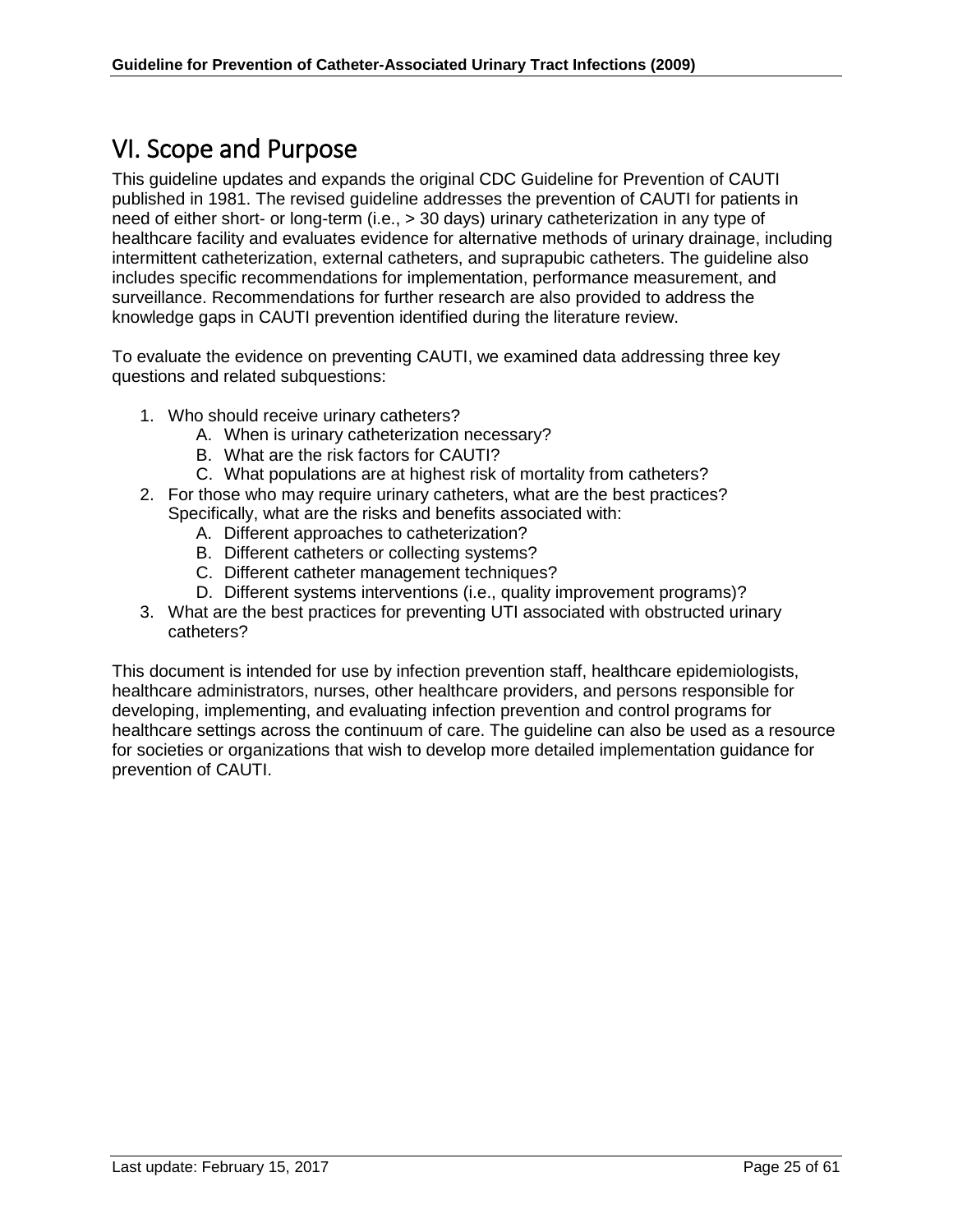# <span id="page-25-0"></span>VII. Methods

This guideline was based on a targeted systematic review of the best available evidence on CAUTI prevention. We used the Grading of Recommendations Assessment, Development and Evaluation (GRADE) approach 32-34 to provide explicit links between the available evidence and the resulting recommendations. Our guideline development process is outlined in *Figure 1.*

#### **Figure 1. The Guideline Development Process**

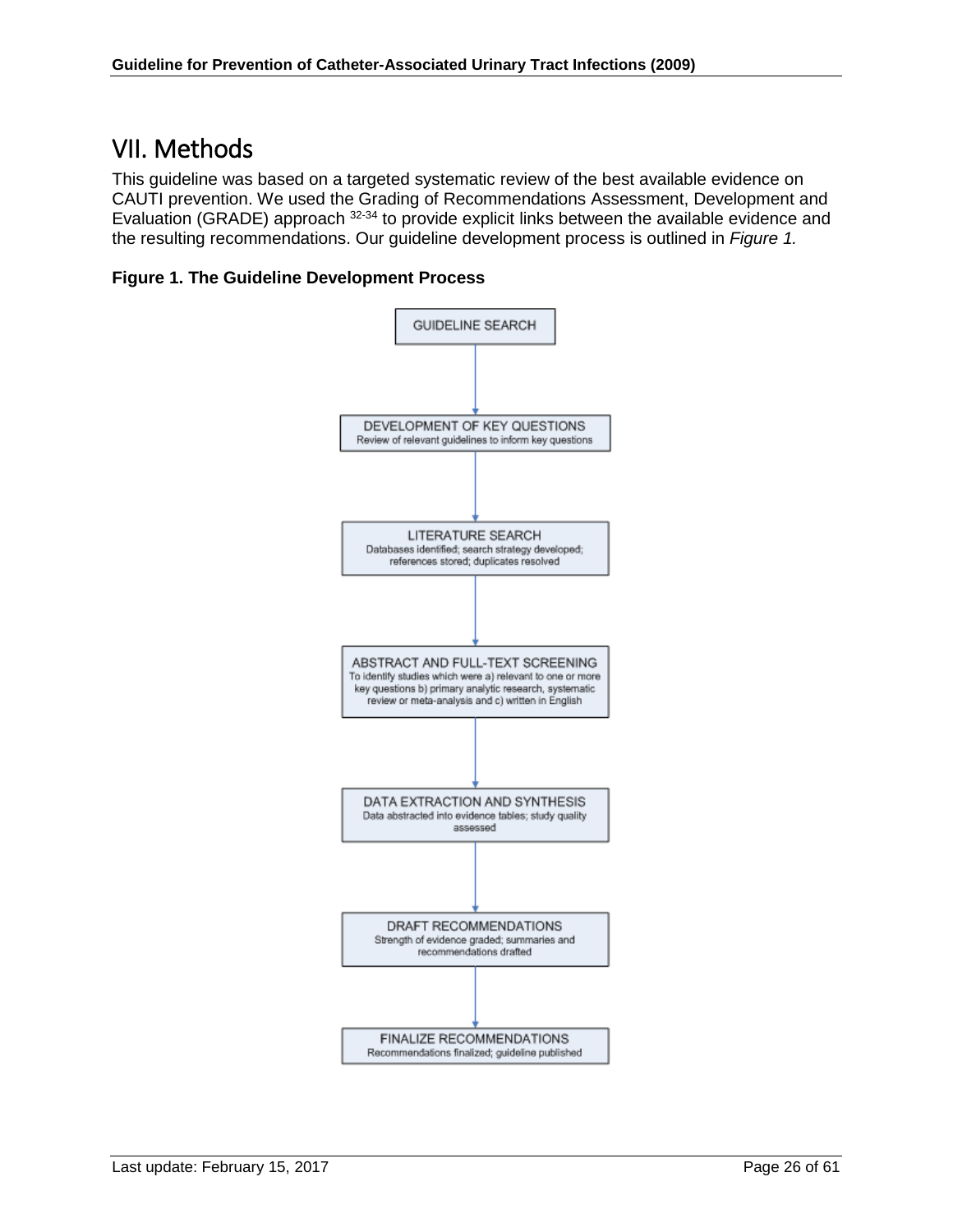## *Development of Key Questions*

We first conducted an electronic search of the National Guideline Clearinghouse® (Agency for Healthcare Research and Quality), Medline® (National Library of Medicine) using the Ovid® Platform (Ovid Technologies, Wolters Kluwer, New York, NY), the Cochrane® Health Technology Assessment Database (Cochrane Collaboration, Oxford, UK), the NIH Consensus Development Program, and the United States Preventive Services Task Force database for existing national and international guidelines relevant to CAUTI. The strategy used for the guideline search and the search results can be found in [Appendix 1A](https://www.cdc.gov/infectioncontrol/guidelines/pdf/cauti-guidelines-appendix.pdf) [\(https://www.cdc.gov/infectioncontrol/guidelines/pdf/cauti-guidelines-appendix.pdf\)](https://www.cdc.gov/infectioncontrol/guidelines/pdf/cauti-guidelines-appendix.pdf)*.* A preliminary list of key questions was developed from a review of the relevant guidelines identified in the search.<sup>1,35,36</sup> Key questions were finalized after vetting them with a panel of content experts and HICPAC members.

## *Literature Search*

Following the development of the key questions, search terms were developed for identifying literature relevant to the key questions. For the purposes of quality assurance, we compared these terms to those used in relevant seminal studies and guidelines. These search terms were then incorporated into search strategies for the relevant electronic databases. Searches were performed in Medline® (National Library of Medicine) using the Ovid® Platform (Ovid Technologies, Wolters Kluwer, New York, NY), EMBASE® (Elsevier BV, Amsterdam, Netherlands), CINAHL® (Ebsco Publishing, Ipswich, MA) and Cochrane® (Cochrane Collaboration, Oxford, UK) (all databases were searched in July 2007), and the resulting references were imported into a reference manager, where duplicates were resolved. For Cochrane reviews ultimately included in our guideline, we checked for updates in July 2008. The detailed search strategy used for identifying primary literature and the results of the search can be found in [Appendix 1B \(https://www.cdc.gov/infectioncontrol/guidelines/pdf/cauti](https://www.cdc.gov/infectioncontrol/guidelines/pdf/cauti-guidelines-appendix.pdf)[guidelines-appendix.pdf\)](https://www.cdc.gov/infectioncontrol/guidelines/pdf/cauti-guidelines-appendix.pdf).

## *Study Selection*

Titles and abstracts from references were screened by a single author (C.V.G, R.K.A., or D.A.P.) and the full text articles were retrieved if they were

- 1. relevant to one or more key questions,
- 2. primary analytic research, systematic reviews or meta-analyses, and
- 3. written in English.

Likewise, the full-text articles were screened by a single author (C.V.G. or D.A.P.) using the same criteria, and included studies underwent a second review for inclusion by another author (R.K.A.). Disagreements were resolved by the remaining authors. The results of this process are depicted in *Figure 2.*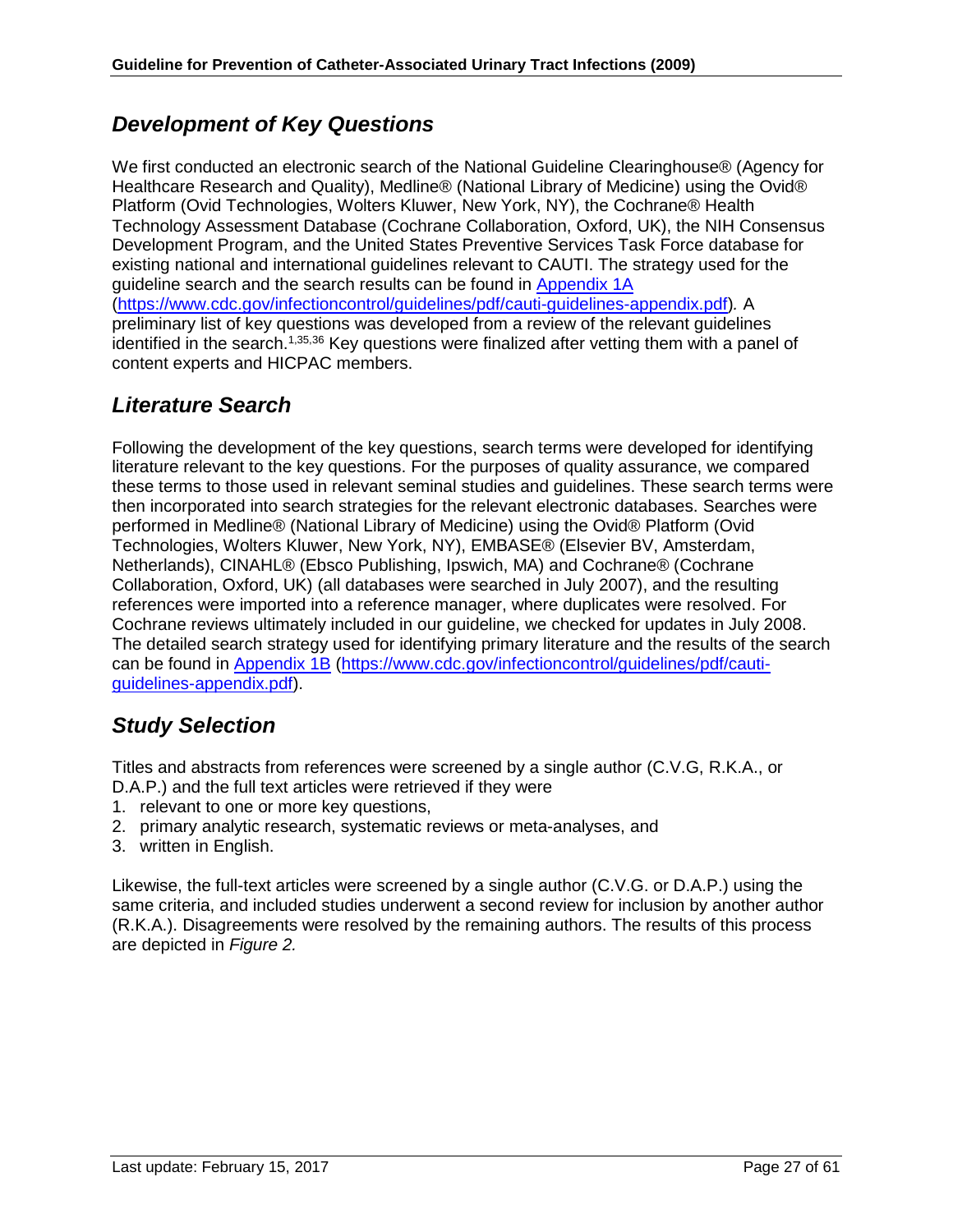

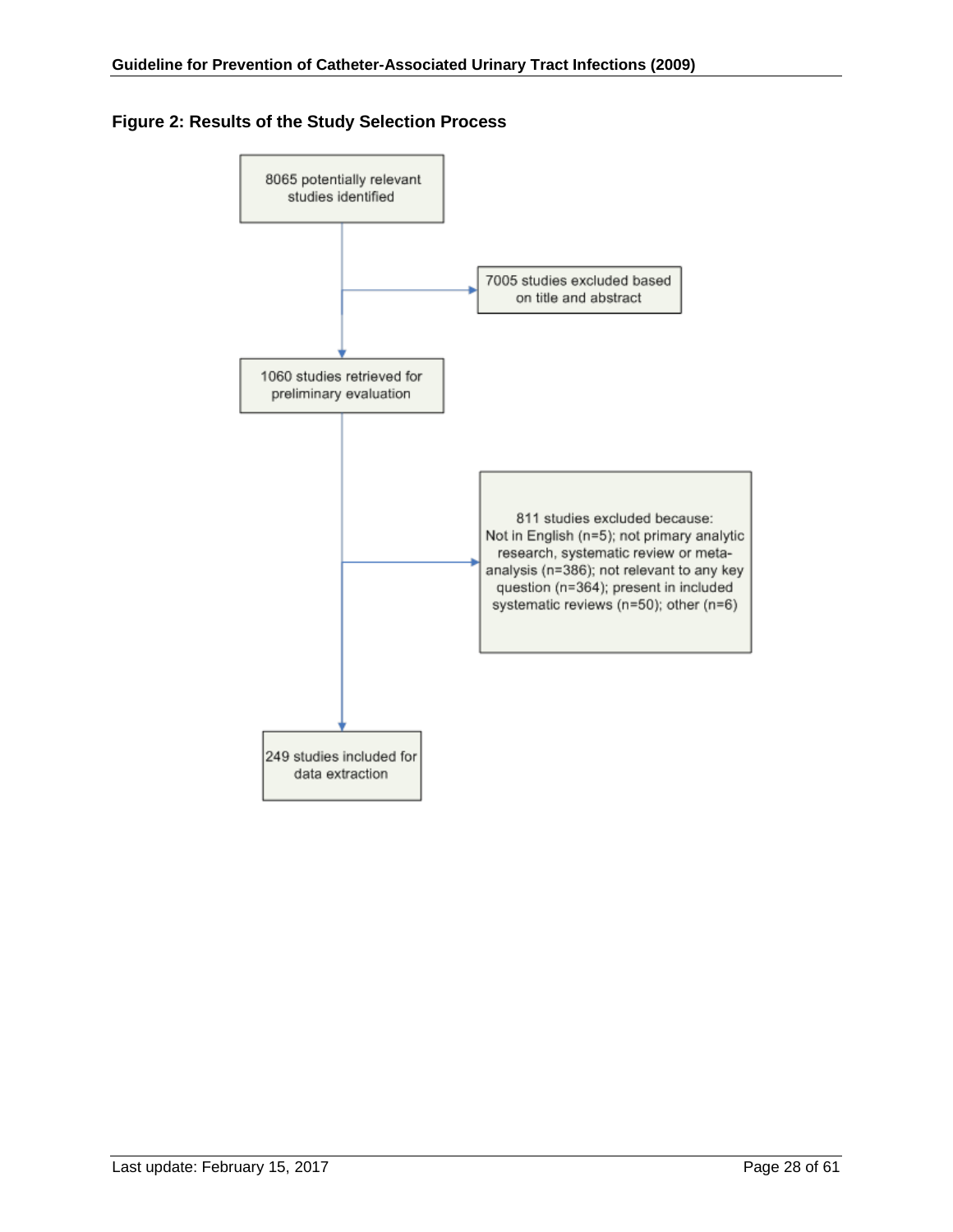## *Data Extraction and Synthesis*

Data on the study author, year, design, objective, population, setting, sample size, power, followup, and definitions and results of clinically relevant outcomes were extracted into evidence tables [\(Appendix 2 \(https://www.cdc.gov/infectioncontrol/guidelines/pdf/cauti-guidelines-appendix.pdf\)](https://www.cdc.gov/infectioncontrol/guidelines/pdf/cauti-guidelines-appendix.pdf)). Three evidence tables were developed, each of which represented one of our key questions. Studies were extracted into the most relevant evidence table. Then, studies were organized by the common themes that emerged within each evidence table. Data were extracted by one author (R.K.A.) and cross-checked by another (C.V.G.). Disagreements were resolved by the remaining authors. Data and analyses were extracted as originally presented in the included studies. Meta-analyses were performed only where their use was deemed critical to a recommendation, and only in circumstances where multiple studies with sufficiently homogenous populations, interventions, and outcomes could be analyzed. Systematic reviews were included in our review. To avoid duplication of data, we excluded primary studies if they were also included in a systematic review captured by our search. The only exception to this was if the primary study also addressed a relevant question that was outside the scope of the included systematic review. Before exclusion, data from the primary studies that we originally captured were abstracted into the evidence tables and reviewed. We also excluded systematic reviews that analyzed primary studies that were fully captured in a more recent systematic review. The only exception to this was if the older systematic review also addressed a relevant question that was outside the scope of the newer systematic review. To ensure that all relevant studies were captured in the search, the bibliography was vetted by a panel of clinical experts.

## *Grading of Evidence*

First, the quality of each study was assessed using scales adapted from existing methodology checklists, and scores were recorded in the evidence tables. [Appendix 3](https://www.cdc.gov/infectioncontrol/guidelines/pdf/cauti-guidelines-appendix.pdf) [\(https://www.cdc.gov/infectioncontrol/guidelines/pdf/cauti-guidelines-appendix.pdf\)](https://www.cdc.gov/infectioncontrol/guidelines/pdf/cauti-guidelines-appendix.pdf) includes the sets of questions we used to assess the quality of each of the major study designs. Next, the quality of the evidence base was assessed using methods adapted from the GRADE Working Group.<sup>32</sup> Briefly, GRADE tables were developed for each of the interventions or questions addressed within the evidence tables. Included in the GRADE tables were the intervention of interest, any outcomes listed in the evidence tables that were judged to be clinically important, the quantity and type of evidence for each outcome, the relevant findings, and the GRADE of evidence for each outcome, as well as an overall GRADE of the evidence base for the given intervention or question. The initial GRADE of evidence for each outcome was deemed high if the evidence base included a randomized controlled trial (RCT) or a systematic review of RCTs, low if the evidence base included only observational studies, or very low if the evidence base consisted only of uncontrolled studies. **The initial GRADE could then be modified by eight criteria**. 34 Criteria which could decrease the GRADE of an evidence base included quality, consistency, directness, precision, and publication bias. Criteria that could increase the GRADE included a large magnitude of effect, a dose-response gradient, or inclusion of unmeasured confounders that would increase the magnitude of effect (*Table 3*). GRADE definitions are as follows:

- 1. **High** further research is very unlikely to change confidence in the estimate of effect
- 2. **Moderate** further research is likely to affect confidence in the estimate of effect and may change the estimate
- 3. **Low** further research is very likely to affect confidence in the estimate of effect and is likely to change the estimate
- 4. **Very low**  any estimate of effect is very uncertain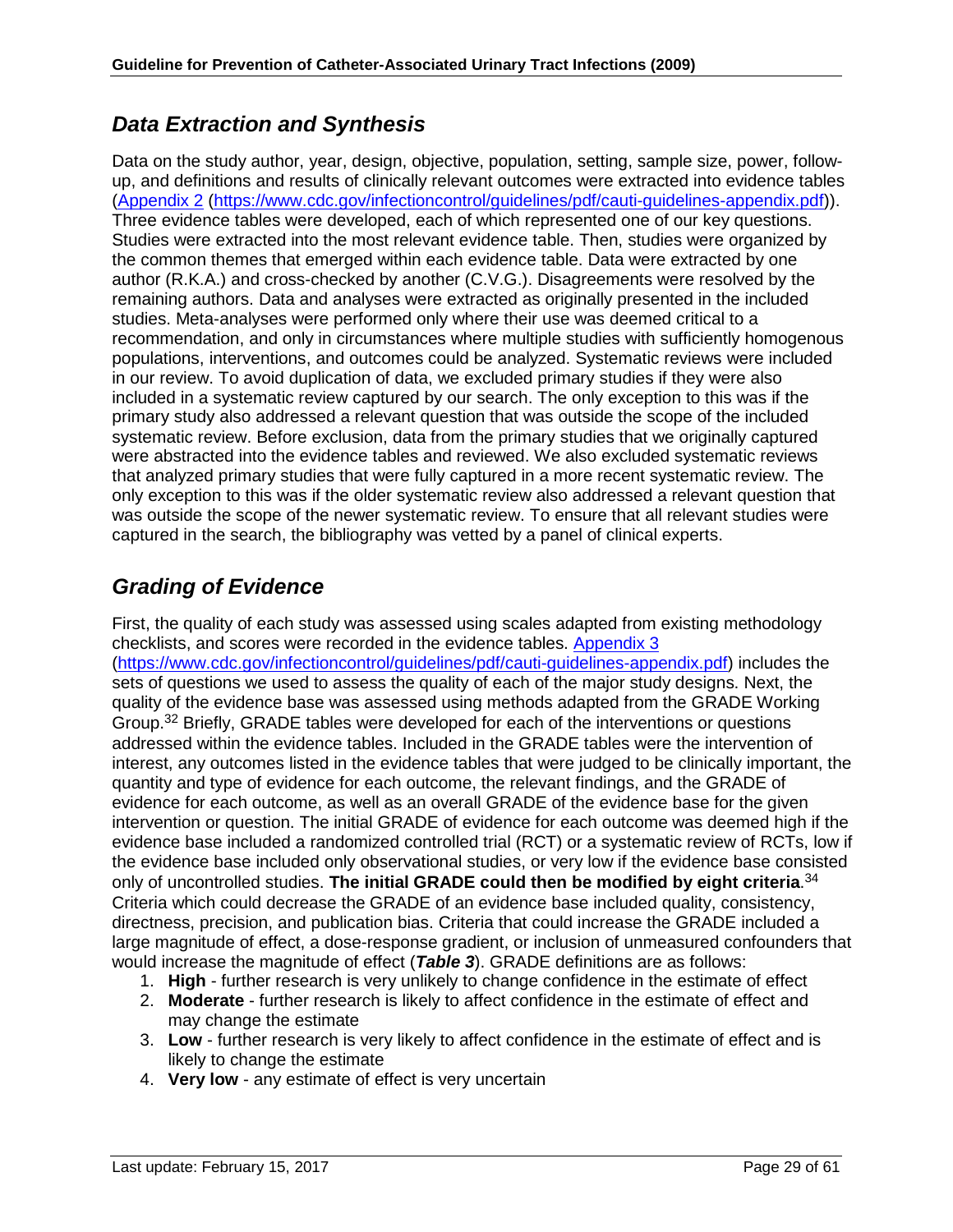After determining the GRADE of the evidence base for each outcome of a given intervention or question, we calculated the overall GRADE of the evidence base for that intervention or question. The overall GRADE was based on the lowest GRADE for the outcomes deemed critical to making a recommendation.

#### **Table 3. Rating the Quality of Evidence Using the GRADE Approach**

 $\triangle$  The format of this section was changed to improve readability and accessibility. The content is unchanged.

#### **Rating the Quality of Evidence**

| <b>Type of Evidence</b>                   | <b>Initial Grade</b> |
|-------------------------------------------|----------------------|
| <b>RCT</b>                                | High                 |
| Observational study                       | <b>LOW</b>           |
| Any other evidence (e.g., expert opinion) | Very low             |

#### **Calculating the Overall GRADE**

| <b>Criteria to Decrease Grade</b>                                                                                                                                                                                                                                                                                                                                                                                               | <b>Criteria to Increase Grade</b>                                                                                                                                                                                                                                                                                                                          | <b>Overall Quality Grade</b>                                           |
|---------------------------------------------------------------------------------------------------------------------------------------------------------------------------------------------------------------------------------------------------------------------------------------------------------------------------------------------------------------------------------------------------------------------------------|------------------------------------------------------------------------------------------------------------------------------------------------------------------------------------------------------------------------------------------------------------------------------------------------------------------------------------------------------------|------------------------------------------------------------------------|
| <b>Quality</b><br>Serious (-1 grade) or very<br>serious (-2 grades)<br>limitation to study quality<br>• Consistency<br>Important inconsistency<br>(-1 grade)<br><b>Directness</b><br>$\bullet$<br>Some (-1 grade) or major<br>(-2 grades) uncertainty<br>about directness<br><b>Precision</b><br>$\bullet$<br>Imprecise or sparse data<br>(-1 grade)<br><b>Publication bias</b><br>$\bullet$<br>High risk of bias<br>(-1 grade) | <b>Strong association</b><br>Strong (+1 grade) or very<br>strong evidence of<br>association (+2 grades)<br>Dose-response<br>$\bullet$<br>Evidence of a dose-<br>response gradient<br>$(+1)$ grade)<br><b>Unmeasured</b><br>$\bullet$<br><b>Confounders</b><br>Inclusion of unmeasured<br>confounders increases<br>the magnitude of effect<br>$(+1)$ grade) | $\bullet$ High<br>Moderate<br>$\bullet$<br>$\bullet$ Low<br>• Very Low |
|                                                                                                                                                                                                                                                                                                                                                                                                                                 |                                                                                                                                                                                                                                                                                                                                                            |                                                                        |

## *Formulating Recommendations*

Narrative evidence summaries were then drafted by the working group using the evidence and GRADE tables. One summary was written for each theme that emerged under each key question. The working group then used the narrative evidence summaries to develop guideline recommendations. Factors determining the strength of a recommendation included

- 1. the values and preferences used to determine which outcomes were "critical,"
- 2. the harms and benefits that result from weighing the "critical" outcomes, and
- 3. the overall GRADE of the evidence base for the given intervention or question (Table 4).<sup>33</sup>

If weighing the "critical outcomes" for a given intervention or question resulted in a "net benefit" or a "net harm," then a "Category I Recommendation" was formulated to strongly recommend for or against the given intervention respectively. If weighing the "critical outcomes" for a given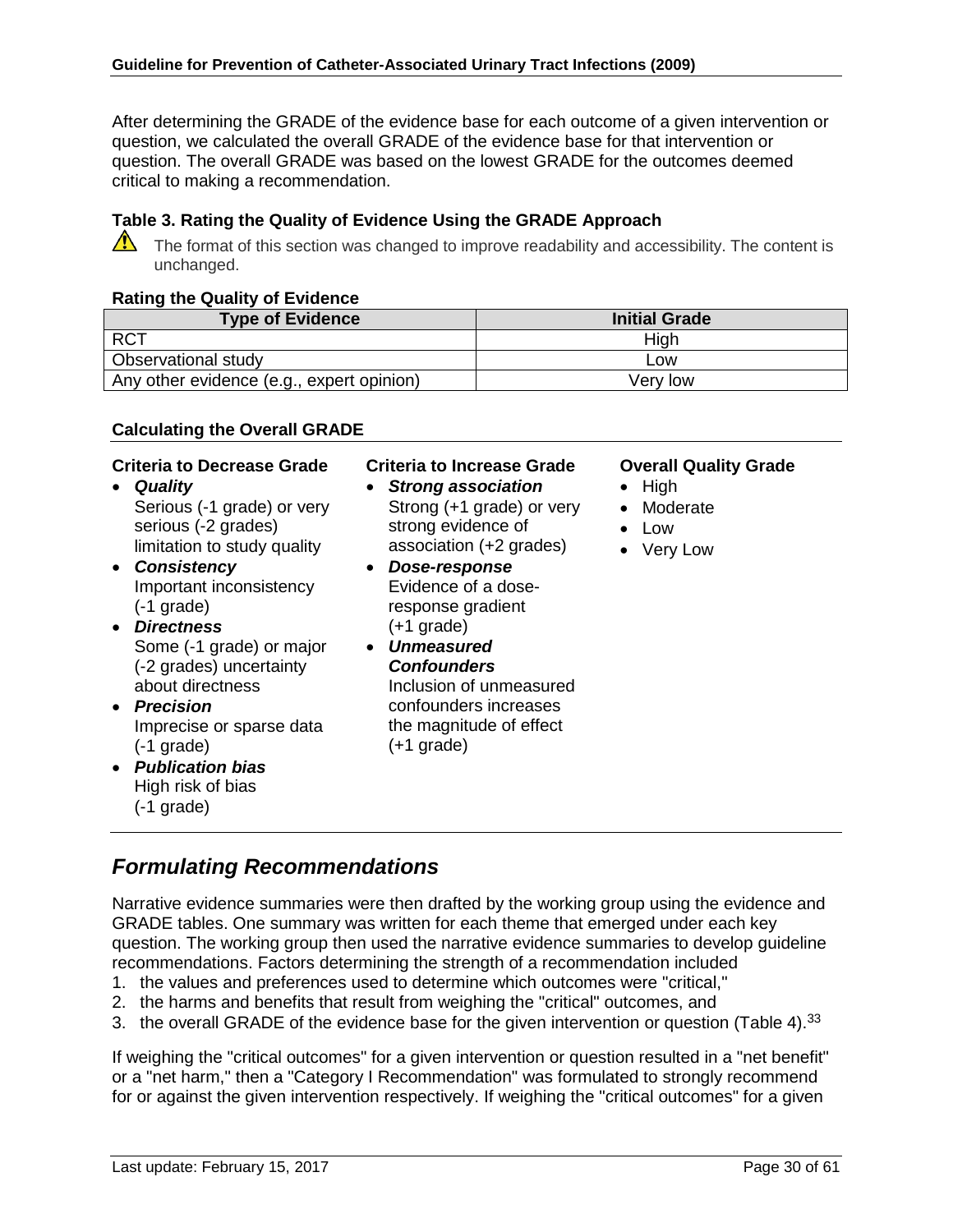intervention or question resulted in a "trade off" between benefits and harms, then a "Category II Recommendation" was formulated to recommend that providers or institutions consider the intervention when deemed appropriate. If weighing the "critical outcomes" for a given intervention or question resulted in an "uncertain trade off" between benefits and harms, then a "No Recommendation" was formulated to reflect this uncertainty.

| <b>HICPAC</b><br><b>Recommendation</b> | <b>Weighing Benefits and Harms</b><br>for Critical Outcomes | <b>Quality of Evidence</b>                  |
|----------------------------------------|-------------------------------------------------------------|---------------------------------------------|
|                                        |                                                             |                                             |
|                                        |                                                             | IA - High to Moderate                       |
| STRONG (I)                             | Interventions with net benefits or<br>net harms.            | IB - Low or Very Low (Accepted<br>Practice) |
|                                        |                                                             | IC - High to Very Low (Regulatory)          |
| WEAK (II)                              | Inteventions with trade offs<br>between benefits and harms. | <b>High to Very Low</b>                     |
| No recommendation/<br>unresolved issue | Uncertain trade offs between<br>benefits and harms.         | Low to Very Low                             |

For Category I recommendations, levels A and B represent the quality of the evidence underlying the recommendation, with A representing high to moderate quality evidence and B representing low quality evidence or, in the case of an established standard (e.g., aseptic technique, education and training), very low quality to no evidence based on our literature review. For IB recommendations, although there may be low to very low quality or even no available evidence directly supporting the benefits of the intervention, the theoretical benefits are clear, and the theoretical risks are marginal. Level C represents practices required by state or federal regulation, regardless of the quality of evidence. It is important to note that the strength of a Category IA recommendation is equivalent to that of a Category IB or IC recommendation; it is only the quality of the evidence underlying the IA recommendation that makes it different from a IB.

In some instances, multiple recommendations emerged from a single narrative evidence summary. The new HICPAC categorization scheme for recommendations is provided in Table 1, which is reproduced below.

| Rating                                 | <b>Description</b>                                                                                                                                                                                         |
|----------------------------------------|------------------------------------------------------------------------------------------------------------------------------------------------------------------------------------------------------------|
| Category IA                            | A strong recommendation supported by high to moderate quality<br>evidence suggesting net clinical benefits or harms.                                                                                       |
| Category IB                            | A strong recommendation supported by low quality evidence suggesting<br>net clinical benefits or harms or an accepted practice (e.g., aseptic<br>technique) supported by low to very low quality evidence. |
| Category IC                            | A strong recommendation required by state or federal regulation.                                                                                                                                           |
| Category II                            | A weak recommendation supported by any quality evidence suggesting a<br>trade off between clinical benefits and harms.                                                                                     |
| No recommendation/<br>unresolved issue | Unresolved issue for which there is low to very low quality evidence with<br>uncertain trade offs between benefits and harms.                                                                              |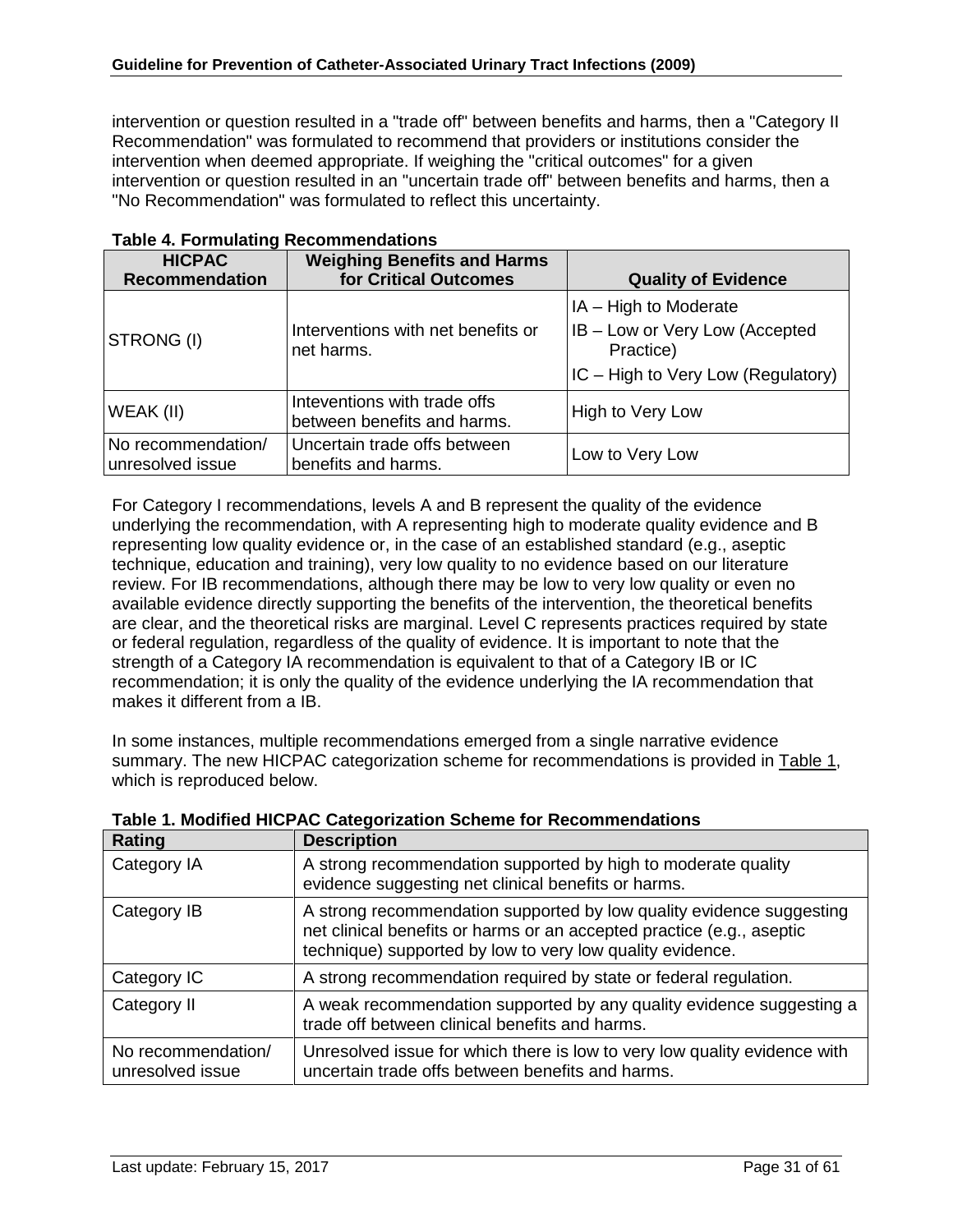**Category I** recommendations are defined as *strong recommendations* with the following implications:

- 1. For patients: Most people in the patient's situation would want the recommended course of action and only a small proportion would not; request discussion if the intervention is not offered.
- 2. For clinicians: Most patients should receive the recommended course of action.
- 3. For policymakers: The recommendation may be adopted as a policy.

**Category II** recommendations are defined as *weak recommendations* with the following implications:

- 1. For patients: Most people in the patient's situation would want the recommended course of action, but many would not.
- 2. For clinicians: Different choices will be appropriate for different patients, and clinicians must help each patient to arrive at a management decision consistent with her or his values and preferences.
- 3. For policymakers: Policy making will require substantial debate and involvement of many stakeholders.

It should be noted that Category II recommendations are discretionary for the individual institution and are not intended to be enforced.

The wording of each recommendation was carefully selected to reflect the recommendation's strength. In most cases, we used the active voice when writing Category I recommendations the strong recommendations. Phrases like "do" or "do not" and verbs without auxiliaries or conditionals were used to convey certainty. We used a more passive voice when writing Category II recommendations - the weak recommendations. Words like "consider" and phrases like "is preferable," "is suggested," "is not suggested," or "is not recommended" were chosen to reflect the lesser certainty of the Category II recommendations. Rather than a simple statement of fact, each recommendation is actionable, describing precisely a proposed action to take.

The category "No recommendation/unresolved issue" was most commonly applied to situations where either

- 1. the overall quality of the evidence base for a given intervention was low to very low and there was no consensus on the benefit of the intervention or
- 2. there was no published evidence on outcomes deemed critical to weighing the risks and benefits of a given intervention.

If the latter was the case, those critical outcomes will be noted at the end of the relevant evidence summary.

Our evidence-based recommendations were cross-checked with those from guidelines identified in our original systematic search. Recommendations from previous guidelines for topics not directly addressed by our systematic review of the evidence were included in our "Summary of Recommendations" if they were deemed critical to the target users of this guideline. Unlike recommendations informed by our literature search, these recommendations are not linked to a key question. These recommendations were agreed upon by expert consensus and are designated either IB if they represent a strong recommendation based on accepted practices (e.g., aseptic technique) or II if they are a suggestion based on a probable net benefit despite limited evidence.

All recommendations were approved by HICPAC. Recommendations focused only on efficacy, effectiveness, and safety. The optimal use of these guidelines should include a consideration of the costs relevant to the local setting of guideline users.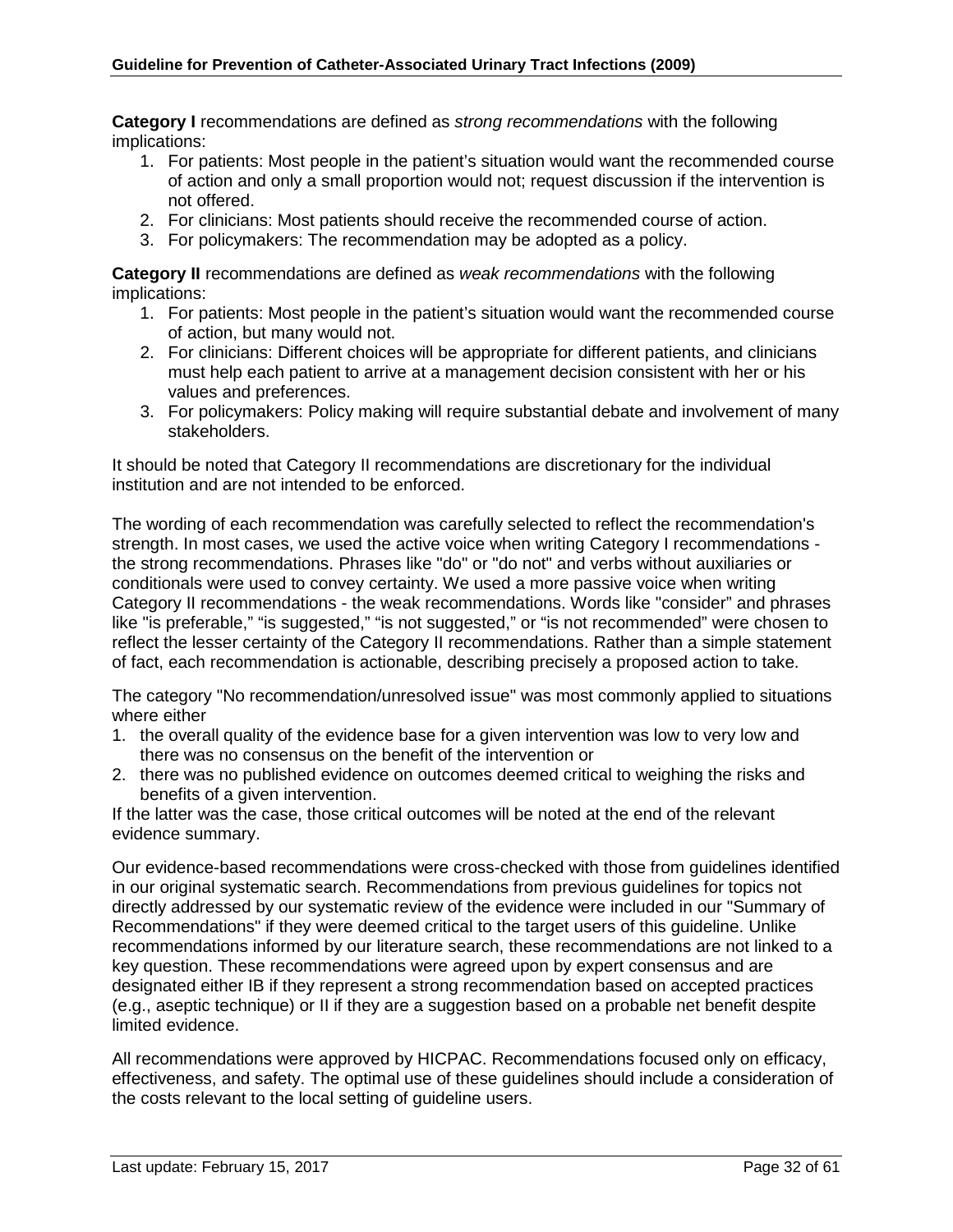#### *Reviewing and Finalizing the Guideline*

After a draft of the tables, narrative summaries, and recommendations was completed, the working group shared the draft with the expert panel for in-depth review. While the expert panel was reviewing this draft, the working group completed the remaining sections of the guideline, including the executive summary, background, scope and purpose, methods, summary of recommendations, and recommendations for guideline implementation, audit, and further research. The working group then made revisions to the draft based on feedback from members of the expert panel and presented the entire draft guideline to HICPAC for review. The guideline was then posted on the Federal Register for public comment. After a period of public comment, the guideline was revised accordingly, and the changes were reviewed and voted on by HICPAC. The final guideline was cleared internally by CDC and published and posted on the HICPAC website.

#### *Updating the Guideline*

Future revisions to this guideline will be dictated by new research and technological advancements for preventing CAUTI and will occur at the request of HICPAC.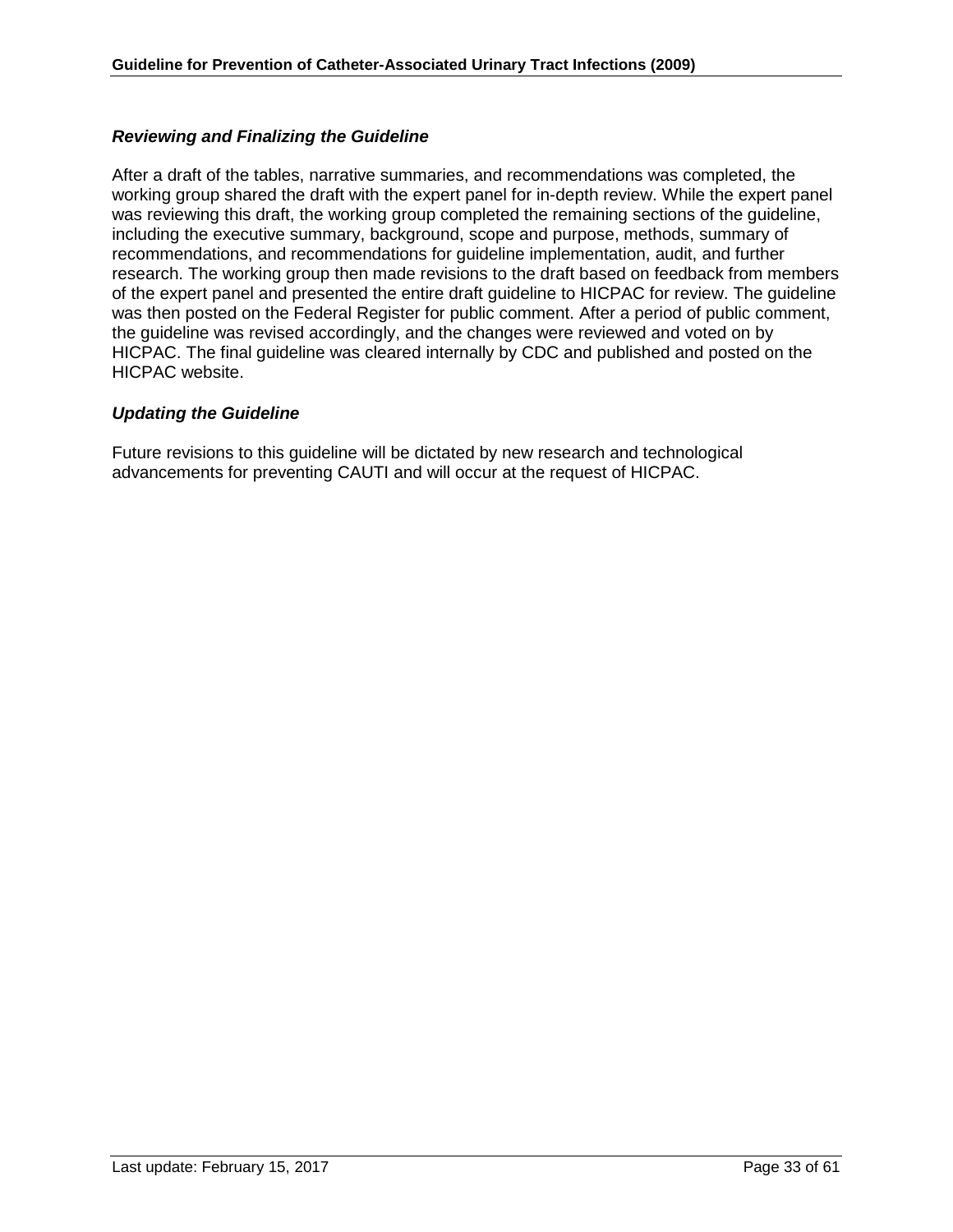# <span id="page-33-0"></span>VIII. Evidence Review

### *Q1. Who should receive urinary catheters?*

To answer this question, we focused on three subquestions:

- A. When is urinary catheterization necessary?
- B. What are the risk factors for CAUTI? and
- C. What populations are at highest risk of mortality from urinary catheters?

#### *Q1A. When is urinary catheterization necessary?*

The available data examined five main populations. In all populations, we considered CAUTI outcomes as well as other outcomes we deemed critical to weighing the risks and benefits of catheterization. The evidence for this question consists of 1 systematic review,<sup>37</sup> 9 RCTs,<sup>38-46</sup> and 12 observational studies.<sup>47-58</sup> The findings of the evidence review and the grades for all important outcomes are shown in Evidence Review Table 1A.

For *operative patients*, low-quality evidence suggested a benefit of avoiding urinary catheterization. 37-44,47-49 This was based on a decreased risk of bacteriuria/unspecified UTI, no effect on bladder injury, and increased risk of urinary retention in patients without catheters. Urinary retention in patients without catheters was specifically seen following urogenital surgeries. The most common surgeries studied were urogenital, gynecological, laparoscopic, and orthopedic surgeries. Our search did not reveal data on the impact of catheterization on peri-operative hemodynamic management.

For *incontinent patients*, low-quality evidence suggested a benefit of avoiding urinary catheterization. 45,50-52 This was based on a decreased risk of both SUTI and bacteriuria/unspecified UTI in male nursing home residents without urinary catheters compared to those with continuous condom catheters. We found no difference in the risk of UTI between having a condom catheter only at night and having no catheter. Our search did not reveal data on the impact of catheterization on skin breakdown.

For *patients with bladder outlet obstruction*, very low-quality evidence suggested a benefit of a urethral stent over an indwelling catheter. <sup>53</sup> This was based on a reduced risk of bacteriuria in those receiving a urethral stent. Our search did not reveal data on the impact of catheterization versus stent placement on urinary complications.

For *patients with spinal cord injury*, very low-quality evidence suggested a benefit of avoiding indwelling urinary catheters.<sup>54,56</sup> This was based on a decreased risk of SUTI and bacteriuria in those without indwelling catheters (including patients managed with spontaneous voiding, clean intermittent catheterization [CIC], and external striated sphincterotomy with condom catheter drainage), as well as a lower risk of urinary complications, including hematuria, stones, and urethral injury (fistula, erosion, stricture).

For *children with myelomeningocele and neurogenic bladder*, very low-quality evidence suggested a benefit of CIC compared to urinary diversion or self voiding.<sup>46,57,58</sup> This was based on a decreased risk of bacteriuria/unspecified UTI in patients receiving CIC compared to urinary diversion, and a lower risk of urinary tract deterioration (defined by febrile urinary tract infection, vesicoureteral reflux, hydronephrosis, or increases in BUN or serum creatinine) compared to self-voiding and in those receiving CIC early (< 1 year of age) versus late (> 3 years of age).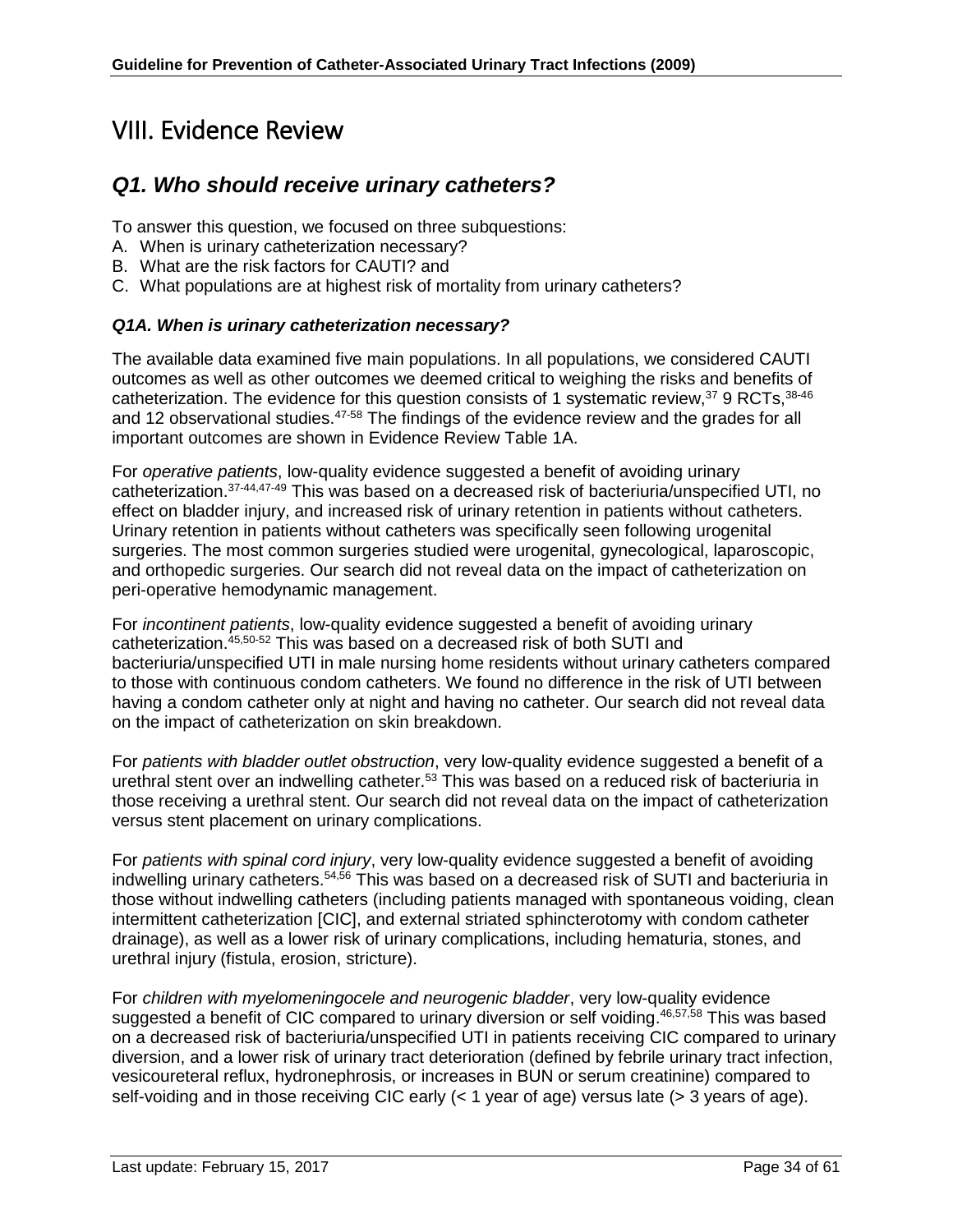#### **Evidence Review Table 1A. When is urinary catheterization necessary?**

- 1A.1. Use urinary catheters in operative patients only as necessary, rather than routinely. **(Category IB)**
- 1A.2. Avoid use of urinary catheters in patients and nursing home residents for management of incontinence. **(Category IB)**
	- 1A.2.a. Further research is needed on periodic (e.g., nighttime) use of external catheters in incontinent patients or residents and the use of catheters to prevent skin breakdown. **(No recommendation/unresolved issue)**
- 1A.3. Further research is needed on the benefit of using a urethral stent as an alternative to an indwelling catheter in selected patients with bladder outlet obstruction. **(No recommendation/unresolved issue)**
- 1A.4. Consider alternatives to chronic indwelling catheters, such as intermittent catheterization, in spinal cord injury patients. **(Category II)**
- 1A.5. Consider intermittent catheterization in children with myelomeningocele and neurogenic bladder to reduce the risk of urinary tract deterioration. **(Category II)**

#### *Q1B. What are the risk factors for CAUTI?*

To answer this question, we reviewed the quality of evidence for those risk factors examined in more than one study. We considered the critical outcomes for decision-making to be SUTI and bacteriuria. The evidence for this question consists of 11 RCTs<sup>59-69</sup> and 37 observational studies.<sup>9,50,54,70-103</sup> The findings of the evidence review and the grades for all important outcomes are shown in Evidence Review Table 1B.

For *SUTI*, <sup>50,54,61,62,74,75,79,83,102,103 low-quality evidence suggested that female sex, older age,</sup> prolonged catheterization, impaired immunity, and lack of antimicrobial exposure are risk factors. Very low quality evidence suggested that catheter blockage and low albumin level are also risk factors. For *bacteriuria*, 9,59-61,63-68,72,73,76-78,82,84-86,89-94,96-100 multiple risk factors were identified; there was high quality evidence for prolonged catheterization and moderate quality evidence for female sex, positive meatal cultures, and lack of antimicrobial exposure. Lowquality evidence also implicated the following risk factors for bacteriuria: older age, disconnection of the drainage system, diabetes, renal dysfunction, higher severity of illness, impaired immunity, placement of the catheter outside of the operating room, lower professional training of the person inserting the catheter, incontinence, and being on an orthopaedic or neurology service. Our search did not reveal data on adverse events and antimicrobial resistance associated with antimicrobial use, although one observational study found that the protective effect of antimicrobials lasted only for the first four days of catheterization, and that antimicrobial exposure led to changes in the epidemiology of bacterial flora in the urine.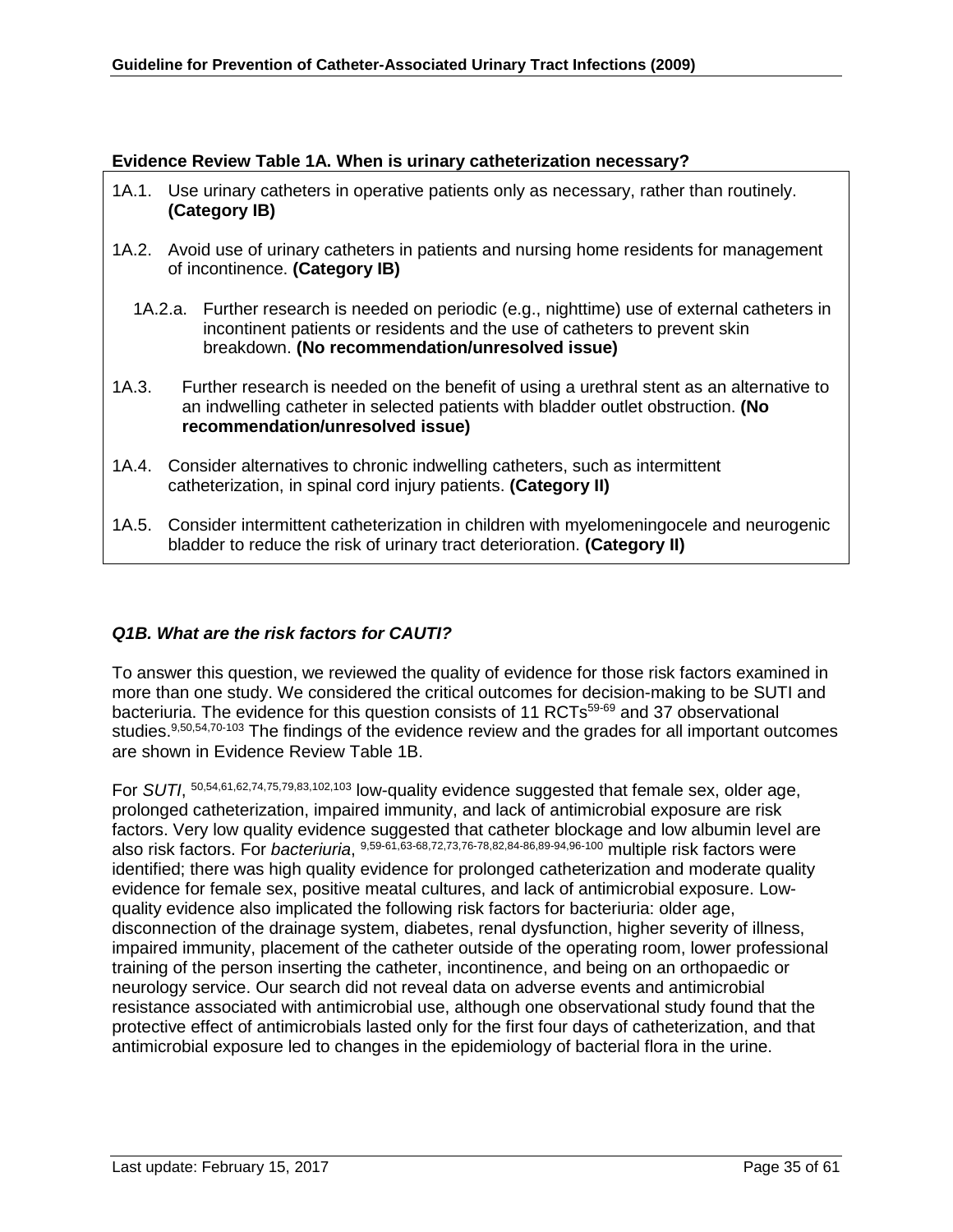#### **Evidence Review Table 1B. What are the risk factors for CAUTI?**

- 1B.1. Following aseptic insertion of the urinary catheter, maintain a closed drainage system. **(Category IB)**<sup>a</sup>
- 1B.2. Insert catheters only for appropriate indications, and leave in place only as long as needed. **(Category IB)**<sup>b</sup>
- 1B.3. Minimize urinary catheter use and duration of use in all patients, particularly those at higher risk for CAUTI such as women, the elderly, and patients with impaired immunity. **(Category IB)**
- 1B.4. Ensure that only properly trained persons (e.g., hospital personnel, family members, or patients themselves) who know the correct technique of aseptic catheter insertion and maintenance are given this responsibility. **(Category IB)**
- 1B.5. Maintain unobstructed urine flow. **(Category IB)**<sup>c</sup>

- <sup>a</sup> More data are available under Question 2B.<br><sup>b</sup> More data are available under Question 2C.<br><sup>c</sup> More data are available under Question 2D.
- 

#### *Q1C. What populations are at highest risk of mortality from urinary catheters?*

To answer this question, we reviewed the quality of evidence for those risk factors examined in more than one study. The evidence for this question consists of 2 observational studies.<sup>7,74</sup> The findings of the evidence review and the grades for all important outcomes are shown in Evidence Review Table 1C*.*

Low-quality evidence suggested that older age, higher severity of illness, and being on an internal medicine service compared to a surgical service were independent risk factors for mortality in patients with indwelling urinary catheters. Both studies evaluating these risk factors found the highest risk of mortality in patients over 70 years of age. Low-quality evidence also suggested that CAUTI was a risk factor for mortality in patients with catheters.

#### **Evidence Review Table 1C. What populations are at highest risk of mortality from catheters?**

1C.1. Minimize urinary catheter use and duration in all patients, particularly those who may be at higher risk for mortality due to catheterization, such as the elderly and patients with severe illness. **(Category IB)**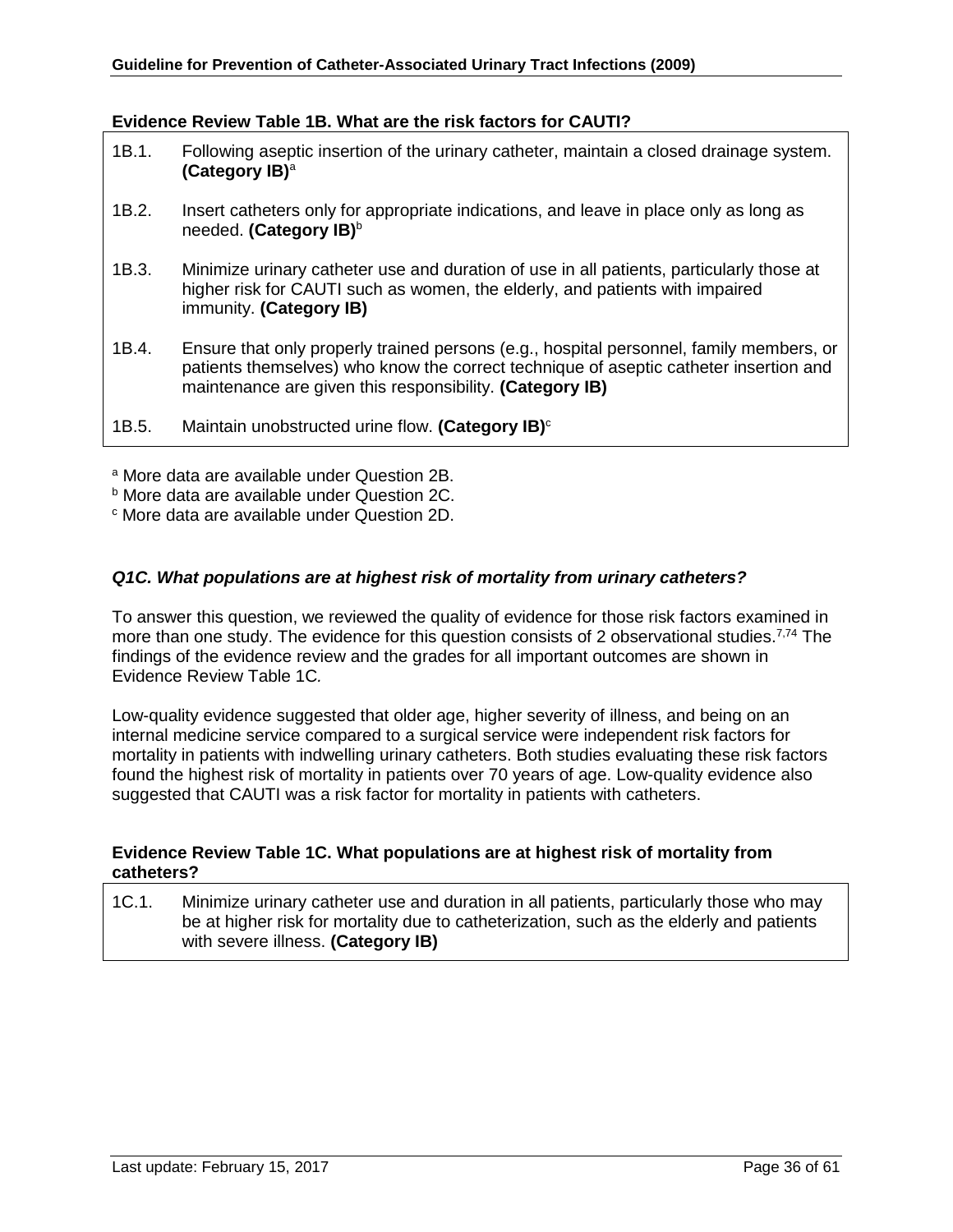### *Q2. For those who may require urinary catheters, what are the best practices?*

To answer this question, we focused on four subquestions:

- A. What are the risks and benefits associated with different approaches to catheterization?
- B. What are the risks and benefits associated with different types of catheters or collecting systems?
- C. What are the risks and benefits associated with different catheter management techniques
- D. What are the risks and benefits associated with different systems interventions?

#### *Q2A. What are the risks and benefits associated with different approaches to catheterization?*

The available data examined the following comparisons of different catheterization approaches:

- 1. External versus indwelling urethral
- 2. Intermittent versus indwelling urethral
- 3. Intermittent versus suprapubic
- 4. Suprapubic versus indwelling urethral
- 5. Clean intermittent versus sterile intermittent

For all comparisons, we considered SUTI, bacteriuria/unspecified UTI, or combinations of these outcomes depending on availability, as well as other outcomes critical to weighing the risks and benefits of different catheterization approaches. The evidence for this question consists of 6 systematic reviews,<sup>37,104-108</sup> 16 RCTs,<sup>62,63,109-122</sup> and 18 observational studies.<sup>54,73,81,84,123-136</sup> The findings of the evidence review and the grades for all important outcomes are shown in Evidence Review Table 2A

#### *Q2A.1. External versus indwelling urethral*

Low-quality evidence suggested a benefit of using external catheters over indwelling urethral catheters in male patients who require a urinary collection device but do not have an indication for an indwelling catheter such as urinary retention or bladder outlet obstruction.<sup>81,109,123</sup> This was based on a decreased risk of a composite outcome of SUTI, bacteriuria, or death as well as increased patient satisfaction with condom catheters. Differences were most pronounced in men without dementia. Statistically significant differences were not found or reported for the individual CAUTI outcomes or death. Our search did not reveal data on differences in local complications such as skin maceration or phimosis.

#### *Q2A.2. Intermittent versus indwelling urethral*

Low-quality evidence suggested a benefit of using intermittent catheterization over indwelling urethral catheters in selected populations.<sup>84,104-106,110-114,124-126,135,136</sup> This was based on a decreased risk of SUTI and bacteriuria/unspecified UTI but an increased risk of urinary retention in postoperative patients with intermittent catheterization. In one study, urinary retention and bladder distension were avoided by performing catheterization at regular intervals (every 6-8 hrs) until return of voiding. Studies of patients with neurogenic bladder most consistently found a decreased risk of CAUTI with intermittent catheterization. Studies in operative patients whose catheters were removed within 24 hrs of surgery found no differences in bacteriuria with intermittent vs. indwelling catheterization, while studies where catheters were left in for longer durations had mixed results. Our search did not reveal data on differences in patient satisfaction.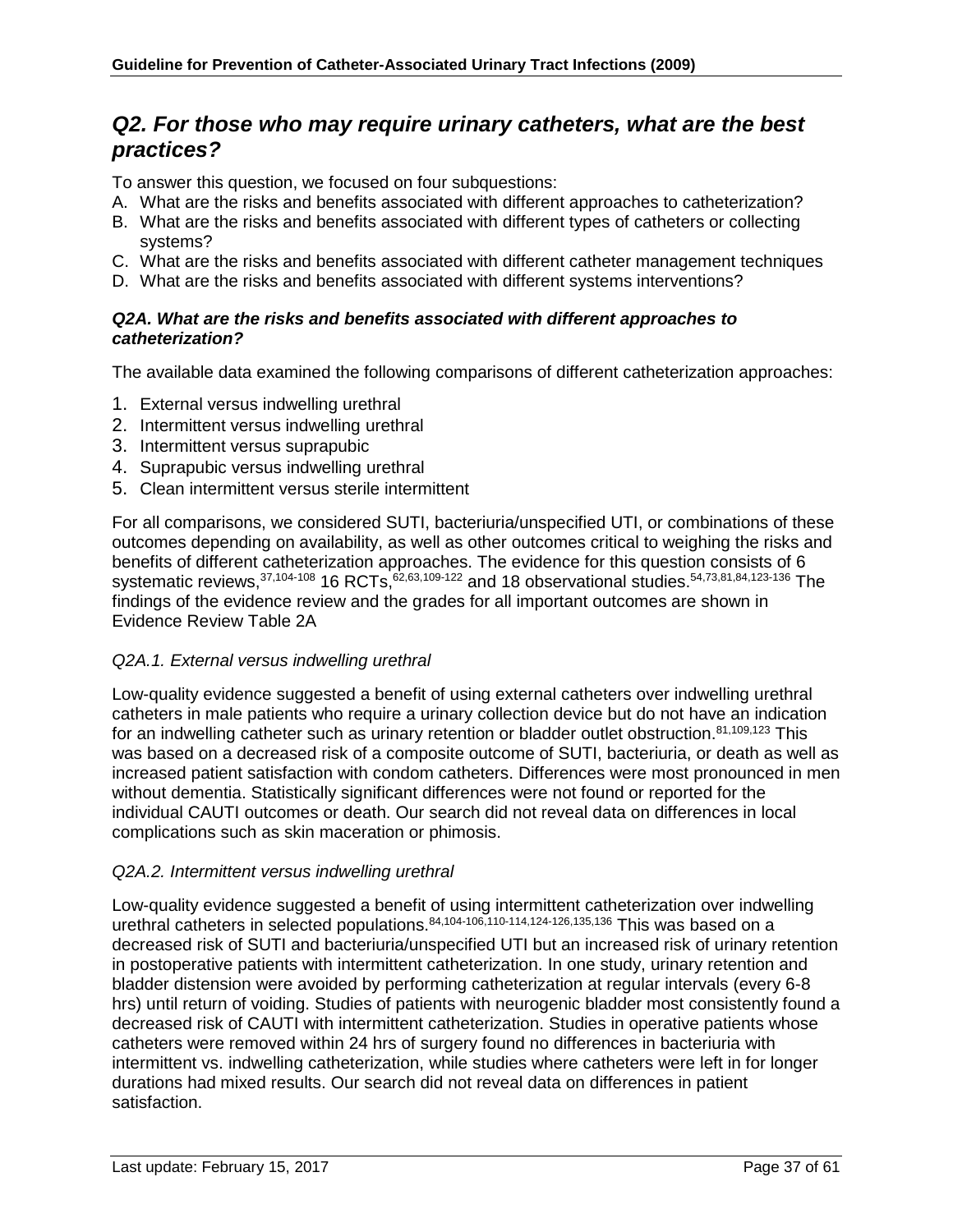#### *Q2A.3. Intermittent versus suprapubic*

Very low-quality evidence suggested a benefit of intermittent over suprapubic catheterization in selected populations<sup>115,116,134-136</sup> based on increased patient acceptability and decreased risk of urinary complications (bladder calculi, vesicoureteral reflux, and upper tract abnormalities). Although we found a decreased risk of bacteriuria/unspecified UTI with suprapubic catheterization, there were no differences in SUTI. The populations studied included women undergoing urogynecologic surgery and spinal cord injury patients.

#### *Q2A.4. Suprapubic versus indwelling urethral*

Low-quality evidence suggested a benefit of suprapubic catheters over indwelling urethral catheters in selected populations.<sup>37,62,104,107,108,128-133,135,136</sup> This was based on a decreased risk of bacteriuria/unspecified UTI, recatheterization, and urethral stricture, and increased patient comfort and satisfaction. However, there were no differences in SUTI and an increased risk of longer duration of catheterization with suprapubic catheters. Studies involved primarily postoperative and spinal cord injury patients. Our search did not reveal data on differences in complications related to catheter insertion or the catheter site.

#### *Q2A.5. Clean intermittent versus sterile intermittent*

Moderate-quality evidence suggested no benefit of using sterile over clean technique for intermittent catheterization.<sup>63,73,105,117-122</sup> No differences were found in the risk of SUTI or bacteriuria/unspecified UTI. Study populations included nursing home residents and adults and children with neurogenic bladder/spinal cord injury.

#### **Evidence Review Table 2A. What are the risks and benefits associated with different approaches to catheterization?**

- 2A.1. Consider using external catheters as an alternative to indwelling urethral catheters in cooperative male patients without urinary retention or bladder outlet obstruction. **(Category II)**
- 2A.2. Intermittent catheterization is preferable to indwelling urethral or suprapubic catheters in patients with bladder emptying dysfunction. **(Category II)**
- 2A.3. If intermittent catheterization is used, perform it at regular intervals to prevent bladder overdistension. **(Category IB)**
- 2A.4. For operative patients who have an indication for an indwelling catheter, remove the catheter as soon as possible postoperatively, preferably within 24 hours, unless there are appropriate indications for continued use. **(Category IB)**\*
- 2A.5. Further research is needed on the risks and benefits of suprapubic catheters as an alternative to indwelling urethral catheters in selected patients requiring short- or longterm catheterization, particularly with respect to complications related to catheter insertion or the catheter site. **(No recommendation/unresolved issue)**
- 2A.6. In the non-acute care setting, clean (i.e., non-sterile) technique for intermittent catheterization is an acceptable and more practical alternative to sterile technique for patients requiring chronic intermittent catheterization. **(Category IA)**

\* More data are available under Question 2C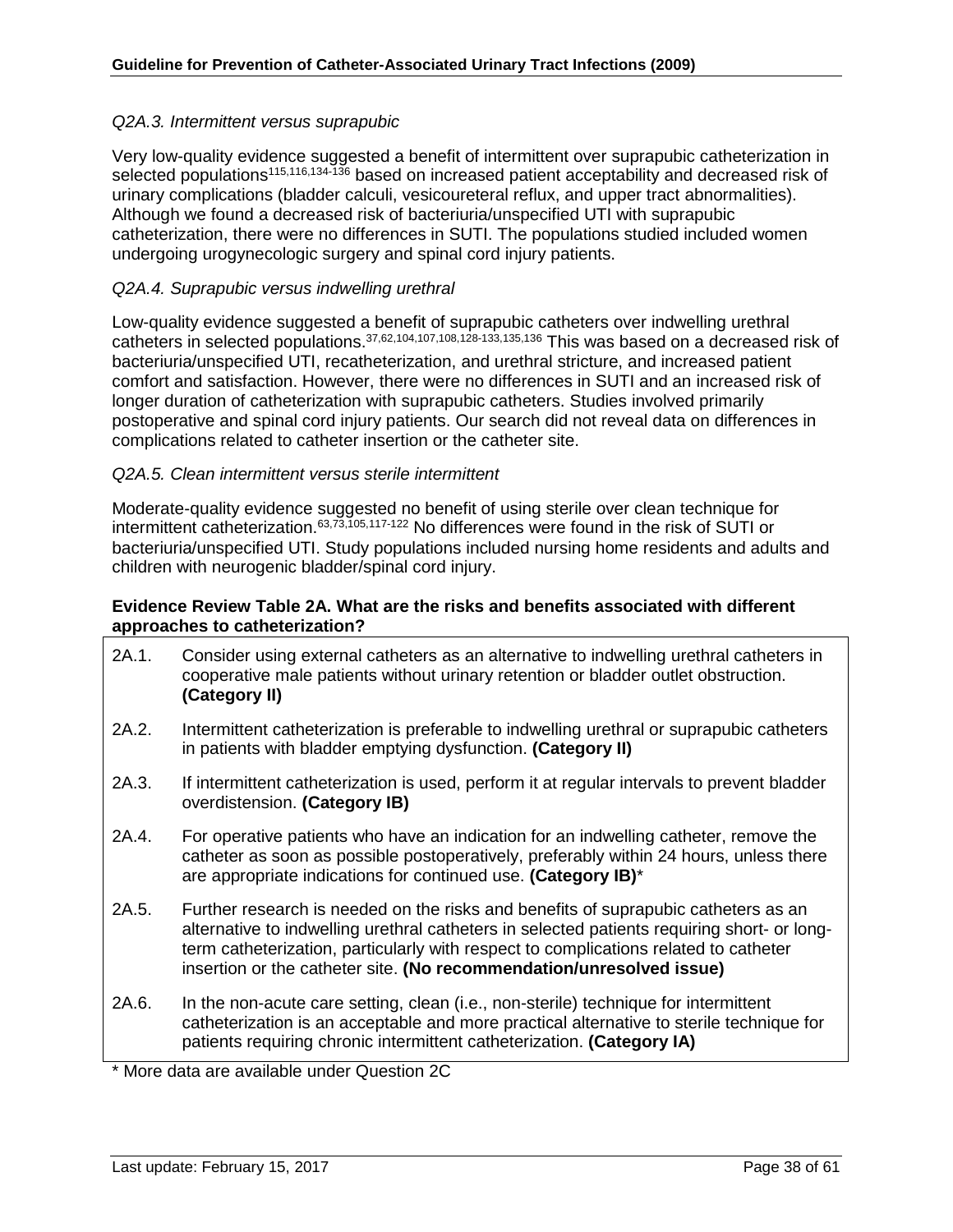#### *Q2B. What are the risks and benefits associated with different catheters or collecting systems?*

The available data examined the following comparisons between different types of catheters and drainage systems:

- 1. Antimicrobial/antiseptic catheters vs. standard catheters
	- a. Silver-coated catheters vs. standard catheters
	- b. Nitrofurazone-impregnated catheters vs. standard catheters
- 2. Hydrophilic catheters vs. standard catheters
- 3. Closed vs. open drainage systems
- 4. Complex vs. simple drainage systems
- 5. Preconnected/sealed junction catheters vs. standard catheters
- 6. Catheter valves vs. catheter bags

For all comparisons, we considered CAUTI outcomes as well as other outcomes critical to weighing the risks and benefits of different types of catheters or collecting systems. The evidence for this question consists of 5 systematic reviews,<sup>37,137-140</sup> 17 RCTs,<sup>64,143-158</sup> 23 observational studies, 82,86,89,97,159-163, 165-178 and 3 economic analyses.<sup>179180,181</sup> The findings of the evidence review and the grades for all important outcomes are shown in Evidence Review Table 2B.

#### *Q2B.1.a. Silver-coated catheters vs. standard catheters*

Low-quality evidence suggested a benefit of silver-coated catheters over standard latex catheters. 37,82,86,137-139,143,159-163, 165,166 This was based on a decreased risk of bacteriuria/unspecified UTI with silver-coated catheters and no evidence of increased urethral irritation or antimicrobial resistance in studies that reported data on microbiological outcomes. Differences were significant for silver alloy-coated catheters but not silver oxide-coated catheters. In a meta-analysis of randomized controlled trials (see Appendix), silver alloy-coated catheters reduced the risk of asymptomatic bacteriuria compared to standard latex catheters (control latex catheters were either uncoated or coated with hydrogel, Teflon®, or silicone), whereas there were no differences when compared to standard, all silicone catheters. The effect of silver alloy catheters compared to latex catheters was more pronounced when used in patients catheterized <1 week. The results were robust to inclusion or exclusion of non peerreviewed studies. Only one observational study found a decrease in SUTI with silver alloycoated catheters.<sup>166</sup> The setting was a burn referral center, where the control catheters were latex, and patients in the intervention group had new catheters placed on admission, whereas the control group did not. Recent observational studies in hospitalized patients found mixed results for bacteriuria/unspecified UTI.

#### *Q2B.1.b. Nitrofurazone-impregnated catheters vs. standard catheters*

Low-quality evidence suggested a benefit of nitrofurazone-impregnated catheters in patients catheterized for short periods of time.<sup>137,138</sup> This was based on a decreased risk of bacteriuria and no evidence of increased antimicrobial resistance in studies that reported microbiological outcomes. Differences were significant in a meta-analysis of three studies examining nitrofurazone-impregnated catheters (only one individual study significant) when duration of catheterization was <1 week. No differences were seen when duration of catheterization was >1 week, although the meta-analysis was borderline significant.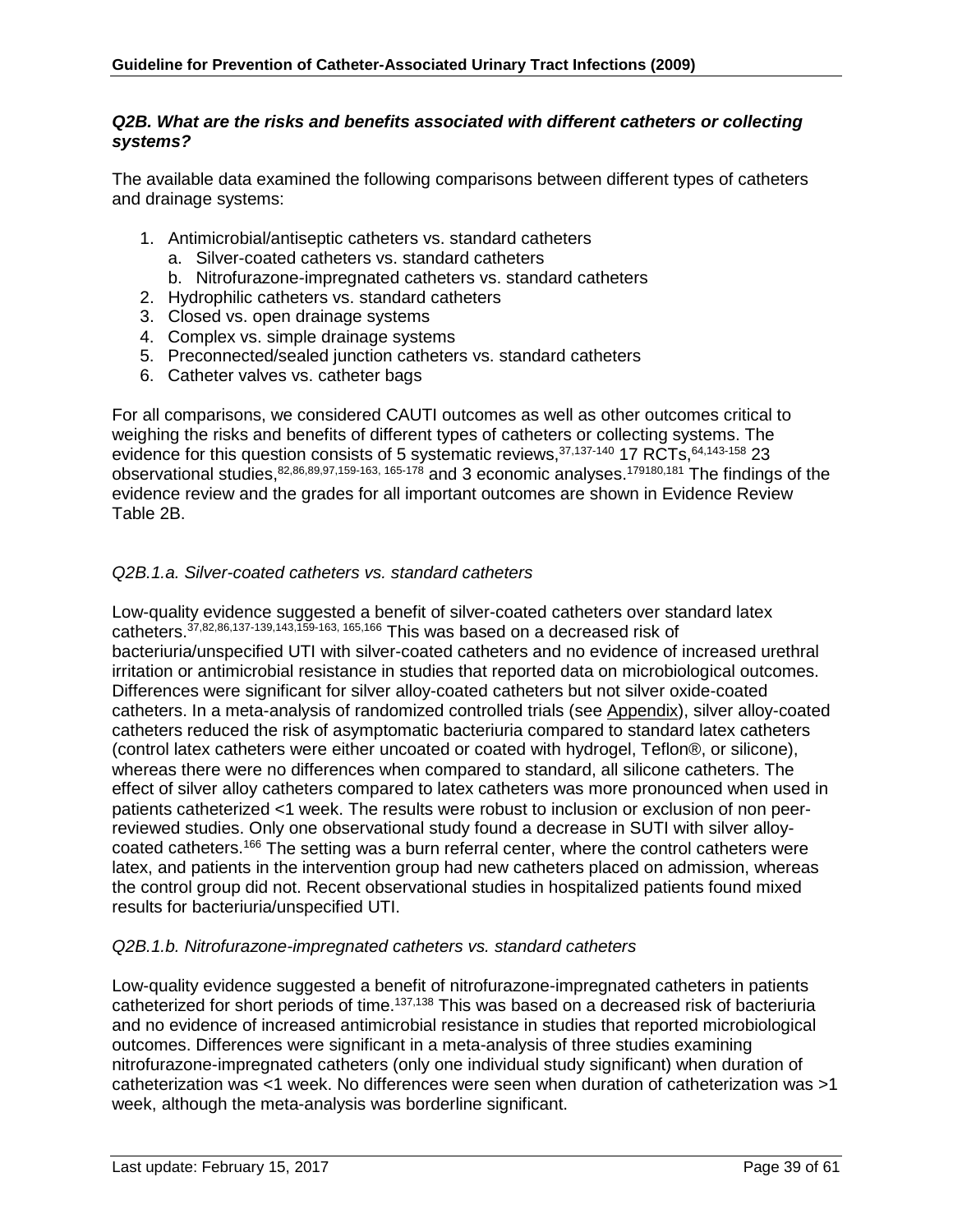#### *Q2B.2. Hydrophilic catheters vs. standard catheters*

Very low-quality evidence suggested a benefit of hydrophilic catheters over standard nonhydrophilic catheters in specific populations undergoing clean intermittent catheterization.<sup>137,144-</sup>  $148,169$  This was based on a decreased risk of SUTI, bacteriuria, hematuria, and pain during insertion, and increased patient satisfaction. Differences in CAUTI outcomes were limited to one study of spinal cord injury patients and one study of patients receiving intravesical immunochemoprophylaxis for bladder cancer, while multiple other studies found no significant differences.

#### *Q2B.3. Closed vs. open drainage systems*

Very low-quality evidence suggested a benefit of using a closed rather than open urinary drainage system.<sup>89,171</sup> This was based on a decreased risk of bacteriuria with a closed drainage system. One study also found a suggestion of a decreased risk of SUTI, bacteremia, and UTIrelated mortality associated with closed drainage systems, but differences were not statistically significant. Sterile, continuously closed drainage systems became the standard of care based on an uncontrolled study published in 1966 demonstrating a dramatic reduction in the risk of infection in short-term catheterized patients with the use of a closed system. <sup>23</sup> Recent data also include the finding that disconnection of the drainage system is a risk factor for bacteriuria (Q1B).

#### *Q2B.4. Complex vs. simple drainage systems*

Low-quality evidence suggested no benefit of complex closed urinary drainage systems over simple closed urinary drainage systems.<sup>150-152,154,172,176,177</sup> Although there was a decreased risk of bacteriuria with the complex systems, differences were found only in studies published before 1990, and not in more recent studies. The complex drainage systems studied included various mechanisms for reducing bacterial entry, such as antiseptic-releasing cartridges at the drain port of the urine collection bag; see evidence table for systems evaluated.

#### *Q2B.5. Preconnected/sealed junction catheters vs. standard catheters*

Low-quality evidence suggested a benefit of using preconnected catheters with junction seals over catheters with unsealed junctions to reduce the risk of disconnections.<sup>64,153,156,175</sup> This was based on a decreased risk of SUTI and bacteriuria with preconnected sealed catheters. Studies that found differences had higher rates of CAUTI in the control group than studies that did not find an effect.

#### *Q2B.6. Catheter valves vs. drainage bags*

Moderate-quality evidence suggested a benefit of catheter valves over drainage bags in selected patients with indwelling urinary catheters.<sup>140</sup> Catheter valves led to greater patient satisfaction but no differences in bacteriuria/unspecified UTI or pain/bladder spasms. Details regarding the setting for recruitment and follow-up of the patients in the studies were unclear, and the majority of subjects were men. Our search did not reveal data on the effect of catheter valves on bladder function, bladder/urethral trauma, or catheter blockage.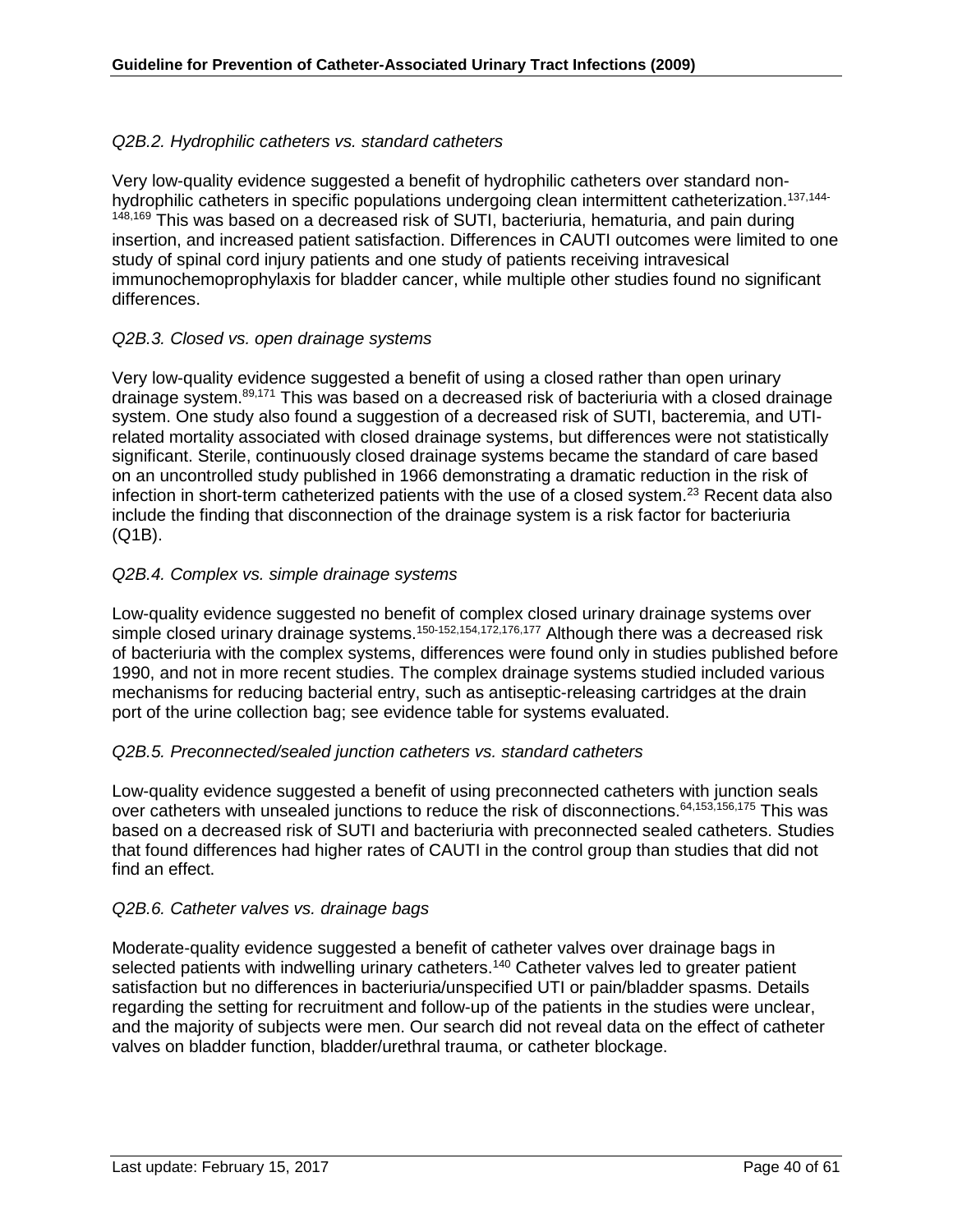#### **Evidence Review Table 2B. What are the risks and benefits associated with different catheters or collecting systems?**

- 2B.1. If the CAUTI rate is not decreasing after implementing a comprehensive strategy to reduce rates of CAUTI, consider using antimicrobial/antiseptic-impregnated catheters. The comprehensive strategy should include, at a minimum, the high priority recommendations for urinary catheter use, aseptic insertion, and maintenance (see Section III. Implementation and Audit). **(Category IB)**
- 2B.1.a. Further research is needed on the effect of antimicrobial/antiseptic-impregnated catheters in reducing the risk of symptomatic UTI, their inclusion among the primary interventions, and the patient populations most likely to benefit from these catheters. **(No recommendation/unresolved issue)**
- 2B.2. Hydrophilic catheters might be preferable to standard catheters for patients requiring intermittent catheterization. **(Category II)**
- 2B.3. Following aseptic insertion of the urinary catheter, maintain a closed drainage system. **(Category IB)**
- 2B.4. Complex urinary drainage systems (utilizing mechanisms for reducing bacterial entry such as antiseptic-release cartridges in the drain port) are not necessary for routine use. **(Category II)**
- 2B.5. Urinary catheter systems with preconnected, sealed catheter-tubing junctions are suggested for use. **(Category II)**
- 2B.6. Further research is needed to clarify the benefit of catheter valves in reducing the risk of CAUTI and other urinary complications. **(No recommendation/unresolved issue)**

#### *Q2C. What are the risks and benefits associated with different catheter management techniques?*

The available data examined the following catheter management techniques:

- 1. Antimicrobial prophylaxis
- 2. Urinary antiseptics (i.e., methanamine)
- 3. Bladder irrigation
- 4. Antiseptic instillation in the drainage bag
- 5. Periurethral care
- 6. Routine catheter or bag change
- 7. Catheter lubricants
- 8. Securing devices
- 9. Bacterial interference
- 10. Catheter cleansing
- 11. Catheter removal strategies (clamping vs. free drainage prior to removal, postoperative duration of catheterization)
- 12. Assessment of urine volumes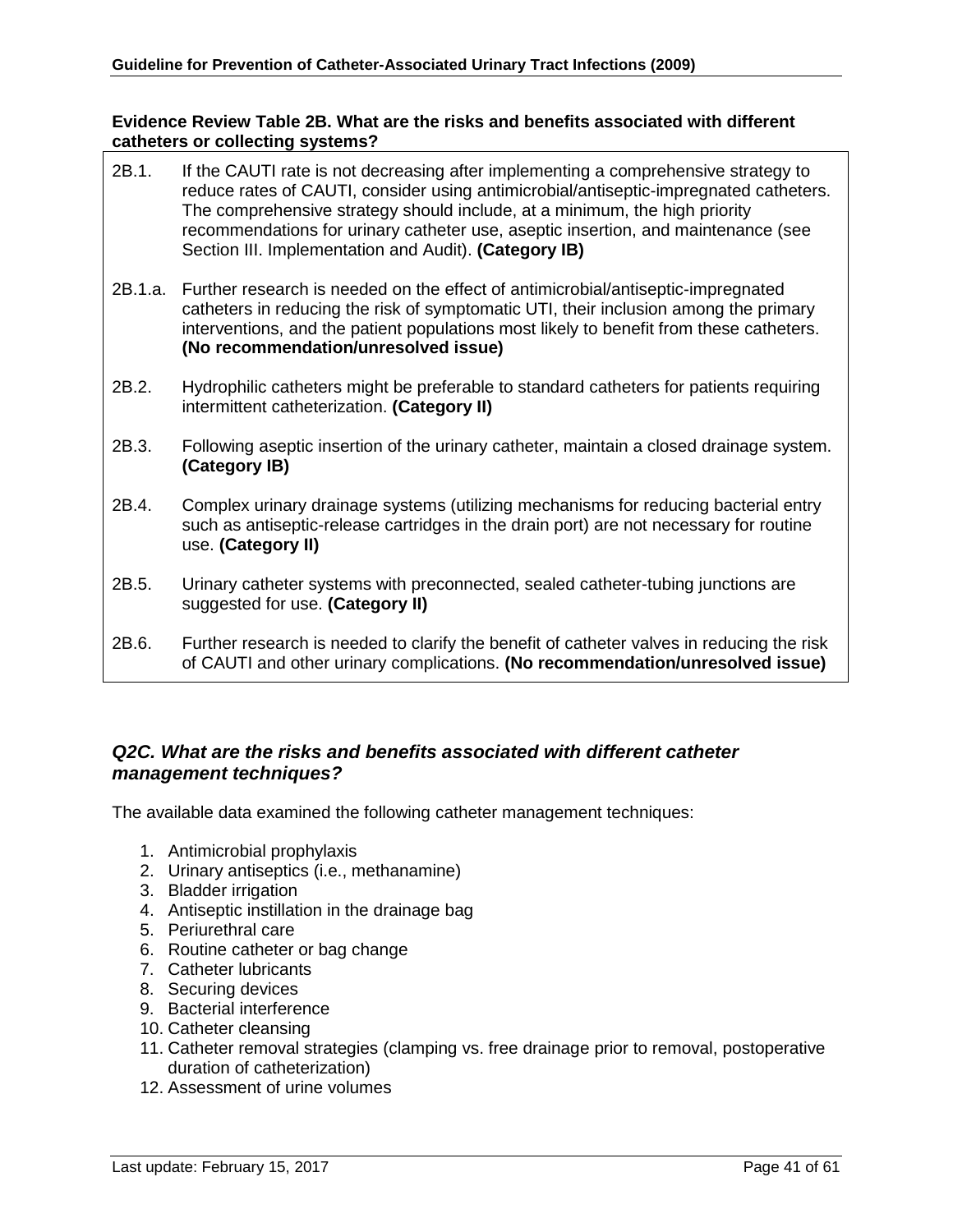For all comparisons, we considered CAUTI outcomes as well as other outcomes critical to weighing the risks and benefits of different catheter management techniques. The evidence for this question consists of 6 systematic reviews, 37,105,106,182-184 56 RCTs, 60,61,65-69,143,158,158,185-231 34 observational studies,<sup>83,85,88,90,96,102,133,167,178,232-258</sup> and 1 economic analysis.<sup>180</sup> The findings of the evidence review and the grades for all important outcomes are shown in Evidence Review Table 2C*.*

#### *Q2C.1. Antimicrobial prophylaxis*

Low-quality evidence suggested no benefit of antimicrobial prophylaxis in patients undergoing short-term catheterization. 37,60,61,83,85,133,158,178,182,185,186,189-191,232-234 This was based on heterogeneous results for SUTI and bacteriuria/unspecified UTI and no adverse events related to antimicrobials. Lack of consistency in specific factors, such as patient population, antimicrobial agents, timing of administration, and duration of follow-up, did not allow for a summary of evidence of the effect of antimicrobial prophylaxis on CAUTI in patients undergoing short term catheterization. Only two studies evaluated adverse events related to antimicrobials. Our search did not reveal data on antimicrobial resistance or *Clostridium difficile* infection.

Low-quality evidence suggested no benefit of antimicrobial prophylaxis in patients undergoing long-term catheterization (indwelling and clean intermittent catheterization).<sup>106,183,192,194,235,238</sup> This was based on a decreased risk of bacteriuria, heterogeneous results for SUTI, and no differences reported for catheter encrustation or adverse events, although data were sparse. One systematic review suggested an increase in antimicrobial resistance with antimicrobial use.

#### *Q2C.2. Urinary antiseptics*

Low-quality evidence suggested a benefit of methenamine for short-term catheterized patients. 196,197 This was based on a reduced risk of SUTI and bacteriuria and no differences in adverse events. Evidence was limited to two studies of patients following gynecological surgery in Norway and Sweden.

Very low-quality evidence suggested a benefit of methanamine for long-term catheterized patients.<sup>106,236-239</sup> This was based on a reduced risk of encrustation but no differences in risk of SUTI or bacteriuria. Data on encrustation was limited to one study. Studies involved primarily elderly and spinal cord injury patients with chronic indwelling catheters

#### *Q2C.3. Bladder irrigation*

Low-quality evidence suggested no benefit of bladder irrigation in patients with indwelling or intermittent catheters. 66,69,199-206,240-242 This was based on no differences in SUTI and heterogeneous findings for bacteriuria.

#### *Q2C.4. Antiseptic instillation in the drainage bag*

Low-quality evidence suggested no benefit of antiseptic instillation in urinary drainage bags. 90,207-211,243-245 This was based on no differences in SUTI and heterogeneous results for bacteriuria.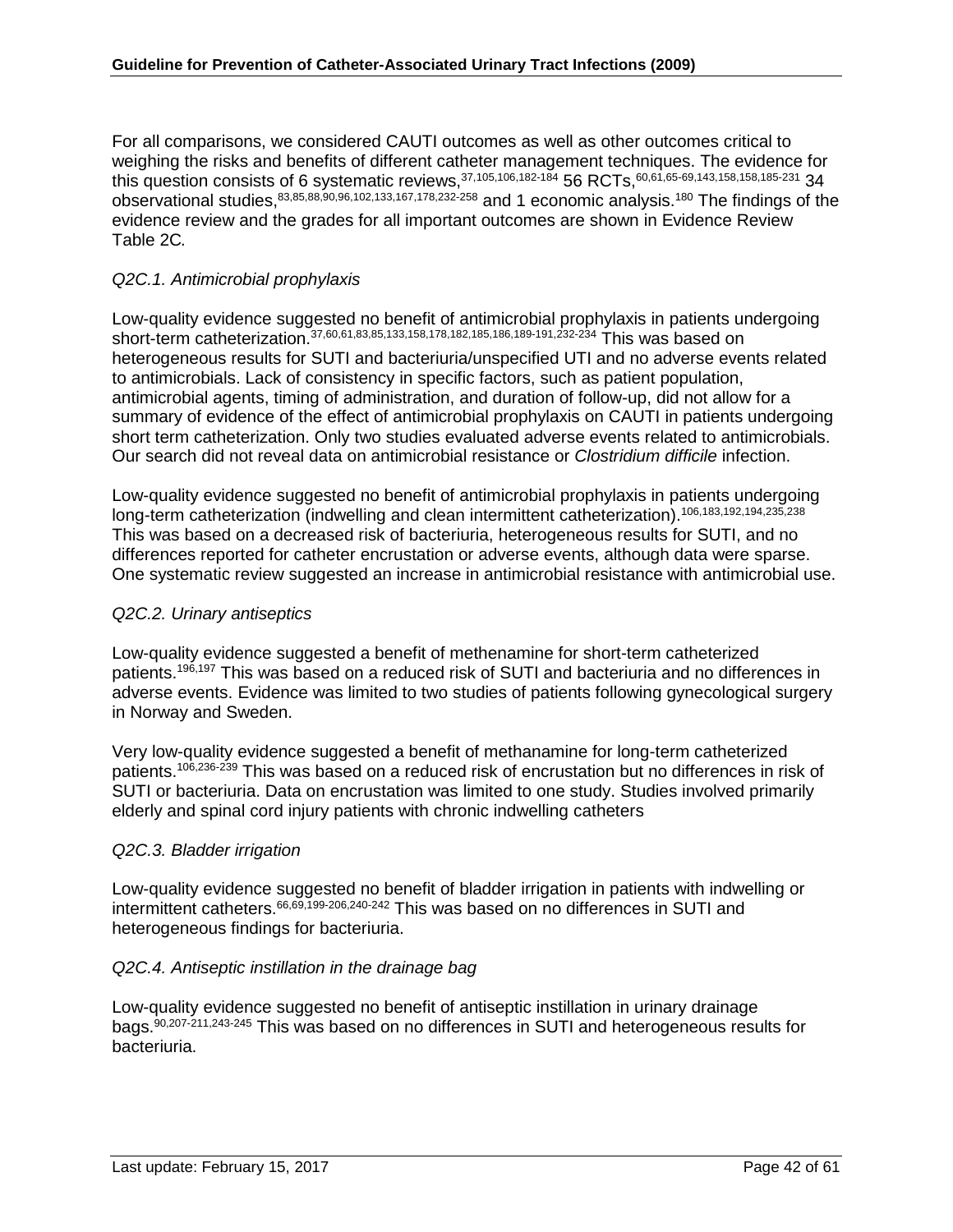#### *Q2C.5. Periurethral care*

Low-quality evidence suggested no benefit of antiseptic meatal cleaning regimens before or during catheterization to prevent CAUTI. 65,67,68,88,158,212-216,246,247 This was based on no difference in the risk of bacteriuria in patients receiving periurethral care regimens compared to those not receiving them. One study found a higher risk of bacteriuria with cleaning of the urethral meatus-catheter junction (either twice daily application of povidine-iodine or once daily cleaning with a non-antiseptic solution of green soap and water) in a subgroup of women with positive meatal cultures and in patients not receiving antimicrobials. Periurethral cleaning with chlorhexidine before catheter insertion did not have an effect in two studies.

#### *Q2C.6. Routine catheter or bag change*

Low-quality evidence suggested no benefit of routine catheter or drainage bag changes to prevent CAUTI. 102,217-219,248,249 This was based on no difference or an increased risk of SUTI and no difference in bacteriuria with routine compared to as-needed changes or with more frequent changing intervals. One study in nursing home residents found no differences in SUTI with routine monthly catheter changes compared to changing only for obstruction or infection, but the study was underpowered to detect a difference. Another study in home care patients found an increased risk of SUTI when catheters were changed more frequently than monthly.

#### *Q2C.7. Catheter lubricants*

Very low-quality evidence suggested a benefit of using lubricants for catheter insertion.<sup>167,220-</sup>  $223,250-254$  This was based on a decreased risk of SUTI and bacteriuria with the use of a prelubricated catheter compared to a catheter lubricated by the patient and a decreased risk of bacteriuria with use of a lubricant versus no lubricant. Studies were heterogeneous both in the interventions and outcomes studied. Several studies comparing antiseptic lubricants to nonantiseptic lubricants found no significant differences.

#### *Q2C.8. Securing devices*

Low-quality evidence suggested no benefit of using catheter securing devices to prevent CAUTI.<sup>224</sup> This was based on no significant difference in the risk of SUTI or meatal erosion. The only study in this category looked at one particular product.

#### *Q2C.9. Bacterial interference*

Moderate-quality evidence suggested a benefit of using bacterial interference in catheterized patients.<sup>225</sup> In the one study evaluating this intervention, urinary colonization with a nonpathogenic *Escherichia coli* was associated with a decreased risk of SUTI in adults with spinal cord injury and a history of frequent CAUTI.

#### *Q2C.10. Catheter cleansing*

Very low-quality evidence suggested a benefit of wet versus dry storage procedures for catheters used in clean intermittent catheterization. <sup>255</sup> This was based on a decreased risk of SUTI with a wet storage procedure in one study of spinal cord injury patients undergoing clean intermittent catheterization compared to a dry storage procedure where the catheter was left to air dry after washing. In the wet procedure, the catheter was stored in a dilute povidone-iodine solution after washing with soap and water.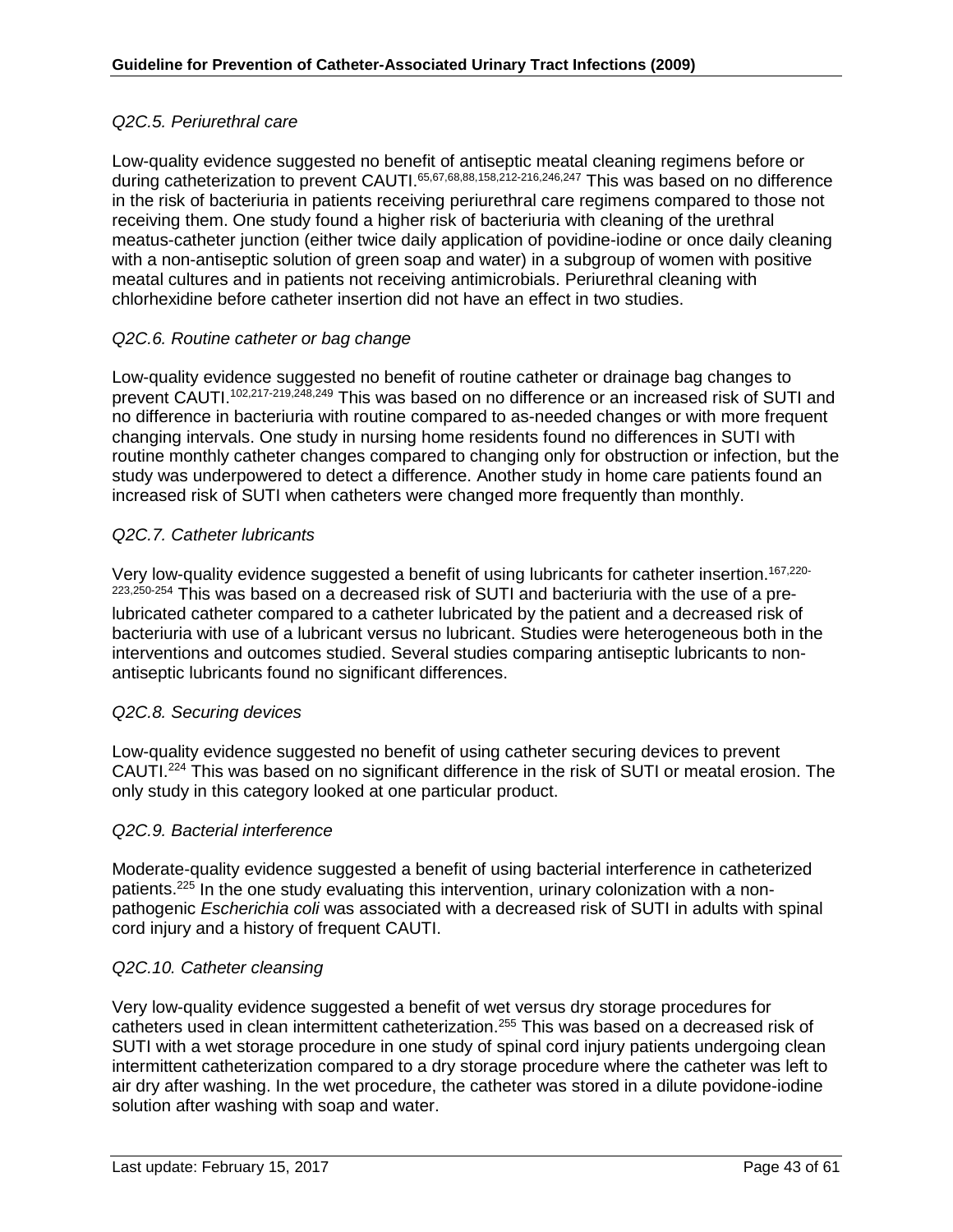#### *Q2C.11. Catheter removal strategies*

#### a. **Clamping vs. free drainage prior to removal**

Low-quality evidence suggested no benefit of clamping versus free drainage before catheter removal.<sup>37,184</sup> This was based on no difference in risk of bacteriuria, urinary retention, or recatheterization between the two strategies. One study comparing a clamp and release strategy to free drainage over 72 hours found a greater risk of bacteriuria in the clamping group.

#### b. **Postoperative duration of catheterization**

Moderate-quality evidence suggested a benefit of shorter versus longer postoperative durations of catheterization.<sup>37,184,227,228</sup> This was based on a decreased risk of bacteriuria/unspecified UTI, decreased time to ambulation and length of stay, no differences in urinary retention and SUTI, and increased risk of recatheterization. Significant decreases in bacteriuria/unspecified UTI were found specifically for comparisons of 1 day versus 3 or 5 days of postoperative catheterization. Recatheterization risk was greater in only one study comparing immediate removal to removal 6 or 12 hours after hysterectomy.

#### *Q2C.12. Assessment of urine volumes*

Low-quality evidence suggested a benefit of using portable ultrasound to assess urine volume in patients undergoing intermittent catheterization.<sup>229,230</sup> This was based on fewer catheterizations but no reported differences in risk of unspecified UTI. Patients studied were adults with neurogenic bladder in inpatient rehabilitation centers. Our search did not reveal data on the use of ultrasound in catheterized patients in other settings.

#### **Evidence Review Table 2C. What are the risks and benefits associated with different catheter management techniques?**

- 2C.1. Unless clinical indications exist (e.g., in patients with bacteriuria upon catheter removal post urologic surgery), do not use systemic antimicrobials routinely as prophylaxis for UTI in patients requiring either short or long-term catheterization. **(Category IB)**
- 2C.2.a. Further research is needed on the use of urinary antiseptics (e.g., methanamine) to prevent UTI in patients requiring short-term catheterization. **(No recommendation/unresolved issue)**
- 2C.2.b. Further research is needed on the use of methanamine to prevent encrustation in patients requiring chronic indwelling catheters who are at high risk for obstruction. **(No recommendation/unresolved issue)**
- 2C.3.a. Unless obstruction is anticipated (e.g., as might occur with bleeding after prostatic or bladder surgery), bladder irrigation is not recommended. **(Category II)**
- 2C.3.b. Routine irrigation of the bladder with antimicrobials is not recommended. **(Category II)**
- 2C.4. Routine instillation of antiseptic or antimicrobial solutions into urinary drainage bags is not recommended. **(Category II)**
- 2C.5.a. Do not clean the periurethral area with antiseptics to prevent CAUTI while the catheter is in place. Routine hygiene (e.g., cleansing of the meatal surface during daily bathing) is appropriate. **(Category IB)**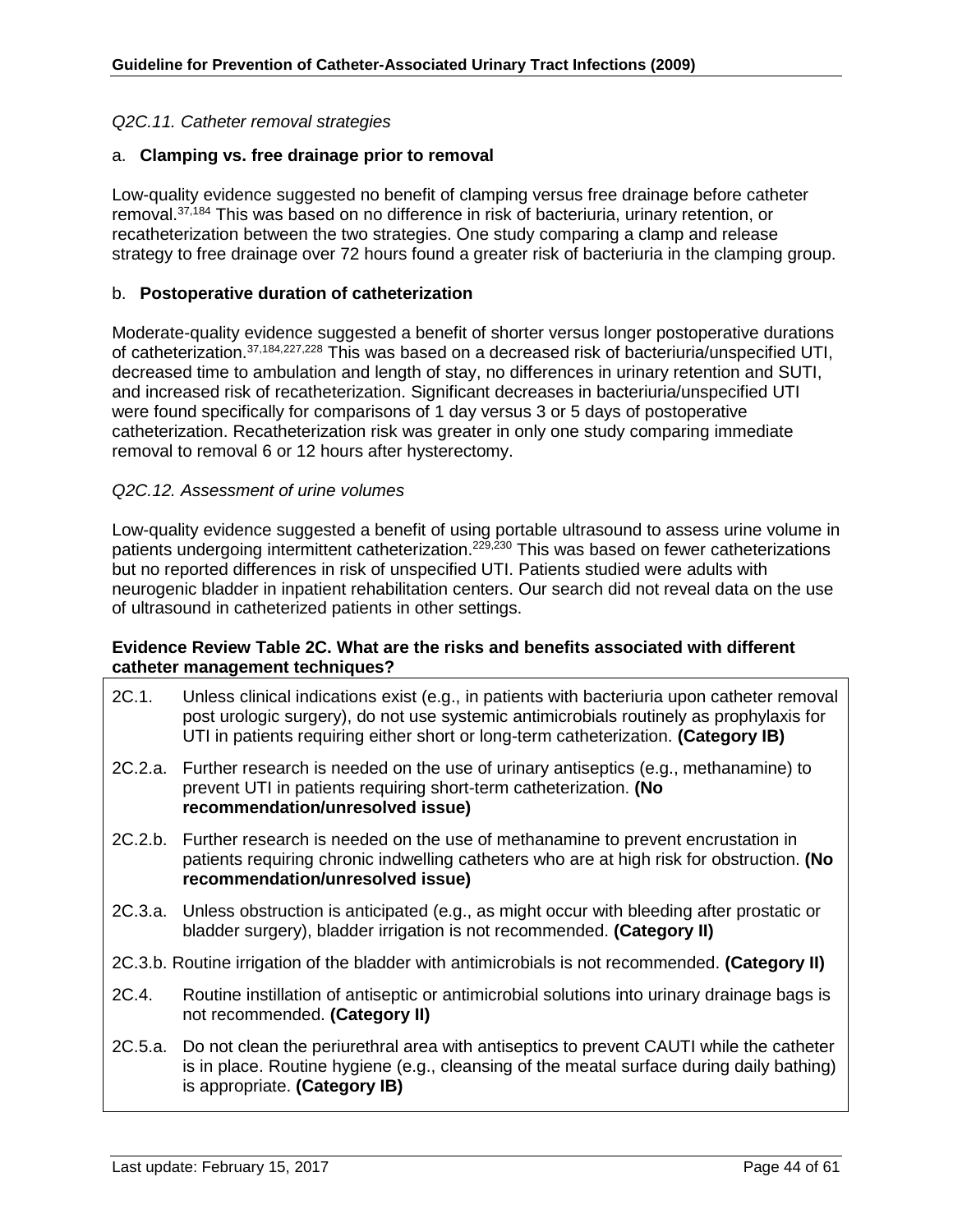- 2C.5.b. Further research is needed on the use of antiseptic solutions vs. sterile water or saline for periurethral cleaning prior to catheter insertion. **(No recommendation/unresolved issue)**
- 2C.6. Changing indwelling catheters or drainage bags at routine, fixed intervals is not recommended. Rather, catheters and drainage bags should be changed based on clinical indications such as infection, obstruction, or when the closed system is compromised. **(Category II)**
- 2C.7.a. Use a sterile, single-use packet of lubricant jelly for catheter insertion. **(Category IB)**
- 2C.7.b. Routine use of antiseptic lubricants is not necessary. **(Category II)**
- 2C.8. Further research is needed on the use of bacterial interference to prevent UTI in patients requiring chronic urinary catheterization. **(No recommendation/unresolved issue)**
- 2C.9. Further research is needed on optimal cleaning and storage methods for catheters used for clean intermittent catheterization. **(No recommendation/unresolved issue)**
- 2C.10.a. Clamping indwelling catheters prior to removal is not necessary. **(Category II)**
- 2C.10.b. Insert catheters only for appropriate indications, and leave in place only as long as needed. **(Category IB)**
- 2C.10.c. For operative patients who have an indication for an indwelling catheter, remove the catheter as soon as possible postoperatively, preferably within 24 hours, unless there are appropriate indications for continued use. **(Category IB)**
- 2C.11.a. Consider using a portable ultrasound device to assess urine volume in patients undergoing intermittent catheterization to assess urine volume and reduce unnecessary catheter insertions. **(Category II)**
- 2C.11.b. Further research is needed on the use of a portable ultrasound device to evaluate for obstruction in patients with indwelling catheters and low urine output. **(No recommendation/unresolved issue)**

#### *Q2D. What are the risks and benefits associated with different systems interventions?*

The available data examined the following systems interventions:

- 1. Infection control/quality improvement programs (multifaceted)
- 2. Catheter reminders
- 3. Bacteriologic monitoring
- 4. Hand hygiene
- 5. Patient placement
- 6. Catheter team versus self-catheterization
- 7. Feedback
- 8. Nurse-directed catheter removal

We considered CAUTI outcomes, duration of catheterization, recatheterization, and transmission of pathogens when weighing the risks and benefits of different systems interventions. The evidence for this question consists of 1 RCT<sup>259</sup> and 19 observational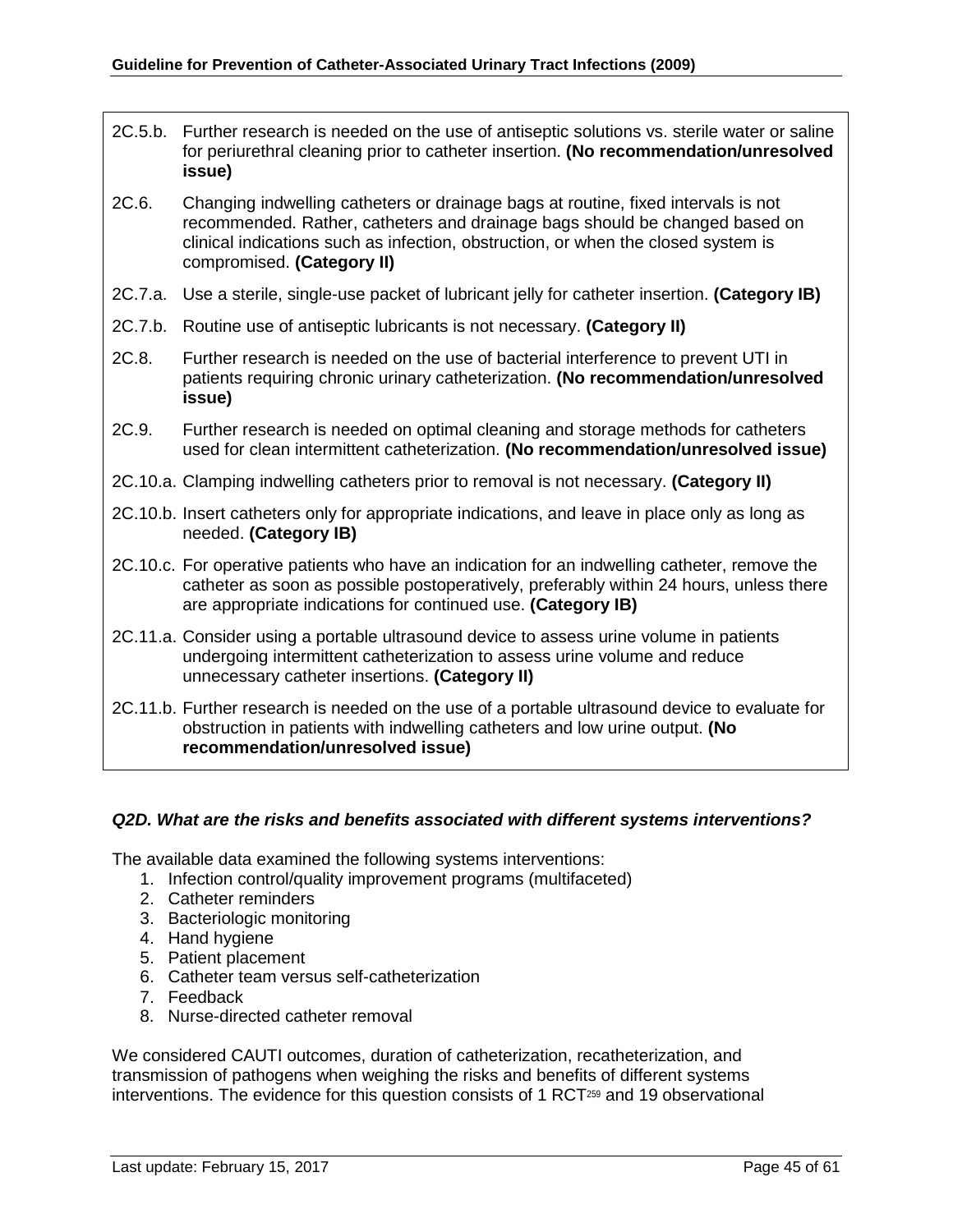studies.<sup>3,25,260-276</sup> The findings of the evidence review and the grades for all important outcomes are shown in Evidence Review Table 2D*.* 

#### *Q2D.1. Multifaceted infection control/quality improvement programs*

Low-quality evidence suggested a benefit of multifaceted infection control/quality improvement programs to reduce the risk of CAUTI.<sup>3,260-267</sup> This was based on a decreased risk of SUTI, bacteriuria/unspecified UTI, and duration of catheter use with implementation of such programs. Studies evaluated various multifaceted interventions. The studies with significant findings included:

- 1. education and performance feedback regarding compliance with catheter care, emphasizing hand hygiene, and maintaining unobstructed urine flow;
- 2. computerized alerts to physicians, nurse-driven protocols to remove catheters, and use of handheld bladder scanners to assess for urinary retention;
- 3. guidelines and education focusing on perioperative catheter management; and
- 4. a multifaceted infection control program including guidelines for catheter insertion and maintenance.

A program using a checklist and algorithm for appropriate catheter use also suggested a decrease in unspecified UTI and catheter duration, but statistical differences were not reported.

#### *Q2D.2. Reminders*

Very low-quality evidence suggested a benefit of using urinary catheter reminders to prevent CAUTI.<sup>268-270</sup> This was based on a decreased risk of bacteriuria and duration of catheterization and no differences in recatheterization or SUTI when reminders were used. Reminders to physicians included both computerized and non-computerized alerts about the presence of urinary catheters and the need to remove unnecessary catheters.

#### *Q2D.3. Bacteriologic monitoring*

Very low-quality evidence suggested no benefit of bacteriologic monitoring to prevent CAUTI.<sup>25,271</sup> Although one study found a decreased risk of bacteriuria during a period of bacteriologic monitoring and feedback, only 2% of SUTI episodes were considered potentially preventable with the use of bacteriologic monitoring.

#### *Q2D.4. Hand hygiene*

Very low-quality evidence suggested a benefit of using alcohol hand sanitizer in reducing CAUTI. This was based on one study in a rehabilitation facility that found a decrease in unspecified UTI, although no statistical differences were reported.<sup>272</sup> A separate multifaceted study that included education and performance feedback on compliance with catheter care and hand hygiene showed a decrease in risk of SUTI.<sup>265</sup>

#### *Q2D.5. Patient placement*

Very low-quality evidence suggested a benefit of spatially separating patients to prevent transmission of urinary pathogens.<sup>273</sup> This was based on a decreased risk of transmission of urinary bacterial pathogens in nursing home residents in separate rooms compared to residents in the same rooms.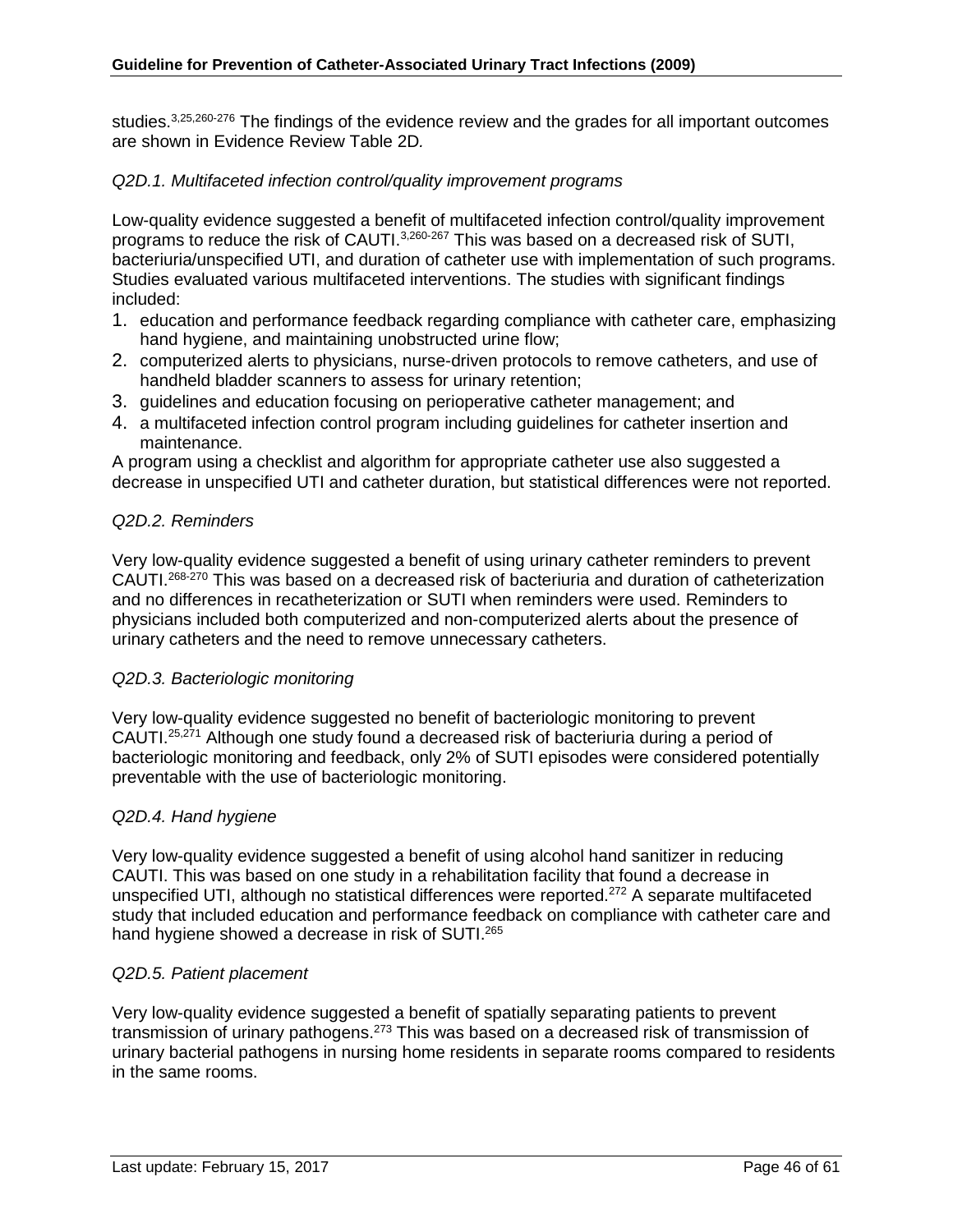#### *Q2D.6. Catheter team versus self-catheterization*

Very low-quality evidence suggested no benefit of a catheter team to prevent CAUTI among patients requiring intermittent catheterization. <sup>274</sup> This was based on one study showing no difference in unspecified UTI between use of a catheter care team and self-catheterization for intermittent catheterization in paraplegic patients.

#### *Q2D.7. Feedback*

Very low-quality evidence suggested a benefit of using nursing feedback to prevent CAUTI.<sup>275</sup> This was based on a decreased risk of unspecified UTI during an intervention where nursing staff were provided with regular reports of unit-specific rates of CAUTI.

#### *Q2D.8. Nurse-directed catheter removal*

Very low-quality evidence suggested a benefit of a nurse-directed catheter removal program to prevent CAUTI.<sup>276</sup> This was based on a decreased risk of unspecified UTI during an intervention where criteria were developed that allowed a registered nurse to remove a catheter without a physician's order when no longer medically necessary. Of the three intensive care units where the intervention was implemented, differences were significant only in the coronary intensive care unit.

#### **Evidence Review Table 2D. What are the risks and benefits associated with different systems interventions?**

- 2D.1.a. Ensure that healthcare personnel and others who take care of catheters are given periodic in-service training stressing the correct techniques and procedures for urinary catheter insertion, maintenance, and removal. (Category IB)
- 2D.1.b. Implement quality improvement (QI) programs or strategies to enhance appropriate use of indwelling catheters and to reduce the risk of CAUTI based on a facility risk assessment. (Category **IB)**

Examples of programs that have been demonstrated to be effective include:

- 1. A system of alerts or reminders to identify all patients with urinary catheters and assess the need for continued catheterization
- 2. Guidelines and protocols for nurse-directed removal of unnecessary urinary catheters
- 3. Education and performance feedback regarding appropriate use, hand hygiene, and catheter care
- 4. Guidelines and algorithms for appropriate peri-operative catheter management, such as:
	- a. Procedure-specific guidelines for catheter placement and postoperative catheter removal
	- b. Protocols for management of postoperative urinary retention, such as nursedirected use of intermittent catheterization and use of ultrasound bladder scanners
- 2D.2. Routine screening of catheterized patients for asymptomatic bacteriuria is not recommended. **(Category II)**
- 2D.3. Perform hand hygiene immediately before and after insertion or any manipulation of the catheter site or device. **(Category IB)**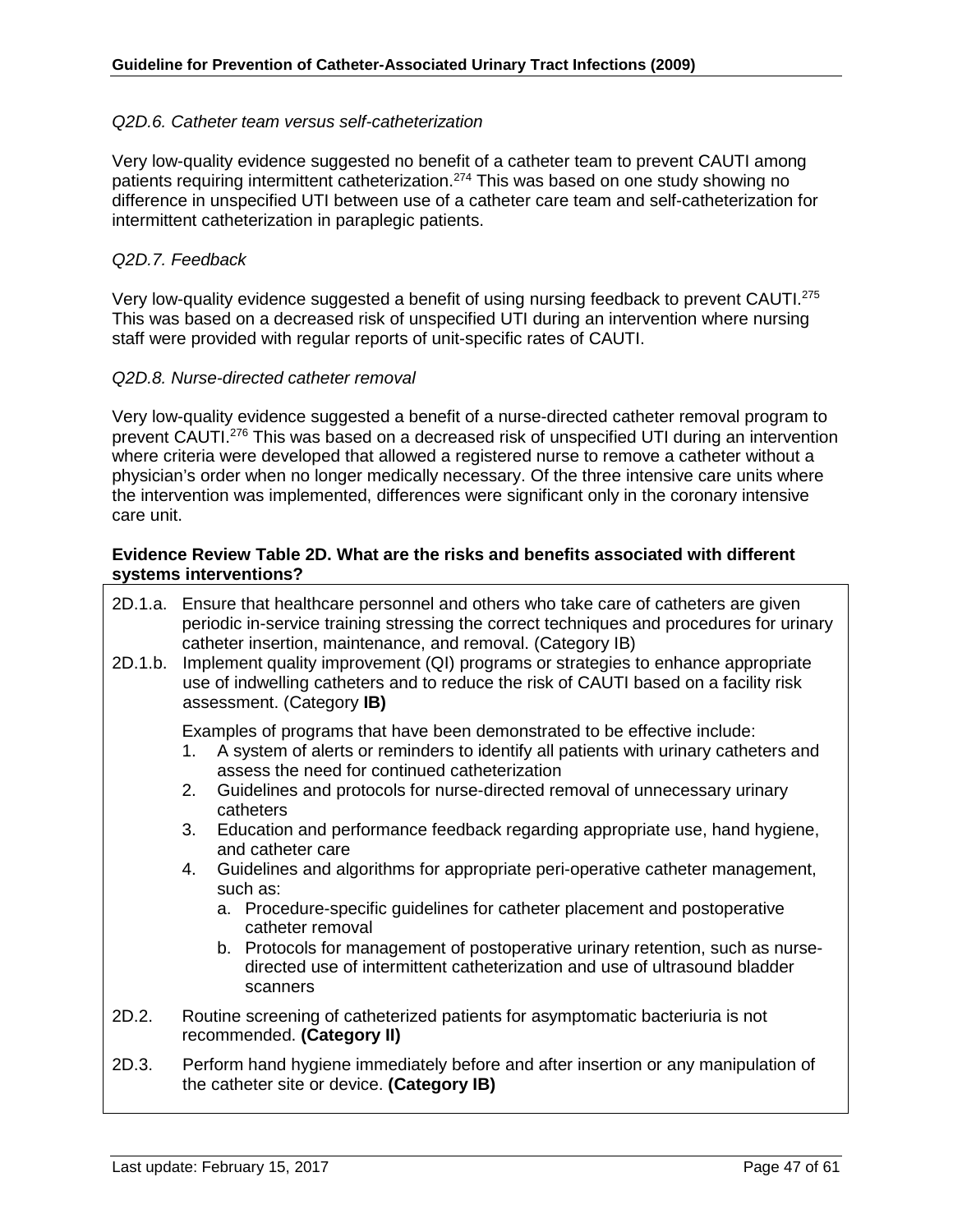- 2D.5. Maintain unobstructed urine flow. **(Category IB)**
- 2D.6. Further research is needed on the benefit of spatial separation of patients with urinary catheters to prevent transmission of pathogens colonizing urinary drainage systems. **(No recommendation/unresolved issue)**
- 2D.7. When performing surveillance for CAUTI, consider providing regular (e.g., quarterly) feedback of unit-specific CAUTI rates to nursing staff and other appropriate clinical care staff. **(Category II)**

### *Q3: What are the best practices for preventing UTI associated with obstructed urinary catheters?*

The available data examined the following practices:

- 1. Methods to prevent/reduce encrustations or blockage
- 2. Catheter materials preventing blockage

For this question, available relevant outcomes included blockage/encrustation. We did not find data on the outcomes of CAUTI. The evidence for this question consists of 1 systematic review,<sup>277</sup> 2 RCTs,<sup>278,279</sup> and 2 observational studies.<sup>280,281</sup> The findings of the evidence review and the grades for all important outcomes are shown in Evidence Review Table 3*.* 

#### *Q3.1. Methods to prevent/reduce encrustations or blockage*

Low-quality evidence suggested a benefit of acidifying solutions or oral acetohydroxamic acid in preventing or reducing catheter encrustations and blockage in long-term catheterized patients.<sup>277,278,280,281</sup> No differences were seen with daily catheter irrigation with normal saline.

#### *Q3.2. Catheter materials preventing blockage*

Low-quality evidence suggested a benefit of silicone over latex or Teflon-coated catheters in prevention or reducing catheter encrustations in long-term catheterized patients who were prone to blockage. No differences were seen with different materials in patients considered "nonblockers."<sup>279</sup>

#### **Evidence Review Table 3. What are the best practices for preventing UTI associated with obstructed urinary catheters?**

- 3.1.a. Further research is needed on the benefit of irrigating the catheter with acidifying solutions or use of oral urease inhibitors in long-term catheterized patients who have frequent catheter obstruction. **(No recommendation/unresolved issue)**
- 3.2.a. Silicone might be preferable to other materials to reduce the risk of encrustation in long-term catheterized patients who have frequent obstruction. **(Category II)**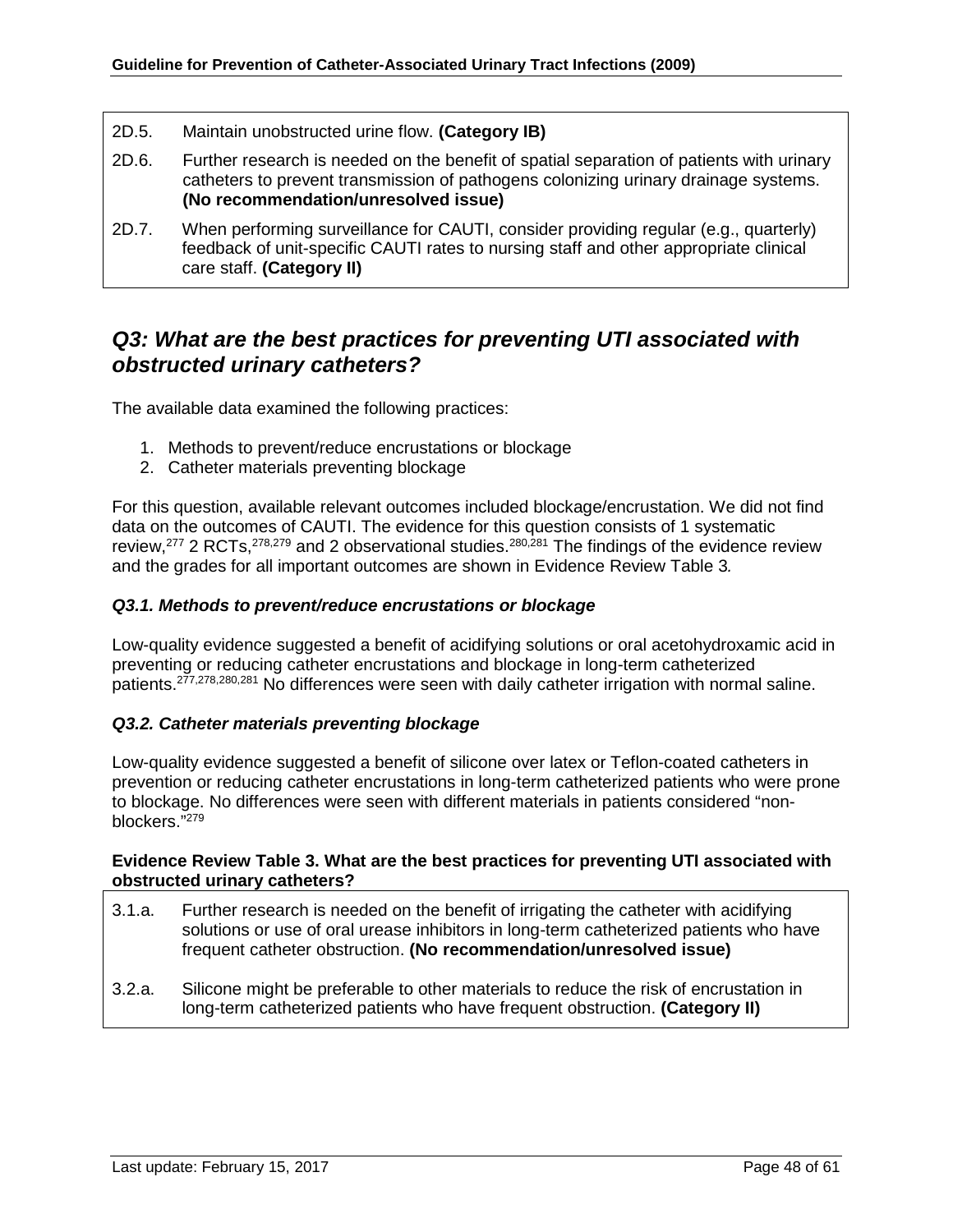# <span id="page-48-0"></span>References

- 1. Wong ES. Guideline for prevention of catheter-associated urinary tract infections. *Am J Infect Control*. 1983;11(1):28-36.
- 2. Lo E, Nicolle L, Classen D, et al. Strategies to prevent catheter-associated urinary tract infections in acute care hospitals. *Infect Control Hosp Epidemiol*. 2008;29:S41-S50.
- 3. Stephan F, Sax H, Wachsmuth M, Hoffmeyer P, Clergue F, Pittet D. Reduction of urinary tract infection and antibiotic use after surgery: A controlled, prospective, before-after intervention study. *Clin Infect Dis*. 2006;42(11):1544-1551.
- 4. Dolin SJ, Cashman JN. Tolerability of acute postoperative pain management: Nausea, vomiting, sedation, pruritis, and urinary retention. evidence from published data. *Br J Anaesth*. 2005;95(5):584- 591.
- 5. Hidron AI, Edwards JR, Patel J, et al. NHSN annual update: Antimicrobial-resistant pathogens associated with healthcare-associated infections: Annual summary of data reported to the national healthcare safety network at the centers for disease control and prevention, 2006-2007. *Infect Control Hosp Epidemiol*. 2008;29(11):996-1011.
- 6. Saint S. Clinical and economic consequences of nosocomial catheter-related bacteriuria. *Am J Infect Control*. 2000;28(1):68-75.
- 7. Platt R, Polk BF, Murdock B, Rosner B. Mortality associated with nosocomial urinary-tract infection. *N Engl J Med*. 1982;307(11):637-642.
- 8. Givens CD, Wenzel RP. Catheter-associated urinary tract infections in surgical patients: A controlled study on the excess morbidity and costs. *J Urol*. 1980;124(5):646-648.
- 9. Tambyah PA, Knasinski V, Maki DG. The direct costs of nosocomial catheter-associated urinary tract infection in the era of managed care. *Infect Control Hosp Epidemiol*. 2002;23(1):27-31.
- 10. Schaberg DR, Weinstein RA, Stamm WE. Epidemics of nosocomial urinary tract infection caused by multiply resistant gram-negative bacilli: Epidemiology and control. *J Infect Dis*. 1976;133(3):363-366.
- 11. Yoon HJ, Choi JY, Park YS, et al. Outbreaks of serratia marcescens bacteriuria in a neurosurgical intensive care unit of a tertiary care teaching hospital: A clinical, epidemiologic, and laboratory perspective. *Am J Infect Control*. 2005;33(10):595-601.
- 12. Warren JW. Catheter-associated urinary tract infections. *Int J Antimicrob Agents*. 2001;17(4):299-303.
- Weinstein JW, Mazon D, Pantelick E, Reagan-Cirincione P, Dembry LM, Hierholzer WJ,Jr. A decade of prevalence surveys in a tertiary-care center: Trends in nosocomial infection rates, device utilization, and patient acuity. *Infect Control Hosp Epidemiol*. 1999;20(8):543-548.
- 14. Munasinghe RL, Yazdani H, Siddique M, Hafeez W. Appropriateness of use of indwelling urinary catheters in patients admitted to the medical service. *Infect Control Hosp Epidemiol*. 2001;22(10):647- 649.
- 15. Jain P, Parada JP, David A, Smith LG. Overuse of the indwelling urinary tract catheter in hospitalized medical patients. *Arch Intern Med*. 1995;155(13):1425-1429.
- 16. Saint S, Wiese J, Amory JK, et al. Are physicians aware of which of their patients have indwelling urinary catheters? *Am J Med*. 2000;109(6):476-480.
- 17. Edwards JR, Peterson KD, Andrus ML, et al. National healthcare safety network (NHSN) report, data summary for 2006, issued june 2007. *Am J Infect Control*. 2007;35(5):290-301.
- 18. Rogers MA, Mody L, Kaufman SR, Fries BE, McMahon LF,Jr, Saint S. Use of urinary collection devices in skilled nursing facilities in five states. *J Am Geriatr Soc*. 2008;56(5):854-861.
- 19. Klevens RM, Edwards JR, Richards CL,Jr, et al. Estimating health care-associated infections and deaths in U.S. hospitals, 2002. *Public Health Rep*. 2007;122(2):160-166.
- 20. Weinstein MP, Towns ML, Quartey SM, et al. The clinical significance of positive blood cultures in the 1990s: A prospective comprehensive evaluation of the microbiology, epidemiology, and outcome of bacteremia and fungemia in adults. *Clin Infect Dis*. 1997;24(4):584-602.
- 21. Muder RR, Brennen C, Wagener MM, Goetz AM. Bacteremia in a long-term-care facility: A five-year prospective study of 163 consecutive episodes. *Clin Infect Dis*. 1992;14(3):647-654.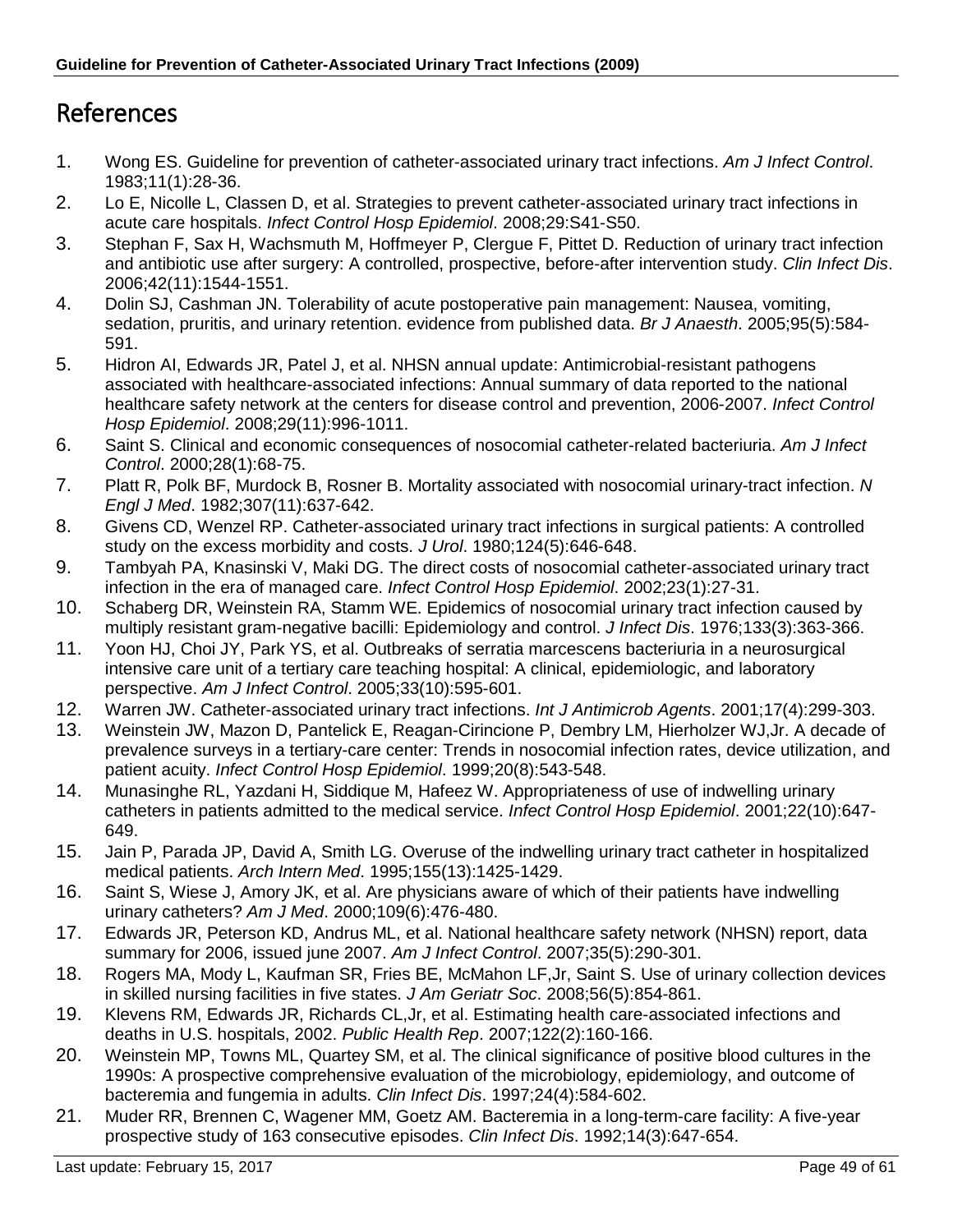- 22. Umscheid C, Mitchell M, Agarwal R, Williams K, Brennan P. Mortality from reasonably-preventable hospital acquired infections. included in written testimony by the society of healthcare epidemiology of america for the committee on oversight and government reform hearing on healthcare-associated infections: A preventable epidemic, chaired by henry A. waxman, april 16, 2008, washington, DC. [congressional testimony]. .
- 23. Kunin CM, McCormack RC. Prevention of catheter-induced urinary-tract infections by sterile closed drainage. *N Engl J Med*. 1966;274(21):1155-1161.
- 24. Tambyah PA, Halvorson KT, Maki DG. A prospective study of pathogenesis of catheter-associated urinary tract infections. *Mayo Clin Proc*. 1999;74(2):131-136.
- 25. Garibaldi RA, Mooney BR, Epstein BJ, Britt MR. An evaluation of daily bacteriologic monitoring to identify preventable episodes of catheter-associated urinary tract infection. *Infect Control*. 1982;3(6):466-470.
- 26. Saint S, Lipsky BA, Goold SD. Indwelling urinary catheters: A one-point restraint? *Ann Intern Med*. 2002;137(2):125-127.
- 27. Warren JW, Tenney JH, Hoopes JM, Muncie HL, Anthony WC. A prospective microbiologic study of bacteriuria in patients with chronic indwelling urethral catheters. *J Infect Dis*. 1982;146(6):719-723.
- 28. Saint S, Chenoweth CE. Biofilms and catheter-associated urinary tract infections. *Infect Dis Clin North Am*. 2003;17(2):411-432.
- 29. Kallen AJ, Hidron AI, Edwards JR, Patel J, Srinivasan A. Antibiotic resistance among important gramnegative pathogens causing healthcare-associated infections reported to the national healthcare safety network, 2006-2007 [abstract 376] in: Program and abstracts of the 18th annual scientific meeting of the society for healthcare epidemiology of america, orlando, FL, apr 5-8, 2008. .
- 30. Horan TC, Gaynes RP. Surveillance of nosocomial infections. In: Mayhall CG, ed. *Hospital Epidemiology and Infection Control.* 3rd ed. Philadelphia: Lippincott Williams & Wilkins; 2004:1659- 1702.
- 31. Tambyah PA, Maki DG. Catheter-associated urinary tract infection is rarely symptomatic: A prospective study of 1,497 catheterized patients. *Arch Intern Med*. 2000;160(5):678-682.
- 32. Atkins D, Best D, Briss PA, et al. Grading quality of evidence and strength of recommendations. *BMJ.* 2004;328(7454):1490.
- 33. Guyatt GH, Oxman AD, Kunz R, et al. Going from evidence to recommendations. *BMJ*. 2008;336(7652):1049-1051.
- 34. Guyatt GH, Oxman AD, Kunz R, et al. What is "quality of evidence" and why is it important to clinicians? *BMJ*. 2008;336(7651):995-998.
- 35. Pratt RJ, Pellowe CM, Wilson JA, et al. epic2: National evidence-based guidelines for preventing healthcare-associated infections in NHS hospitals in england. *J Hosp Infect*. 2007;65(Suppl 1):S1-64.
- 36. Pellowe CM, Pratt RJ, Harper P, et al. Evidence-based guidelines for preventing healthcare-associated infections in primary and community care in england. *J Hosp Infect*. 2003;55(Suppl 2):S2-127.
- 37. Phipps S, Lim YN, McClinton S, Barry C, Rane A, N'Dow J. Short term urinary catheter policies following urogenital surgery in adults. *Cochrane Database Syst Rev*. 2006(2):CD004374.
- 38. Tang KK, Wong CK, Lo SF, Ng TK. Is it necessary to catheterise the bladder routinely before gynaecological laparoscopic surgery? *Aust N Z J Obstet Gynaecol*. 2005;45(5):380-383.
- 39. Iorio R, Healy WL, Patch DA, Appleby D. The role of bladder catheterization in total knee arthroplasty. *Clin Orthop*. 2000(380):80-84.
- 40. Liu SK, Rassai H, Krasner C, Braun J, Matolo NM. Urinary catheter in laparoscopic cholecystectomy: Is it necessary? *Surg Laparosc Endosc Percutan Tech*. 1999;9(3):184-186.
- 41. Normelli H, Aaro S, Hedlund R, Svensson O, Stromberg L. Urethral catheterization in spinal surgery: A randomized prospective study. *Eur Spine J*. 1993;2(3):132-135.
- 42. Carpiniello VL, Cendron M, Altman HG, Malloy TR, Booth R. Treatment of urinary complications after total joint replacement in elderly females. *Urology*. 1988;32(3):186-188.
- 43. Akhtar MS, Beere DM, Wright JT, MacRae KD. Is bladder catheterization really necessary before laparoscopy? *Br J Obstet Gynaecol*. 1985;92(11):1176-1178.
- 44. Chaudhuri P, Vengadasalam D. Urinary tract infection following abdominal delivery--second thought on indwelling catheter. *Singapore Med J*. 1983;24(4):224-226.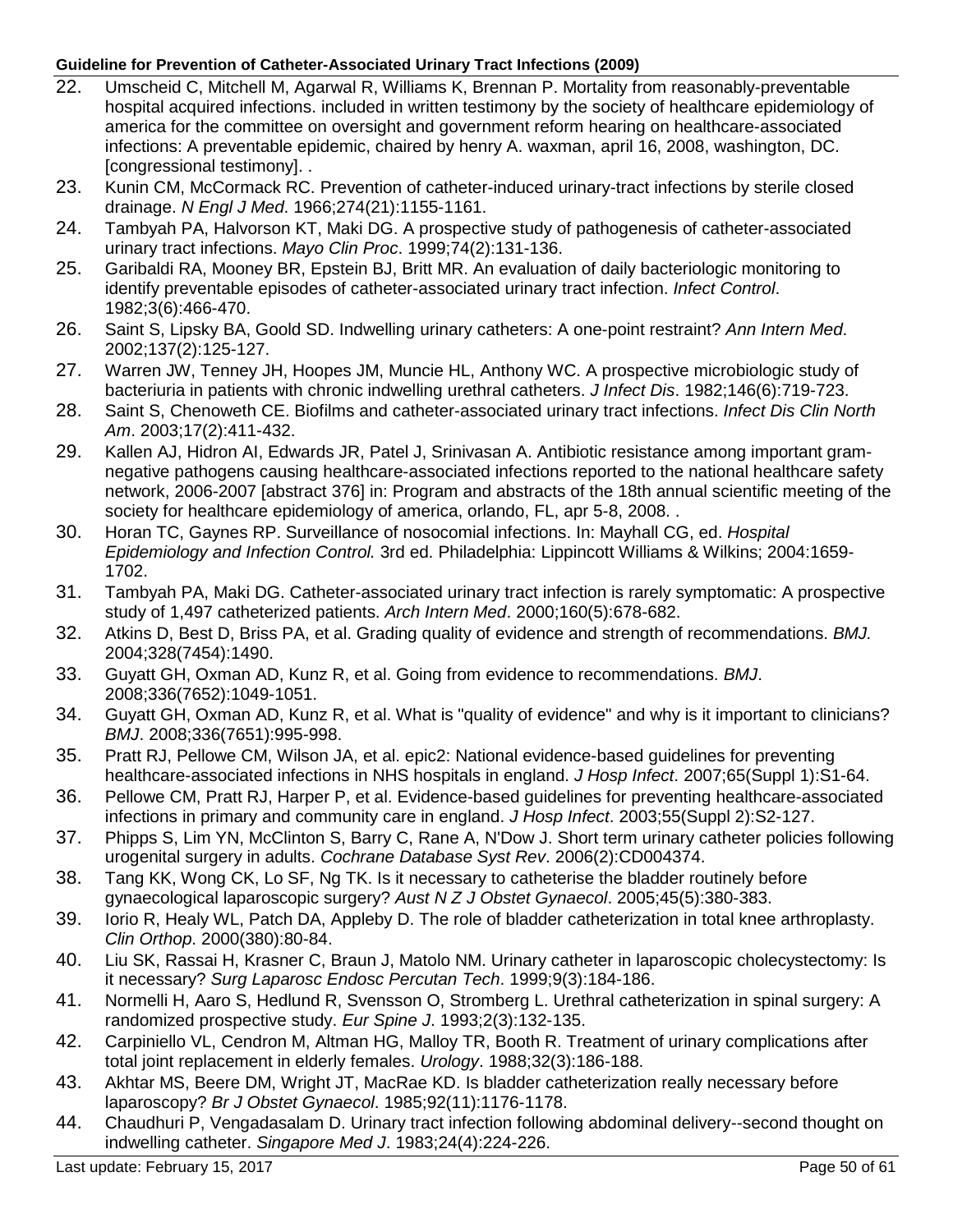- 45. McMurdo ME, Davey PG, Elder MA, Miller RM, Old DC, Malek M. A cost-effectiveness study of the management of intractable urinary incontinence by urinary catheterisation or incontinence pads. *J Epidemiol Community Health*. 1992;46(3):222-226.
- 46. Geraniotis E, Koff SA, Enrile B. The prophylactic use of clean intermittent catheterization in the treatment of infants and young children with myelomeningocele and neurogenic bladder dysfunction. *J Urol*. 1988;139(1):85-86.
- 47. Kumar P, Mannan K, Chowdhury AM, Kong KC, Pati J. Urinary retention and the role of indwelling catheterization following total knee arthroplasty. *Int Braz J Urol*. 2006;32(1):31-34.
- 48. Miskry T, Cumbis A, Apostolidis P, Eleftheriou M, Magos A. Do not catheterize the bladder at operative laparoscopy. *Gynaecol Endosc*. 2001;10(1):29-32.
- 49. Barnes JS. Is it better to avoid urethral catheterization at hysterectomy and caesarean section? *Aust N Z J Obstet Gynaecol*. 1998;38(3):315-316.
- 50. Ouslander JG, Greengold B, Chen S. External catheter use and urinary tract infections among incontinent male nursing home patients. *J Am Geriatr Soc*. 1987;35(12):1063-1070.
- 51. Rannikko S, Kyllastinen M, Granqvist B. Comparison of long-term indwelling catheters and bed-pads in the treatment of urinary incontinence in elderly patients. *J Infect*. 1986;12(3):221-227.
- 52. Nordqvist P, Ekelund P, Edouard L, Svensson ML, Brandberg A, Seeberg S. Catheter-free geriatric care. routines and consequences for clinical infection, care and economy. *J Hosp Infect*. 1984;5(3):298- 304.
- 53. Egilmez T, Aridogan IA, Yachia D, Hassin D. Comparison of nitinol urethral stent infections with indwelling catheter-associated urinary-tract infections. *J Endourol*. 2006;20(4):272-277.
- 54. Ruz ED, Garcia Leoni E, Herruzo Cabrera R. Epidemiology and risk factors for urinary tract infection in patients with spinal cord injury. *J Urol*. 2000;164(4):1285-1289.
- 55. Donovan WH, Stolov WC, Clowers DE, et al. Bacteriuria during intermittent catheterization following spinal cord injury. *Arch Phys Med Rehabil*. 1978;59(8):351-357.
- 56. Larsen LD, Chamberlin DA, Khonsari F, Ahlering TE. Retrospective analysis of urologic complications in male patients with spinal cord injury managed with and without indwelling urinary catheters. *Urology*. 1997;50(3):418-422.
- 57. Kochakarn W, Ratana-Olarn K, Lertsithichai P, Roongreungsilp U. Follow-up of long-term treatment with clean intermittent catheterization for neurogenic bladder in children. *Asian J*. 2004;27(2):134-136.
- 58. Ehrlich O, Brem AS. A prospective comparison of urinary tract infections in patients treated with either clean intermittent catheterization or urinary diversion. *Pediatrics*. 1982;70(5):665-669.
- 59. Darouiche RO, Smith JA,Jr., Hanna H, et al. Efficacy of antimicrobial-impregnated bladder catheters in reducing catheter-associated bacteriuria: A prospective, randomized, multicenter clinical trial. *Urology*. 1999;54(6):976-981.
- 60. Stricker PD, Grant AB. Relative value of antibiotics and catheter care in the prevention of urinary tract infection after transurethral prostatic resection. *Br J Urol*. 1988;61(6):494-497.
- 61. Rogers RG, Kammerer-Doak D, Olsen A, et al. A randomized, double-blind, placebo-controlled comparison of the effect of nitrofurantoin monohydrate macrocrystals on the development of urinary tract infections after surgery for pelvic organ prolapse and/or stress urinary incontinence with suprapubic catheterization. *Obstet Gynecol*. 2004;191(1):182-187.
- 62. Baan AH, Vermeulen H, van der Meulen, J., Bossuyt P, Olszyna D, Gouma DJ. The effect of suprapubic catheterization versus transurethral catheterization after abdominal surgery on urinary tract infection: A randomized controlled trial. *Dig Surg*. 2003;20(4):290-295.
- 63. Carapeti EA, Andrews SM, Bentley PG. Randomised study of sterile versus non-sterile urethral catheterisation.[erratum appears in ann R coll surg engl 1996 may;78(3 pt 1):167]. *Ann R Coll Surg Engl*. 1996;78(1):59-60.
- 64. Huth TS, Burke JP, Larsen RA, Classen DC, Stevens LE. Clinical trial of junction seals for the prevention of urinary catheter-associated bacteriuria. *Arch Intern Med*. 1992;152(4):807-812.
- 65. Huth TS, Burke JP, Larsen RA, Classen DC, Stevens LE. Randomized trial of meatal care with silver sulfadiazine cream for the prevention of catheter-associated bacteriuria. *J Infect Dis*. 1992;165(1):14-18.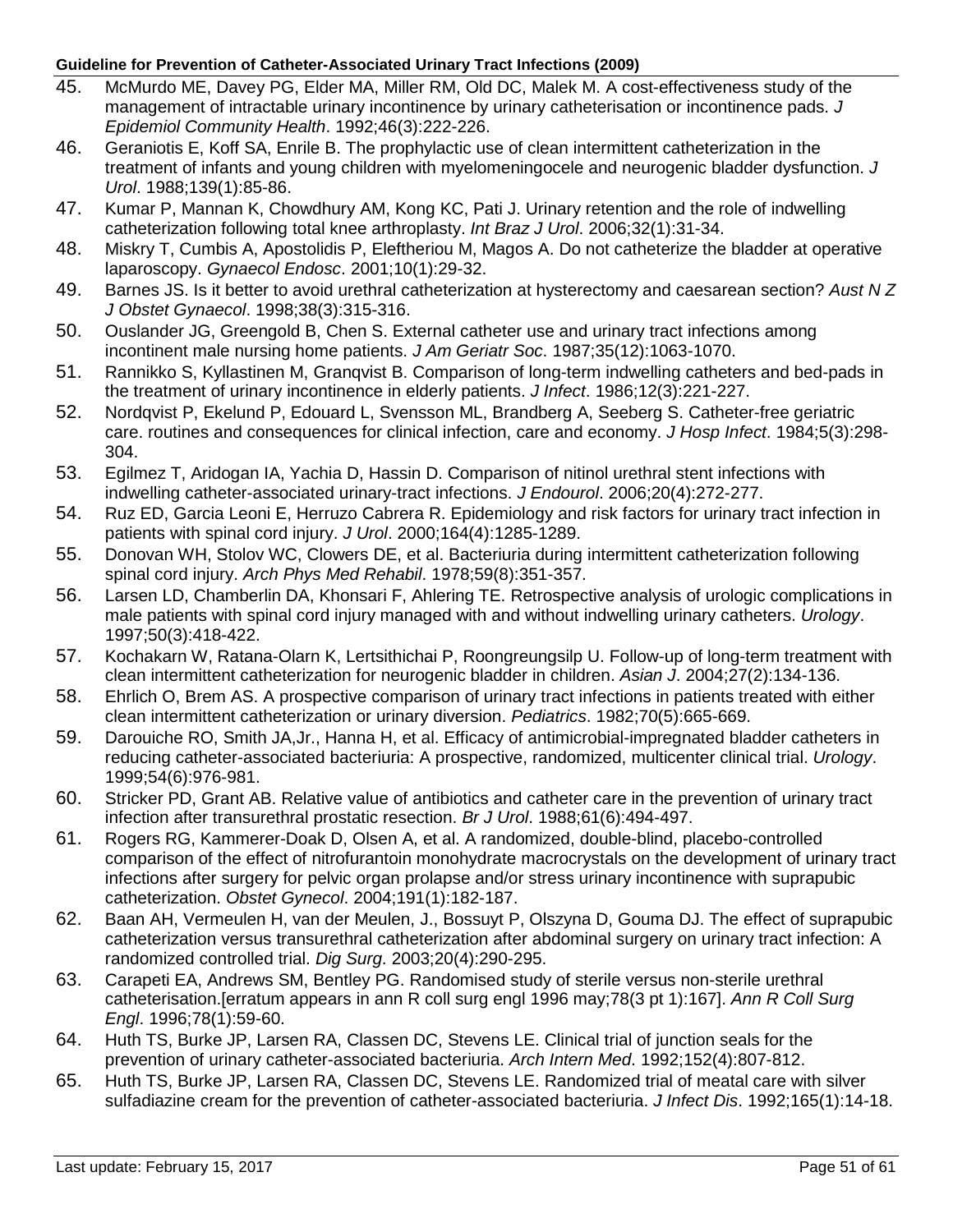- 66. Schneeberger PM, Vreede RW, Bogdanowicz JF, van Dijk, W. C. A randomized study on the effect of bladder irrigation with povidone-iodine before removal of an indwelling catheter. *J Hosp Infect*. 1992;21(3):223-229.
- 67. Burke JP, Jacobson JA, Garibaldi RA, Conti MT, Alling DW. Evaluation of daily meatal care with polyantibiotic ointment in prevention of urinary catheter-associated bacteriuria. *J Urol*. 1983;129(2):331-334.
- 68. Classen DC, Larsen RA, Burke JP, Alling DW, Stevens LE. Daily meatal care for prevention of catheterassociated bacteriuria: Results using frequent applications of polyantibiotic cream. *Infect Control Hosp Epidemiol*. 1991;12(3):157-162.
- 69. Warren JW, Platt R, Thomas RJ, Rosner B, Kass EH. Antibiotic irrigation and catheter-associated urinary-tract infections. *N Engl J Med*. 1978;299(11):570-573.
- 70. Seki N, Masuda K, Kinukawa N, Senoh K, Naito S. Risk factors for febrile urinary tract infection in children with myelodysplasia treated by clean intermittent catheterization. *Int J Urol*. 2004;11(11):973- 977.
- 71. Kelleher RE, Meeropol E, Parks D. Factors influencing the development of symptomatic bacteriuria in children on clean intermittent catheterization. *J Urol Nurs*. 1996;15(2):1256-1265.
- 72. Waites KB, Canupp KC, DeVivo MJ. Epidemiology and risk factors for urinary tract infection following spinal cord injury. *Arch Phys Med Rehabil*. 1993;74(7):691-695.
- 73. Anderson RU. Non-sterile intermittent catheterization with antibiotic prophylaxis in the acute spinal cord injured male patient. *J Urol*. 1980;124(3):392-394.
- 74. Van Der Kooi, T. I. I., De Boer, A. S., Mannien J, et al. Incidence and risk factors of device-associated infections and associated mortality at the intensive care in the dutch surveillance system. *Intensive Care Med*. 2007;33(2):271-278.
- 75. Bochicchio GV, Joshi M, Shih D, Bochicchio K, Tracy K, Scalea TM. Reclassification of urinary tract infections in critically III trauma patients: A time-dependent analysis. *Surg Infect*. 2003;4(4):379-385.
- 76. Leone M, Albanese J, Garnier F, et al. Risk factors of nosocomial catheter-associated urinary tract infection in a polyvalent intensive care unit. *Intensive Care Med*. 2003;29(7):1077-1080.
- 77. Tissot E, Limat S, Cornette C, Capellier G. Risk factors for catheter-associated bacteriuria in a medical intensive care unit. *Eur J Clin Microbiol Infect Dis*. 2001;20(4):260-262.
- 78. Colau A, Lucet JC, Rufat P, Botto H, Benoit G, Jardin A. Incidence and risk factors of bacteriuria after transurethral resection of the prostate. *Eur Urol*. 2001;39(3):272-276.
- 79. Ouslander JG, Greengold B, Chen S. Complications of chronic indwelling urinary catheters among male nursing home patients: A prospective study. *J Urol*. 1987;138(5):1191-1195.
- 80. Hazelett SE, Tsai M, Gareri M, Allen K. The association between indwelling urinary catheter use in the elderly and urinary tract infection in acute care. *BMC geriatr*. 2006;6:15.
- 81. Saint S, Kaufman SR, Rogers MAM, Bakers PD, Boyko EJ, Lipsky BA. Risk factors for nosocomial urinary tract-related bacteremia: A case-control study. *Am J Infect Control*. 2006;34(7):401-407.
- 82. Srinivasan A, Karchmer T, Richards A, Song X, Perl TM. A prospective trial of a novel, silicone-based, silver-coated foley catheter for the prevention of nosocomial urinary tract infections. *Infect Control Hosp Epidemiol*. 2006;27(1):38-43.
- 83. Cardosi RJ, Cardosi RP, Grendys EC, Jr., Fiorica JV, Hoffman MS. Infectious urinary tract morbidity with prolonged bladder catheterization after radical hysterectomy... includes discussion. *Obstet Gynecol*. 2003;189(2):380-384.
- 84. Johansson I, Athlin E, Frykholm L, Bolinder H, Larsson G. Intermittent versus indwelling catheters for older patients with hip fractures. *J Clin Nurs*. 2002;11(5):651-656.
- 85. Hustinx WN, Mintjes-de Groot, Verkooyen RP, Verbrugh HA. Impact of concurrent antimicrobial therapy on catheter-associated urinary tract infection.[see comment]. *J Hosp Infect*. 1991;18(1):45-56.
- 86. Johnson JR, Roberts PL, Olsen RJ, Moyer KA, Stamm WE. Prevention of catheter-associated urinary tract infection with a silver oxide-coated urinary catheter: Clinical and microbiologic correlates. *J Infect Dis*. 1990;162(5):1145-1150.
- 87. Lima NL, Guerrant RL, Kaiser DL, Germanson T, Farr BM. A retrospective cohort study of nosocomial diarrhea as a risk factor for nosocomial infection. *J Infect Dis*. 1990;161(5):948-952.
- 88. Jacono JJ, Talamelli CL. Nosocomial urinary tract infection in catheterized patients. *Infect Control Can*. 1988;3(1):16-20.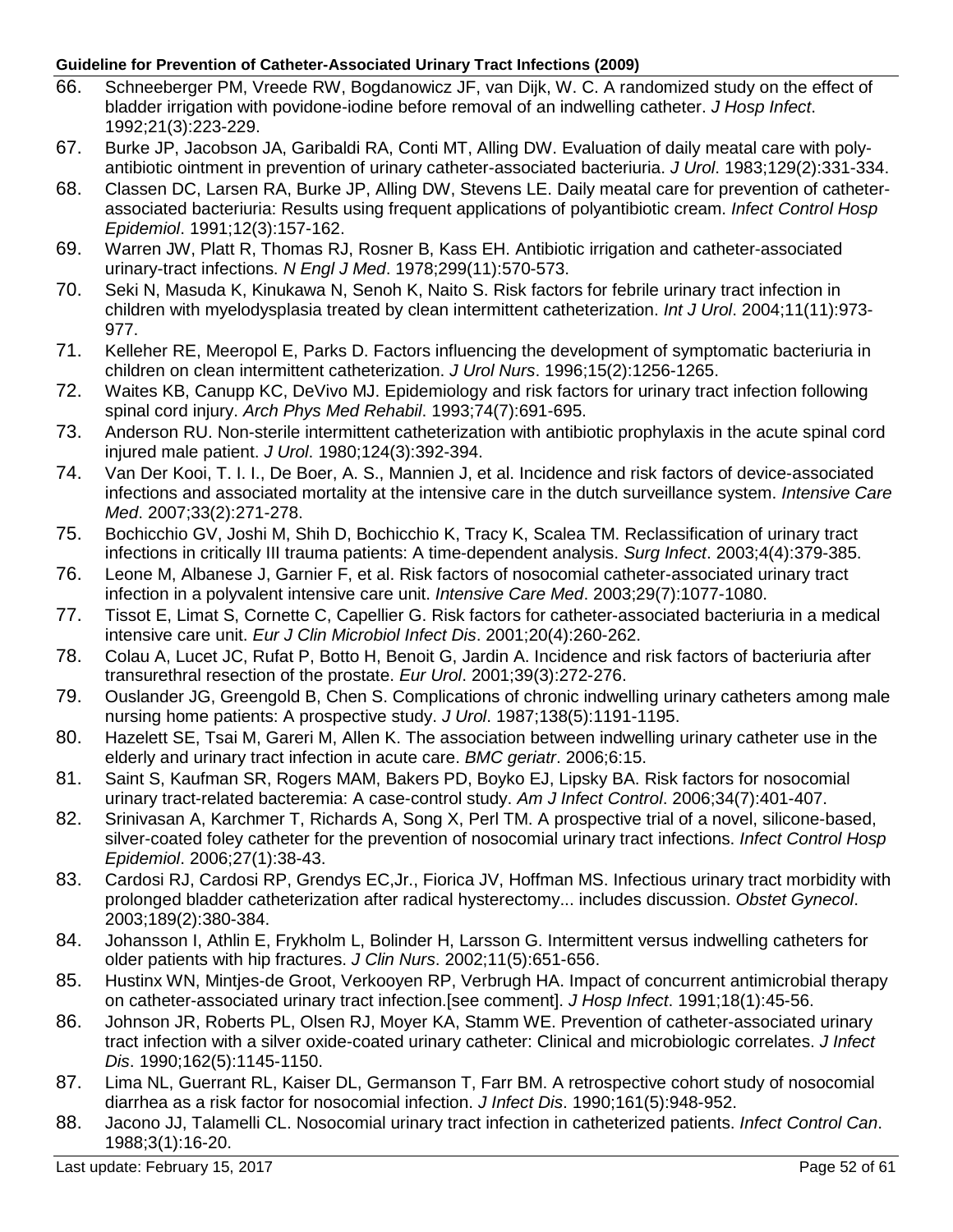- 89. Lanara V, Plati C, Paniara O, et al. The prevalence of urinary tract infection in patients related to type of drainage bag. *Scand J Caring Sci*. 1988;2(4):163-170.
- 90. Holliman R, Seal DV, Archer H, Doman S. Controlled trial of chemical disinfection of urinary drainage bags. reduction in hospital-acquired catheter-associated infection. *Br J Urol*. 1987;60(5):419-422.
- 91. Mulhall AB, Chapman RG, Crow RA. Bacteriuria during indwelling urethral catheterization. *J Hosp Infect*. 1988;11(3):253-262.
- 92. Pien FD, Landers JQ,Jr. Indwelling urinary catheter infections in small community hospital. role of urinary drainage bag. *Urology*. 1983;22(3):255-258.
- 93. Shapiro M, Simchen E, Izraeli S, Sacks TG. A multivariate analysis of risk factors for acquiring bacteriuria in patients with indwelling urinary catheters for longer than 24 hours. *Infect Control*. 1984;5(11):525-532.
- 94. Platt R, Polk BF, Murdock B, Rosner B. Risk factors for nosocomial urinary tract infection. *Am J Epidemiol*. 1986;124(6):977-985.
- 95. Burke JP, Larsen RA, Stevens LE. Nosocomial bacteriuria: Estimating the potential for prevention by closed sterile urinary drainage. *Infect Control*. 1986;7(2):96-99.
- 96. Saramma PP. Catheter-associated urinary tract infection: A follow-up study in prevention. *Nurs J India*. 1987;78(10):257-259.
- 97. Islam AK, Chapman J. Closed catheter drainage and urinary infection--a comparison of two methods of catheter drainage. *Br J Urol*. 1977;49(3):215-220.
- 98. Hartstein AI, Garber SB, Ward TT, Jones SR, Morthland VH. Nosocomial urinary tract infection: A prospective evaluation of 108 catheterized patients. *Infect Control*. 1981;2(5):380-386.
- 99. Garibaldi RA, Burke JP, Britt MR, Miller MA, Smith CB. Meatal colonization and catheter-associated bacteriuria. *N Engl J Med*. 1980;303(6):316-318.
- 100. 1Garibaldi RA, Burke JP, Dickman ML, Smith CB. Factors predisposing to bacteriuria during indwelling urethral catheterization. *N Engl J Med*. 1974;291(5):215-219.
- 101. Hirsh DD, Fainstein V, Musher DM. Do condom catheter collecting systems cause urinary tract infection? *JAMA*. 1979;242(4):340-341.
- 102. White MC, Ragland KE. Urinary catheter-related infections among home care patients. *J Wound Ostomy Continence Nurs*. 1995;22(6):286-290.
- 103. Wilde MH, Carrigan MJ. A chart audit of factors related to urine flow and urinary tract infection. *J Adv Nurs*. 2003;43(3):254-262.
- 104. Niel-Weise BS, van den Broek, P. J. Urinary catheter policies for short-term bladder drainage in adults. *Cochrane Libr*. 2006;4.
- 105. Shekelle PG, Morton SC, Clark KA, Pathak M, Vickrey BG. Systematic review of risk factors for urinary tract infection in adults with spinal cord dysfunction. *J Spinal Cord Med*. 1999;22(4):258-272.
- 106. Vickrey BG, Shekelle P, Morton S, Clark K, Pathak M, Kamberg C. Prevention and management of urinary tract infections in paralyzed persons. *Evid Rep Technol Assess*. 1999(6):1-3.
- 107. Branagan GW, Moran BJ. Published evidence favors the use of suprapubic catheters in pelvic colorectal surgery. *Dis Colon Rectum*. 2002;45(8):1104-1108.
- 108. McPhail MJ, Abu-Hilal M, Johnson CD. A meta-analysis comparing suprapubic and transurethral catheterization for bladder drainage after abdominal surgery. *Br J Surg*. 2006;93(9):1038-1044.
- 109. Saint S, Kaufman SR, Rogers MA, Baker PD, Ossenkop K, Lipsky BA. Condom versus indwelling urinary catheters: A randomized trial. *J Am Geriatr Soc*. 2006;54(7):1055-1061.
- 110. Michelson JD, Lotke PA, Steinberg ME. Urinary-bladder management after total joint-replacement surgery. *N Engl J Med*. 1988;319(6):321-326.
- 111. Tang MW, Kwok TC, Hui E, Woo J. Intermittent versus indwelling urinary catheterization in older female patients. *Maturitas*. 2006;53(3):274-281.
- 112. Turi MH, Hanif S, Fasih Q, Shaikh MA. Proportion of complications in patients practicing clean intermittent self-catheterization (CISC) vs indwelling catheter. *J Pak Med Assoc*. 2006;56(9):401-404.
- 113. Tangtrakul S, Taechaiya S, Suthutvoravut S, Linasmita V. Post-cesarean section urinary tract infection: A comparison between intermittent and indwelling catheterization. *J Med Assoc Thai*. 1994;77(5):244- 248.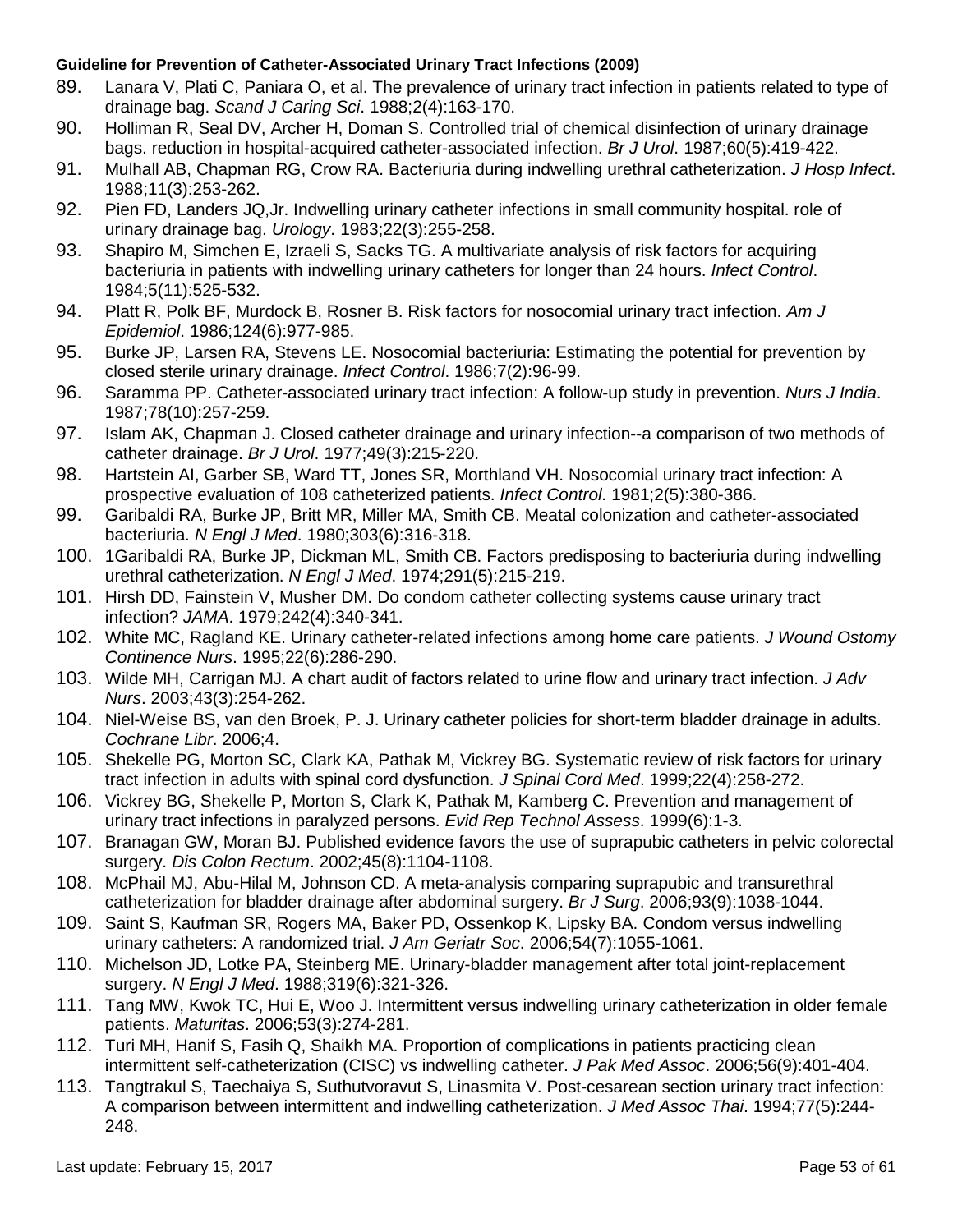- 114. Skelly JM, Guyatt GH, Kalbfleisch R, Singer J, Winter L. Management of urinary retention after surgical repair of hip fracture. *Can Med Assoc J* . 1992;146(7):1185-1189.
- 115. Jannelli ML, Wu JM, Plunkett LW, Williams KS, Visco AG. A randomized controlled trial of clean intermittent self-catheterization versus suprapubic catheterization after urogynecologic surgery. *Am J Obstet Gynecol*. 2007;197(1).
- 116. Roberts K, Naik R. Catheterization options following radical surgery for cervical cancer. *Br J Nurs*. 2006;15(19):1038-1044.
- 117. Duffy LM, Cleary J, Ahern S, et al. Clean intermittent catheterization: Safe, cost-effective bladder management for male residents of VA nursing homes. *J Am Geriatr Soc*. 1995;43(8):865-870.
- 118. Moore KN, Burt J, Voaklander DC. Intermittent catheterization in the rehabilitation setting: A comparison of clean and sterile technique. *Clin Rehabil*. 2006;20(6):461-468.
- 119. Moore KN, Kelm M, Sinclair O, Cadrain G. Bacteriuria in intermittent catheterization users: The effect of sterile versus clean reused catheters. *Rehabil Nurs*. 1993;18(5):306-309.
- 120. Prieto-Fingerhut T, Banovac K, Lynne CM. A study comparing sterile and nonsterile urethral catheterization in patients with spinal cord injury. *Rehabil Nurs*. 1997;22(6):299-302.
- 121. Schlager TA, Clark M, Anderson S. Effect of a single-use sterile catheter for each void on the frequency of bacteriuria in children with neurogenic bladder on intermittent catheterization for bladder emptying. *Pediatrics*. 2001;108(4):E71.
- 122. Joseph C, Jacobson C, Strausbaugh L, Maxwell M, French M, Colling J. Sterile vs clean urinary catheterization. *J Am Geriatr Soc*. 1991;39(10):1042-1043.
- 123. Saint S, Lipsky BA, Baker PD, McDonald LL, Ossenkop K. Urinary catheters: What type do men and their nurses prefer? *J Am Geriatr Soc*. 1999;47(12):1453-1457.
- 124. Ritter MA, Faris PM, Keating EM. Urinary tract catheterization protocols following total joint arthroplasty. *Orthopedics*. 1989;12(8):1085-1087.
- 125. Oishi CS, Williams VJ, Hanson PB, Schneider JE, Colwell CW,Jr., Walker RH. Perioperative bladder management after primary total hip arthroplasty. *J Arthroplasty*. 1995;10(6):732-736.
- 126. Furuhata A, Ogawa K, Saito K, Yamaguchi T. Preoperative intermittent catheterization in patients with prostatic hypertrophy. *Clin Ther*. 1988;10 Spec No:47-51.
- 127. Alli MO, Singh B, Moodley J, Shaik AS. Prospective evaluation of combined suprapubic and urethral catheterization to urethral drainage alone for intraperitoneal bladder injuries. *Journal of Trauma-Injury Infection & Critical Care*. 2003;55(6):1152-1154.
- 128. Dunn TS, Figge J, Wolf D. A comparison of outcomes of transurethral versus suprapubic catheterization after burch cystourethropexy. *Int Urogynecol J Pelvic Floor Dysfunct*. 2005;16(1):60-2; discussion 62.
- 129. Dinneen MD, Wetter LA, May AR. Urethral strictures and aortic surgery. suprapubic rather than urethral catheters. *Eur J Vasc Surg*. 1990;4(5):535-538.
- 130. Horgan AF, Prasad B, Waldron DJ, O'Sullivan DC. Acute urinary retention. comparison of suprapubic and urethral catheterisation. *Br J Urol*. 1992;70(2):149-151.
- 131. Hofmeister FJ, Martens WE, Strebel RL. Foley catheter or suprapubic tube? *Obstet Gynecol*. 1970;107(5):767-779.
- 132. Van Nagell, JR, Penny RM, Roddick JW. Suprapubic bladder drainage following radical hysterectomy. *Obstet Gynecol*. 1972;113(6):849-850.
- 133. Verbrugh HA, Mintjes-de Groot, Andriesse R, Hamersma K, van Dijk A. Postoperative prophylaxis with norfloxacin in patients requiring bladder catheters. *Eur J Clin Microbiol Infect Dis*. 1988;7(4):490-494.
- 134. Noll F, Russe O, Kling E, Botel U, Schreiter F. Intermittent catheterisation versus percutaneous suprapubic cystostomy in the early management of traumatic spinal cord lesions. *Paraplegia*. 1988;26(1):4-9.
- 135. Weld KJ, Dmochowski RR, Foster HE,Jr. Effect of bladder management on urological complications in spinal cord injured patients. *J Urol*. 2000;163(3):768-772.
- 136. Lloyd LK, Kuhlemeier KV, Fine PR, Stover SL. Initial bladder management in spinal cord injury: Does it make a difference? *J Urol*. 1986;135(3):523-527.
- 137. Schumm K, Lam TB. Types of urethral catheters for management of short-term voiding problems in hospitalised adults.[update of cochrane database syst rev. 2004;(1):CD004013; PMID: 14974052]. *Cochrane Database Syst Rev*. 2008(2):004013.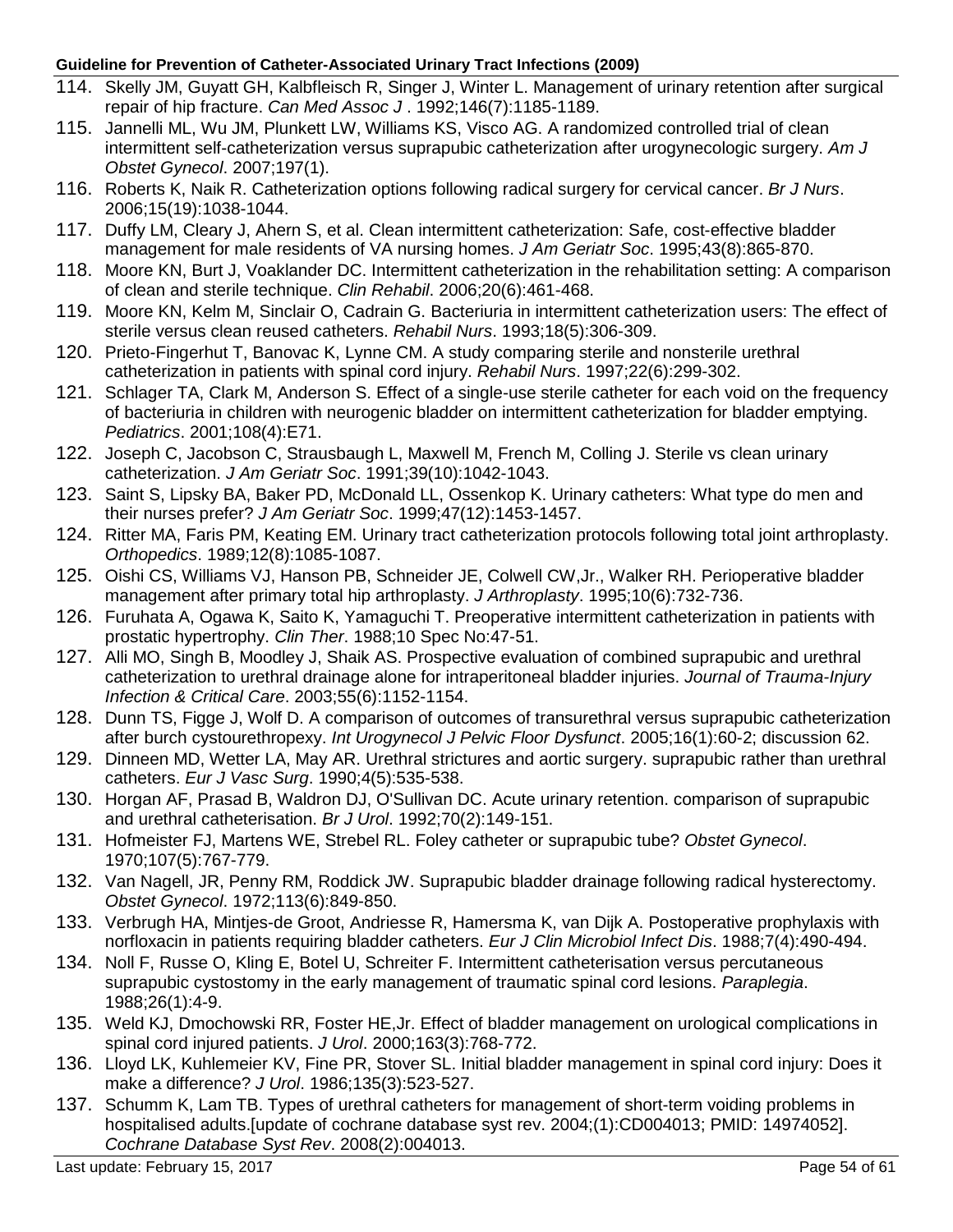- 138. Johnson JR, Kuskowski MA, Wilt TJ. Systematic review: Antimicrobial urinary catheters to prevent catheter-associated urinary tract infection in hospitalized patients. *Ann Intern Med*. 2006;144(2):116- 126.
- 139. Niel-Weise BS, Arend SM, van den Broek, PJ. Is there evidence for recommending silver-coated urinary catheters in guidelines? *J Hosp Infect*. 2002;52(2):81-87.
- 140. van den Eijkel, E., Griffiths P. Catheter valves for indwelling urinary catheters: A systematic review. *Br J Community Nurs*. 2006;11(3):111-2, 114.
- 141. Crnich CJ, Drinka PJ. Does the composition of urinary catheters influence clinical outcomes and the results of research studies? *Infect Control Hosp Epidemiol*. 2007;28(1):102-103.
- 142. Reiche T, Lisby G, Jorgensen S, Christensen AB, Nordling J. A prospective, controlled, randomized study of the effect of a slow-release silver device on the frequency of urinary tract infection in newly catheterized patients. *BJU Int*. 2000;85(1):54-59.
- 143. chaeffer AJ, Story KO, Johnson SM. Effect of silver oxide/trichloroisocyanuric acid antimicrobial urinary drainage system on catheter-associated bacteriuria. *J Urol*. 1988;139(1):69-73.
- 144. De Ridder, D. J., Everaert K, Fernandez LG, et al. Intermittent catheterisation with hydrophilic-coated catheters (SpeediCath) reduces the risk of clinical urinary tract infection in spinal cord injured patients: A prospective randomised parallel comparative trial. *Eur Urol*. 2005;48(6):991-995.
- 145. Cindolo L, Palmieri EA, Autorino R, Salzano L, Altieri V. Standard versus hydrophilic catheterization in the adjuvant treatment of patients with superficial bladder cancer. *Urol Int*. 2004;73(1):19-22.
- 146. Stensballe J, Looms D, Nielsen PN, Tvede M. Hydrophilic-coated catheters for intermittent catheterisation reduce urethral micro trauma: A prospective, randomised, participant-blinded, crossover study of three different types of catheters. *Eur Urol*. 2005;48(6):978-983.
- 147. Vapnek JM, Maynard FM, Kim J, Vapnek JM, Maynard FM, Kim J. A prospective randomized trial of the LoFric hydrophilic coated catheter versus conventional plastic catheter for clean intermittent catheterization. *J Urol*. 2003;169(3):994-998.
- 148. Monson T, Kunin CM. Evaluation of a polymer-coated indwelling catheter in prevention of infection. *J Urol*. 1974;111(2):220-222.
- 149. Shafik A. The electrified catheter. role in sterilizing urine and decreasing bacteriuria. *World J Urol*. 1993;11(3):183-185.
- 150. Leone M, Garnier F, Antonini F, Bimar MC, Albanese J, Martin C. Comparison of effectiveness of two urinary drainage systems in intensive care unit: A prospective, randomized clinical trial. *Intensive Care Med*. 2003;29(4):551-554.
- 151. Classen DC, Larsen RA, Burke JP, Stevens LE. Prevention of catheter-associated bacteriuria: Clinical trial of methods to block three known pathways of infection. *Am J Infect Control*. 1991;19(3):136-142.
- 152. al-Juburi AZ, Cicmanec J. New apparatus to reduce urinary drainage associated with urinary tract infections. *Urology*. 1989;33(2):97-101.
- 153. DeGroot-Kosolcharoen J, Guse R, Jones JM. Evaluation of a urinary catheter with a preconnected closed drainage bag. *Infect Control Hosp Epidemiol*. 1988;9(2):72-76.
- 154. Klarskov P, Bischoff N, Bremmelgaard A, Hald T. Catheter-associated bacteriuria. A controlled trial with bardex(TM) urinary drainage system. *Acta Obstet Gynecol Scand*. 1986;65(4):295-299.
- 155. Keys TF, Maker MD, Segura JW. Bacteriuria during closed urinary drainage: An evaluation of top-vented versus bag-vented systems. *J Urol*. 1979;122(1):49-51.
- 156. Platt R, Polk BF, Murdock B, Rosner B. Reduction of mortality associated with nosocomial urinary tract infection. *Lancet*. 1983;1(8330):893-897.
- 157. Monson TP, Macalalad FV, Hamman JW, Kunin CM. Evaluation of a vented drainage system in prevention of bacteriuria. *J Urol*. 1977;117(2):216-219.
- 158. Cleland V, Cox F, Berggren H, MacInnis MR. Prevention of bacteriuria in female patients with welling catheters. *Nurs Res*. 1971;20(4):309-318.
- 159. Seymour C. Audit of catheter-associated UTI using silver alloy-coated foley catheters. *Br J Nurs*. 2006;15(11):598-603.
- 160. Gentry H, Cope S. Using silver to reduce catheter-associated urinary tract infections. *Nurs Stand*. 2005;19(50):51-54.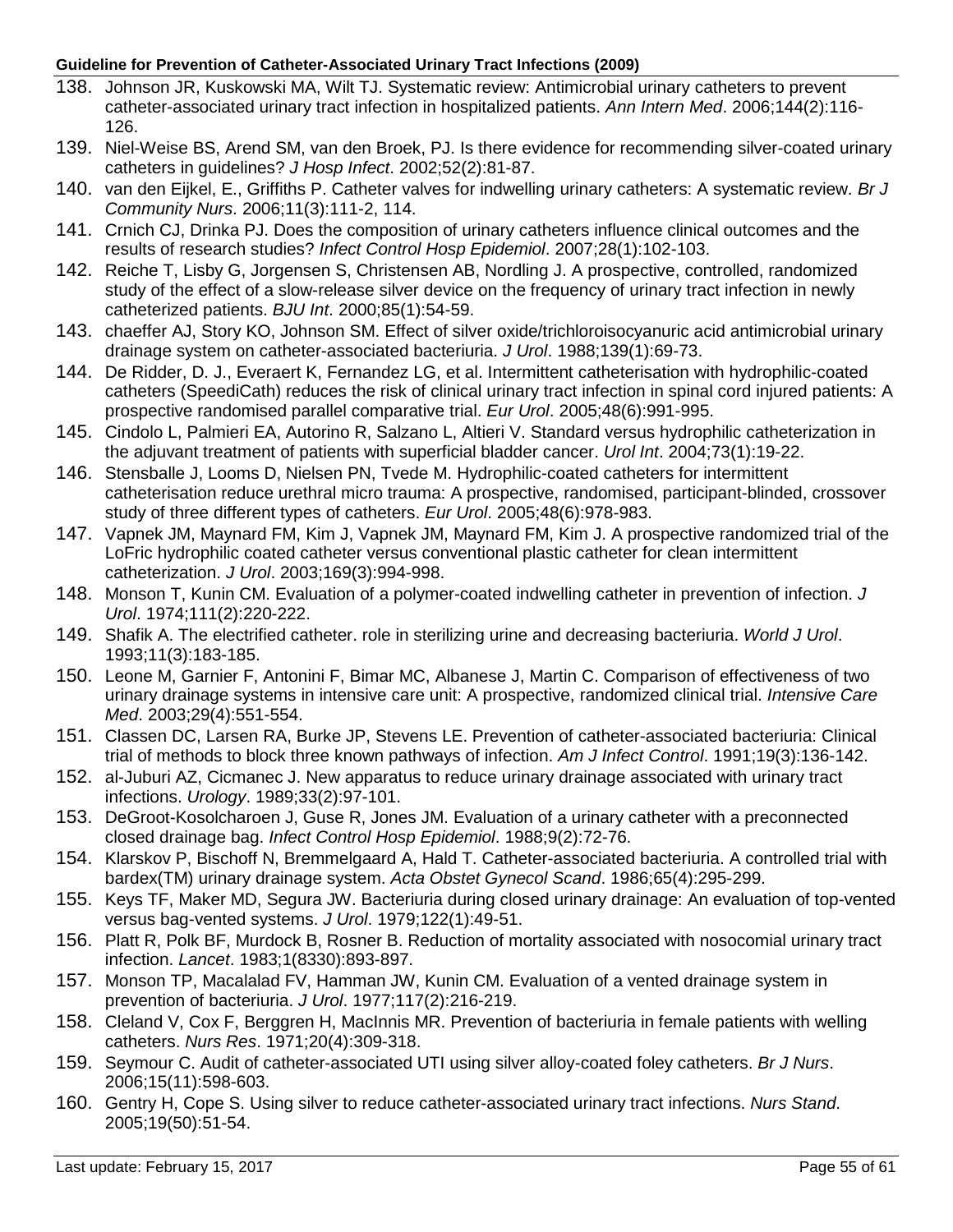- 161. Madeo M, Davies D, Johnson G, Owen E, Wadsworth P, Martin CR. The impact of using silver alloy urinary catheters in reducing the incidence of urinary tract infections in the critical care setting. *Br J Infect Control*. 2004;5(1):21-24.
- 162. Rupp ME, Fitzgerald T, Marion N, et al. Effect of silver-coated urinary catheters: Efficacy, costeffectiveness, and antimicrobial resistance. *Am J Infect Control*. 2004;32(8):445-450.
- 163. Lai KK, Fontecchio SA, Lai KK, Fontecchio SA. Use of silver-hydrogel urinary catheters on the incidence of catheter-associated urinary tract infections in hospitalized patients. *Am J Infect Control*. 2002;30(4):221-225.
- 164. Akiyama H, Okamoto S. Prophylaxis of indwelling urethral catheter infection: Clinical experience with a modified foley catheter and drainage system. *J Urol*. 1979;121(1):40-42.
- 165. Bologna RA, Tu LM, Polansky M, Fraimow HD, Gordon DA, Whitmore KE. Hydrogel/silver ion-coated urinary catheter reduces nosocomial urinary tract infection rates in intensive care unit patients: A multicenter study. *Urology*. 1999;54(6):982-987.
- 166. Newton T, Still JM, Law E. A comparison of the effect of early insertion of standard latex and silverimpregnated latex foley catheters on urinary tract infections in burn patients. *Infect Control Hosp Epidemiol*. 2002;23(4):217-218.
- 167. Butler HK, Kunin CM. Evaluation of polymyxin catheter lubricant and impregnated catheters. *J Urol*. 1968;100(4):560-566.
- 168. Mooro H, Kamel M. Prevention of catheter fever by the use of furacin urethral inserts. *J Egypt Med Assoc*. 1966;49(8):550-553.
- 169. Pachler J, Frimodt-Moller C. A comparison of prelubricated hydrophilic and non-hydrophilic polyvinyl chloride catheters for urethral catheterization. *BJU Int*. 1999;83(7):767-769.
- 170. Chen TY, Ponsot Y, Carmel M, Bouffard N, Kennelly MJ, Tu LM. Multi-centre study of intraurethral valve-pump catheter in women with a hypocontractile or acontractile bladder. *Eur Urol*. 2005;48(4):628- 633.
- 171. Danchaivijitr S, Chokeloidkaew S, Prutsachativuthi S, Trakulsomboon S. Should the open urinary drainage system be continued? *J Med Assoc Thai*. 1988;71 Suppl 3:14-18.
- 172. Wille JC, Blusse van Oud Alblas, A., Thewessen EA. Nosocomial catheter-associated bacteriuria: A clinical trial comparing two closed urinary drainage systems. *J Hosp Infect*. 1993;25(3):191-198.
- 173. Hardyck C, Petrinovich L. Reducing urinary tract infections in catheterized patients. *Ostomy Wound*. 1998;44(12):36-8, 40, 42-3.
- 174. Montagnino BA, Gonzales ET,Jr., Roth DR. Open catheter drainage after urethral surgery. *J Urol*. 1988;140(5):1250-1252.
- 175. Madeo M, Barr B, Owen E. A study to determine whether the use of a pre-connect urinary catheter system reduces the incidence of nosocomial urinary tract infections. *Br J Infect Control*. 2005;6(4):22-25.
- 176. Leone M, Garnier F, Dubuc M, Bimar MC, Martin C. Prevention of nosocomial urinary tract infection in ICU patients: Comparison of effectiveness of two urinary drainage systems. *Chest*. 2001;120(1):220- 224.
- 177. Blenkharn JJ. Prevention of bacteriuria during urinary catheterization of patients in an intensive care unit: Evaluation of the 'ureofix 500' closed drainage system. *J Hosp Infect*. 1985;6(2):187-193.
- 178. Drach GW, Lacy SS, Cox CE, 2<sup>nd</sup>. Prevention of catheter-induced post-prostatectomy infection. effects of systemic cephaloridine and local irrigation with neomycin-polymyxin through closed-drainage catheter system. *J Urol*. 1971;105(6):840-842.
- 179. Plowman R, Graves N, Esquivel J, Roberts JA. An economic model to assess the cost and benefits of the routine use of silver alloy coated urinary catheters to reduce the risk of urinary tract infections in catheterized patients. *J Hosp Infect*. 2001;48(1):33-42.
- 180. Platt R, Polk BF, Murdock B, Rosner B. Prevention of catheter-associated urinary tract infection: A costbenefit analysis. *Infect Control Hosp Epidemiol*. 1989;10(2):60-64.
- 181. Saint S, Veenstra DL, Sullivan SD, Chenoweth C, Fendrick AM. The potential clinical and economic benefits of silver alloy urinary catheters in preventing urinary tract infection. *Arch Intern Med*. 2000;160(17):2670-2675.
- 182. Niel-Weise BS, van den Broek, P. J. Antibiotic policies for short-term catheter bladder drainage in adults. *Cochrane Libr*. 2006;4.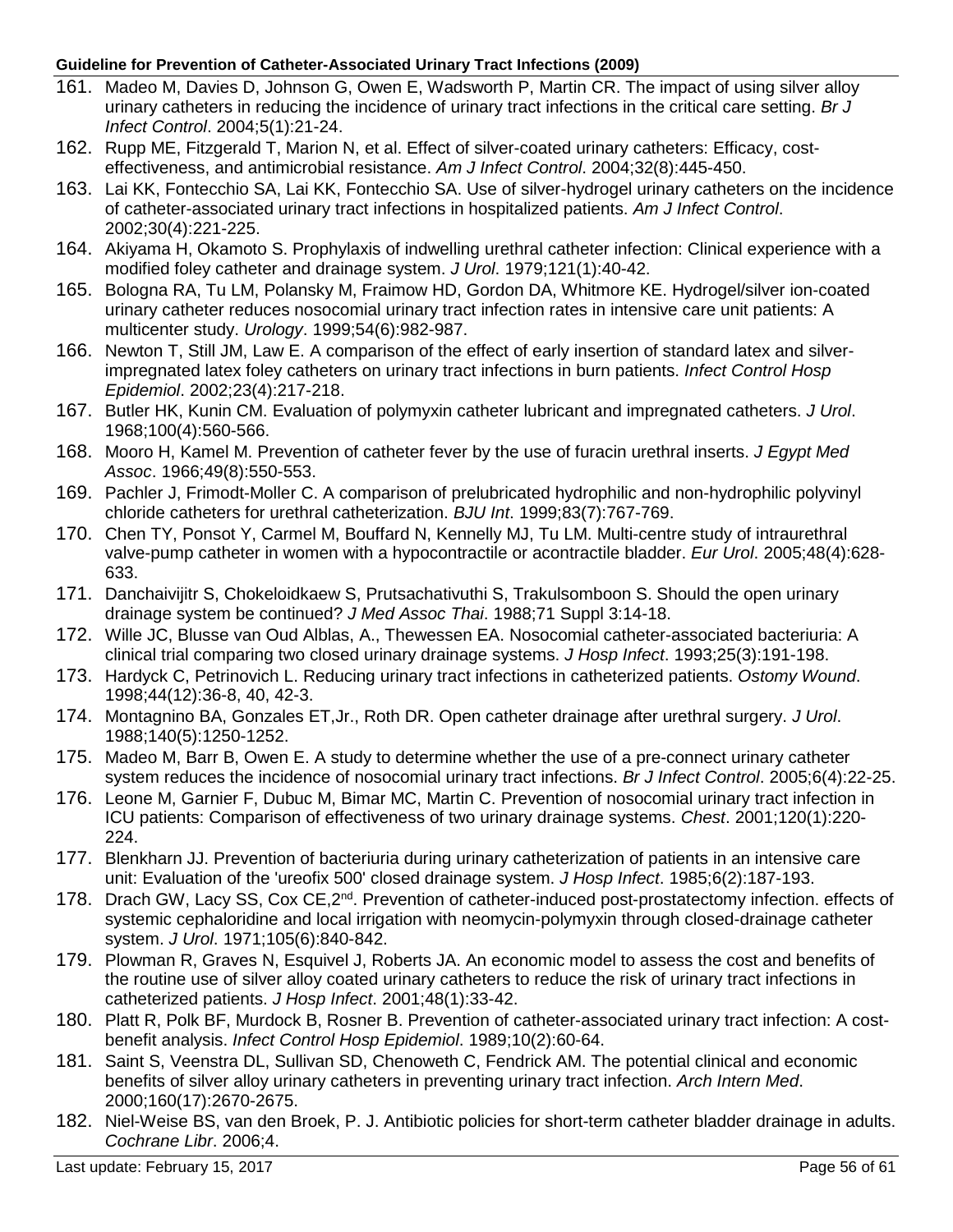- 183. Niel-Weise BS, van den Broek, P. J. Urinary catheter policies for long-term bladder drainage. *Cochrane Libr*. 2006;4.
- 184. Griffiths R, Fernandez R. Strategies for the removal of short-term indwelling urethral catheters in adults. *Cochrane Libr*. 2007(2).
- 185. Esposito S, Noviello S, Leone S, Marvaso A, Drago L, Marchetti F, The LSG. A pilot study on prevention of catheter-related urinary tract infections with fluoroquinolones. *J Chemother*. 2006;18(5):494-501.
- 186. Wazait HD, Patel HR, Van Der Meulen, J. H. P., et al. A pilot randomized double-blind placebocontrolled trial on the use of antibiotics on urinary catheter removal to reduce the rate of urinary tract infection: The pitfalls of ciprofloxacin. *BJU Int*. 2004;94(7):1048-1050.
- 187. Lukkarinen O, Hellstrom P, Leppilahti M, Kontituri M, Tammela T. Antibiotic prophylaxis in patients with urinary retention undergoing transureteral prostatectomy. *Ann Chir Gynaecol*. 1997;86(3):239-242.
- 188. Lukkarinen O, Hellstrom P, Leppilahti M, Kontturi M, Tammela T. Prospective randomized open study between ciprofloxacin and a combination of sulfadiazine and trimethoprim in antibiotic prophylaxis in connection with transurethral prostatectomy. *Scand J Urol Nephrol*. 1996;30(1):33-36.
- 189. Vollaard EJ, Clasener HA, Zambon JV, Joosten HJ, van Griethuysen, AJ. Prevention of catheterassociated gram-negative bacilluria with norfloxacin by selective decontamination of the bowel and high urinary concentration. *J Antimicrob Chemother*. 1989;23(6):915-922.
- 190. Grabe M, Forsgren A, Hellsten S. A short antibiotic course given in conjunction with and after catheter removal consecutive to transurethral prostatic resection. *Scand J Urol Nephrol*. 1984;18(3):193-199.
- 191. Little PJ, Pearson S, Peddie BA, Greenslade NF, Utley WL. Amoxicillin in the prevention of catheterinduced urinary infection. *J Infect Dis*. 1974;129(0):suppl:S241-2.
- 192. Clarke SA, Samuel M, Boddy SA. Are prophylactic antibiotics necessary with clean intermittent catheterization? A randomized controlled trial. *J Pediatr Surg*. 2005;40(3):568-571.
- 193. Waites KB, Canupp KC, Armstrong S, DeVivo MJ. Effect of cranberry extract on bacteriuria and pyuria in persons with neurogenic bladder secondary to spinal cord injury. *J Spinal Cord Med*. 2004;27(1):35- 40.
- 194. Firestein M, Mendelson G, Gronich D, Granot E, Ben-Israel J, Raz R. Can antibiotic use during routine replacement of long-term urinary catheter prevent bacteriuria? *Infectious Diseases in Clinical Practice*. 2001;10(3):133-135.
- 195. Schlager TA, Anderson S, Trudell J, Hendley JO. Effect of cranberry juice on bacteriuria in children with neurogenic bladder receiving intermittent catheterization. *J Pediatr*. 1999;135(6):698-702.
- 196. Schiotz HA, Guttu K. Value of urinary prophylaxis with methenamine in gynecologic surgery. *Acta Obstet Gynecol Scand*. 2002;81(8):743-746.
- 197. Tyreman NO, Andersson PO, Kroon L, Orstam S. Urinary tract infection after vaginal surgery. effect of prophylactic treatment with methenamine hippurate. *Acta Obstet Gynecol Scand*. 1986;65(7):731-733.
- 198. Pearman JW, Bailey M, Harper WE, Pearman JW, Bailey M, Harper WE. Comparison of the efficacy of "trisdine" and kanamycin-colistin bladder instillations in reducing bacteriuria during intermittent catheterisation of patients with acute spinal cord trauma. *Br J Urol*. 1988;62(2):140-144.
- 199. Pearman JW, Bailey M, Riley LP. Bladder instillations of trisdine compared with catheter introducer for reduction of bacteriuria during intermittent catheterisation of patients with acute spinal cord trauma. *Br J Urol*. 1991;67(5):483-490.
- 200. Adesanya AA, Osegbe DN, Amaku EO. The use of intermittent chlorhexidine bladder irrigation in the prevention of post-prostatectomy infective complications. *Int Urol Nephrol*. 1993;25(4):359-367.
- 201. Ball AJ, Carr TW, Gillespie WA, Kelly M, Simpson RA, Smith PJ. Bladder irrigation with chlorhexidine for the prevention of urinary infection after transurethral operations: A prospective controlled study.[see comment]. *J Urol*. 1987;138(3):491-494.
- 202. van den Broek, P. J., Daha TJ, Mouton RP. Bladder irrigation with povidone-iodine in prevention of urinary-tract infections associated with intermittent urethral catheterisation. *Lancet*. 1985;1(8428):563- 565.
- 203. Savage JE, Phillips B, Lifshitz S, et al. Bacteriuria in closed bladder drainage versus continuous irrigation in patients undergoing intracavitary radium for treatment of gynecologic cancer. *Gynecol Oncol*. 1982;13(1):26-30.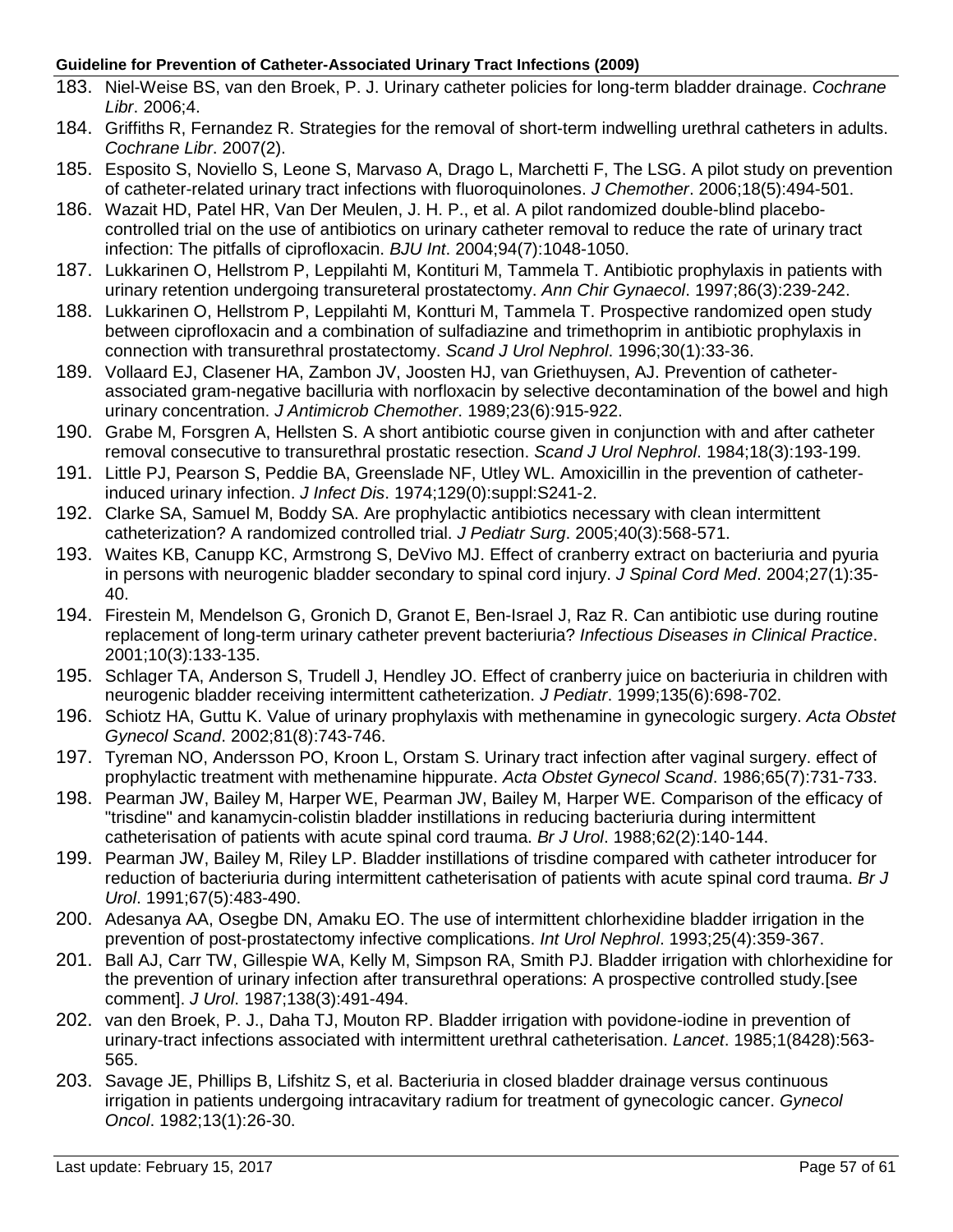- 204. Kirk D, Dunn M, Bullock DW, Mitchell JP, Hobbs SJ. Hibitane bladder irrigation in the prevention of catheter-associated urinary infection. *Br J Urol*. 1979;51(6):528-531.
- 205. Chamberlain G, Holt E. Automatic bladder irrigation after vaginal surgery. *Br J Urol*. 1975;47(6):641-643.
- 206. Clark LW. Neomycin in the prevention of postcatheterization bacteriuria. *Med J Aust*. 1973;1(21):1034- 1036.
- 207. Washington EA. Instillation of 3% hydrogen peroxide or distilled vinegar in urethral catheter drainage bag to decrease catheter-associated bacteriuria. *Biol Res Nurs*. 2001;3(2):78-87.
- 208. Sweet DE, Goodpasture HC, Holl K, Smart S, Alexander H, Hedari A. Evaluation of H2O2 prophylaxis of bacteriuria in patients with long-term indwelling foley catheters: A randomized controlled study. *Infect Control*. 1985;6(7):263-266.
- 209. Thompson RL, Haley CE, Searcy MA, et al. Catheter-associated bacteriuria. failure to reduce attack rates using periodic instillations of a disinfectant into urinary drainage systems. *JAMA*. 1984;251(6):747- 751.
- 210. Gillespie WA, Simpson RA, Jones JE, Nashef L, Teasdale C, Speller DC. Does the addition of disinfectant to urine drainage bags prevent infection in catheterised patients? *Lancet*. 1983;1(8332):1037-1039.
- 211. Maizels M, Schaeffer AJ. Decreased incidence of bacteriuria associated with periodic instillations of hydrogen peroxide into the urethral catheter drainage bag. *J Urol*. 1980;123(6):841-845.
- 212. Webster J, Hood RH, Burridge CA, Doidge ML, Phillips CM, George N. Water or antiseptic for periurethral cleaning before uninary catheterization: A randomized controlled trial. *Am J Infect Control*. 2001;29(6):389-394.
- 213. Bardwell TA. Comparing meatal cleansing. *Aust Nurs J*. 1999;7(2):30-31.
- 214. Sanderson PJ, Weissler S. A comparison of the effect of chlorhexidine antisepsis, soap and antibiotics on bacteriuria, perineal colonization and environmental contamination in spinally injured patients. *J Hosp Infect*. 1990;15(3):235-243.
- 215. Burke JP, Garibaldi RA, Britt MR, Jacobson JA, Conti M, Alling DW. Prevention of catheter-associated urinary tract infections. efficacy of daily meatal care regimens. *Am J Med*. 1981;70(3):655-658.
- 216. Ross PW, Smylie HG. A comparison of two regimes of catheterisation in the prophylaxis of urinary tract infection in gynaecological patients. *Br J Urol*. 1966;38(2):194-198.
- 217. Keerasuntonpong A, Thearawiboon W, Panthawanan A, et al. Incidence of urinary tract infections in patients with short-term indwelling urethral catheters: A comparison between a 3-day urinary drainage bag change and no change regimens. *Am J Infect Control*. 2003;31(1):9-12.
- 218. Dille CA, Kirchhoff KT, Sullivan JJ, Larson E. Increasing the wearing time of vinyl urinary drainage bags by decontamination with bleach. *Arch Phys Med Rehabil*. 1993;74(4):431-437.
- 219. Priefer BA, Duthie EH,Jr., Gambert SR. Frequency of urinary catheter change and clinical urinary tract infection. study in hospital-based, skilled nursing home. *Urology*. 1982;20(2):141-142.
- 220. Fera P, Glashan RQ, Bruschini H, Lelis MAS, Baretta MCC, Srougi M. Lubricated urethral catheters with lidocaine versus gentamycin for clean intermittent catheterization. *International Braz J Urol*. 2002;28(1):50-56.
- 221. Giannantoni A, Di Stasi SM., Scivoletto G, Virgili G, Dolci S, Porena M. Intermittent catheterization with a prelubricated catheter in spinal cord injured patients: A prospective randomized crossover study. *J Urol*. 2001;166(1):130-133.
- 222. Cohen A. A microbiological comparison of a povidone-iodine lubricating gel and a control as catheter lubricants. *J Hosp Infect*. 1985;6 Suppl A:155-161.
- 223. Kunin CM, Finkelberg Z. Evaluation of an intraurethral lubricating catheter in prevention of catheterinduced urinary tract infections. *J Urol*. 1971;106(6):928-930.
- 224. Darouiche RO, Goetz L, Kaldis T, Cerra-Stewart C, AlSharif A, Priebe M. Impact of StatLock securing device on symptomatic catheter-related urinary tract infection: A prospective, randomized, multicenter clinical trial. *Am J Infect Control*. 2006;34(9):555-560.
- 225. Darouiche RO, Thornby JI, Cerra-Stewart C, Donovan WH, Hull RA. Bacterial interference for prevention of urinary tract infection: A prospective, randomized, placebo-controlled, double-blind pilot trial. *Clinical infectious diseases : an official publication of the Infectious Diseases Society of America*. 2005;41(10):1531-1534.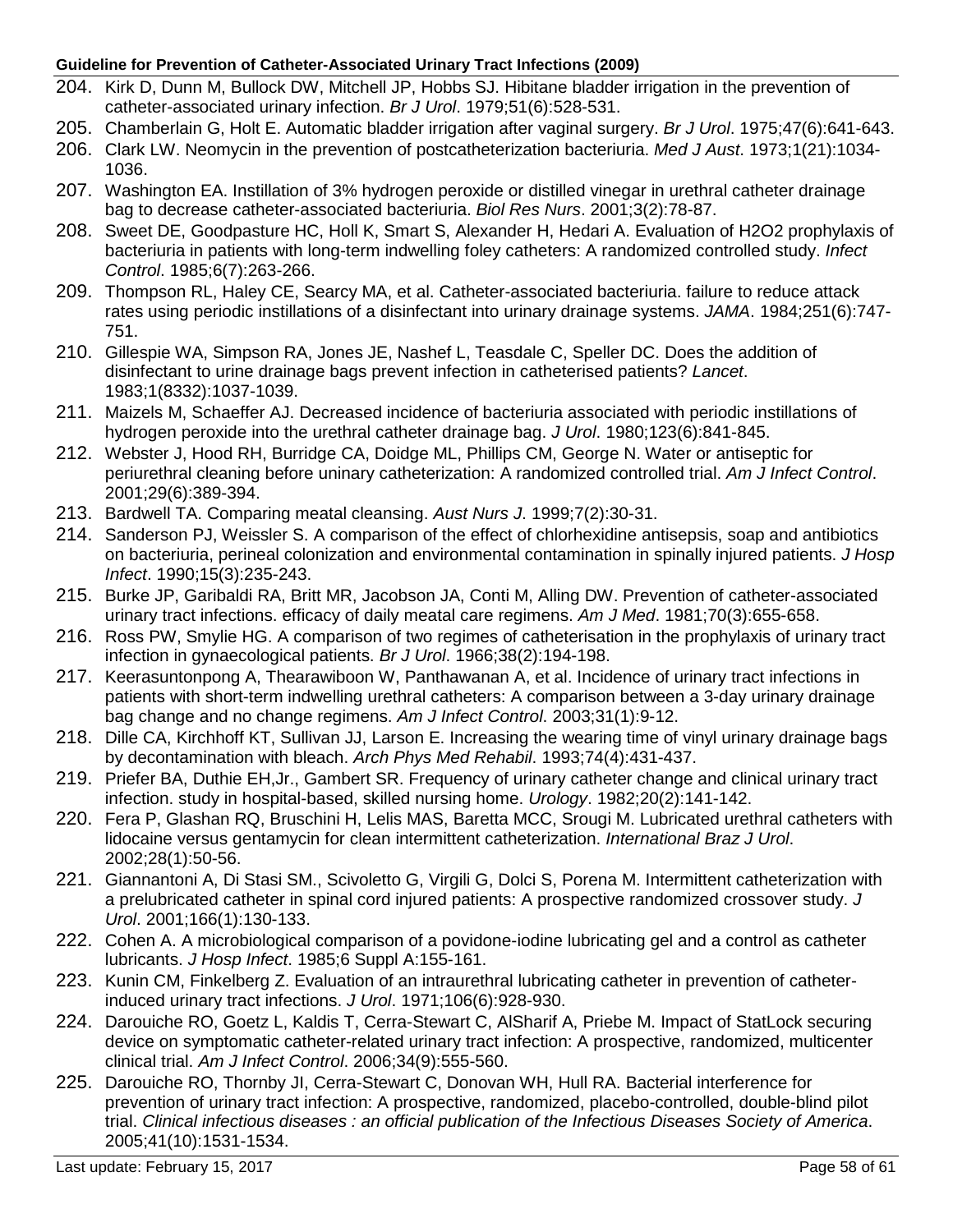- 226. Moore KN. Two methods for cleaning catheters used for intermittent catheterization: Sunlight(TM) liquid detergent and cetrimide 1:30 (savlon(TM)). *Canadian Journal of Rehabilitation*. 1990;4(2):87-92.
- 227. Alessandri F, Mistrangelo E, Lijoi D, Ferrero S, Ragni N. A prospective, randomized trial comparing immediate versus delayed catheter removal following hysterectomy. *Acta Obstet Gynecol Scand*. 2006;85(6):716-720.
- 228. Schiotz HA. Comparison of 1 and 3 days' transuretheral foley catheterization after vaginal plastic surgery. *International Urogynecology Journal*. 1995;6(3):158-161.
- 229. Polliack T, Bluvshtein V, Philo O, et al. Clinical and economic consequences of volume- or timedependent intermittent catheterization in patients with spinal cord lesions and neuropathic bladder (structured abstract). *Spinal Cord*. 2005;43(10):615-619.
- 230. Anton HA, Chambers K, Clifton J, Tasaka J. Clinical utility of a portable ultrasound device in intermittent catheterization. *Archives of Physical Medicine & Rehabilitation*. 1998;79(2):172-175.
- 231. Moyad RH, Persky L. Vesical irrigation and urosepsis. *Invest Urol*. 1968;6(1):21-25.
- 232. Shohet I, Alagam M, Shafir R, Tsur H, Cohen B. Postoperative catheterization and prophylactic antimicrobials in children with hypospadias. *Urology*. 1983;22(4):391-393.
- 233. Anonymous. Evaluation of aseptic techniques and chlorhexidine on the rate of catheter-associated urinary-tract infection. southampton infection control team. *Lancet*. 1982;1(8263):89-91.
- 234. Cafferkey MT, Conneely B, Falkiner FR, Gillespie WA, Murphy D. Post-operative urinary infection and septicaemia in urology. *J Hosp Infect*. 1980;1(4):315-320.
- 235. Salomon J, Denys P, Merle C, et al. Prevention of urinary tract infection in spinal cord-injured patients: Safety and efficacy of a weekly oral cyclic antibiotic (WOCA) programme with a 2 year follow-up - an observational prospective study. *J Antimicrob Chemother*. 2006;57(4):784-788.
- 236. Wibell L, Scheynius A, Norrman K. Methenamine-hippurate and bacteriuria in the geriatric patient with a catheter. *Acta Med Scand*. 1980;207(6):469-473.
- 237. Kostiala AA, Nyren P, Jokinen EJ, Runeberg L. Prospective study on the appearance of antibody-coated bacteria in patients with an indwelling urinary catheter. *Nephron*. 1982;30(3):279-285.
- 238. Nyren P, Runeberg L, Kostiala AI, Renkonen OV, Roine R. Prophylactic methenamine hippurate or nitrofurantoin in patients with an indwelling urinary catheter. *Ann Clin Res*. 1981;13(1):16-21.
- 239. Norrman K, Wibell L. Treatment with methenamine hippurate in the patient with a catheter. *J Int Med Res*. 1976;4(2):115-117.
- 240. Pearman JW. The value of kanamycin-colistin bladder instillations in reducing bacteriuria during intermittent catheterisation of patients with acute spinal cord injury. *Br J Urol*. 1979;51(5):367-374.
- 241. Cox F, Smith RF, Elliott JP, Quinn EL. Neomycin-polymyxin prophylaxis of urinary-tract infection associated with indwelling catheters. *Antimicrob Agents Chemother*. 1966;6:165-168.
- 242. Thornton GF, Lytton B, Andriole VT. Bacteriuria during indwelling catheter drainage. effect of constant bladder rinse. *JAMA*. 1966;195(3):179-183.
- 243. Wongsatanapong W. Prevention of urinary tract infection by instillation of chlorhexidine into urinary drainage bags. *J Med Assoc Thai*. 1988;71 Suppl 3:19-21.
- 244. Sujka SK, Petrelli NJ, Herrera L. Incidence of urinary tract infections in patients requiring long-term catheterization after abdominoperineal resection for rectal carcinoma: Does betadine(TM) in the foley drainage bag make a difference? *European Journal of Surgical Oncology*. 1987;13(4):341-343.
- 245. Samuels P, Fisher P. The use of hydrogen peroxide in catheter drainage units. *AUAA J*. 1983;3(3):5-9.
- 246. Koskeroglu N, Durmaz G, Bahar M, Kural M, Yelken B. The role of meatal disinfection in preventing catheter-related bacteriuria in an intensive care unit: A pilot study in turkey. *J Hosp Infect*. 2004;56(3):236-238.
- 247. Matsumoto T, Sakumoto M, Takahashi K, Kumazawa J. Prevention of catheter-associated urinary tract infection by meatal disinfection. *Dermatology*. 1997;195 Suppl 2:73-77.
- 248. Stelling JD, Hale AM. Protocol for changing condom catheters in males with spinal cord injury. *SCI Nurs*. 1996;13(2):28-34.
- 249. Reid RI, Webster O, Pead PJ, Maskell R. Comparison of urine bag-changing regimens in elderly catheterised patients. *Lancet*. 1982;2(8301):754-756.
- 250. Kambal C, Chance J, Cope S, Beck J. Catheter-associated UTIs in patients after major gynaecological surgery. *Prof Nurse*. 2004;19(9):515-518.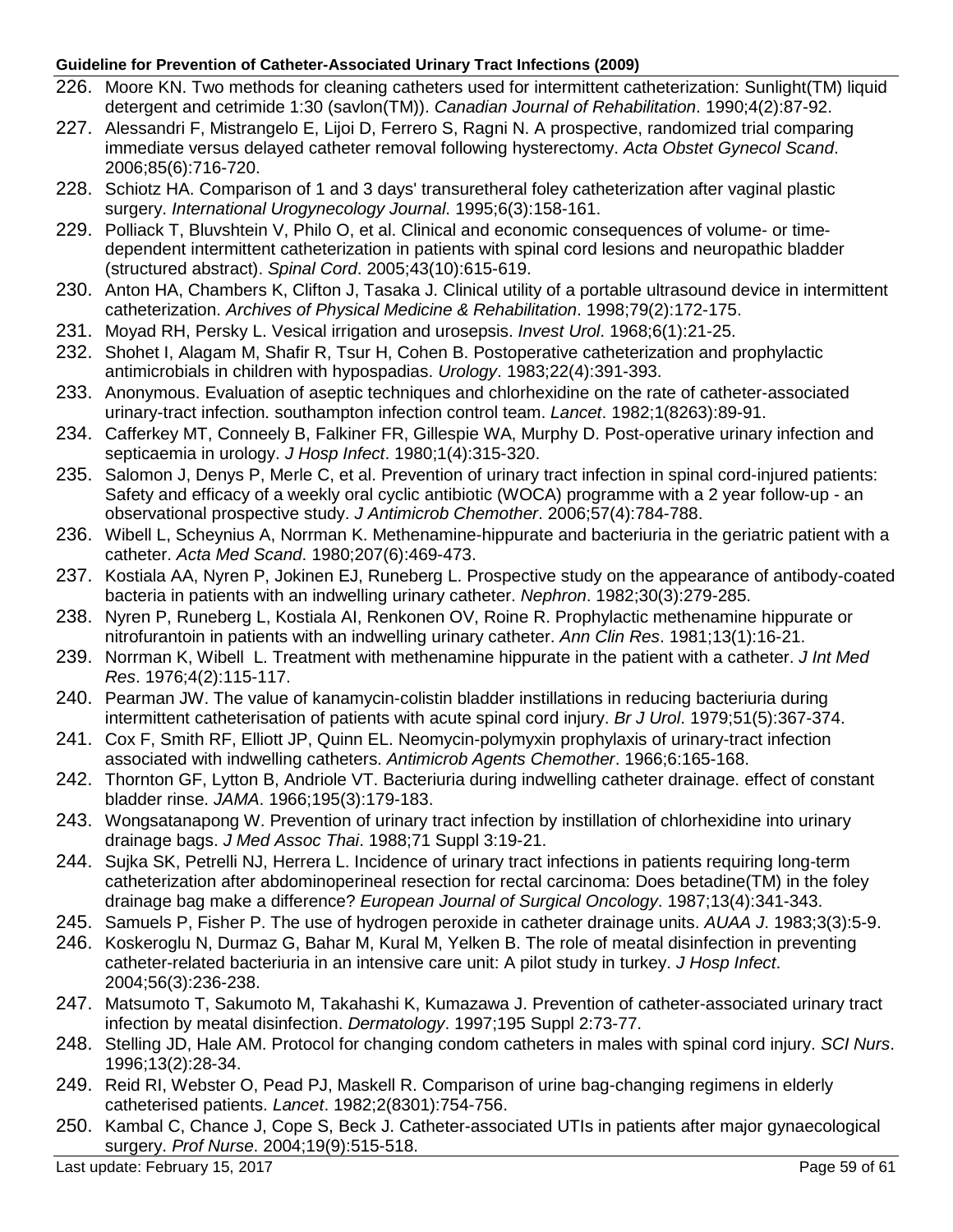- 251. Schiotz HA. Antiseptic catheter gel and urinary tract infection after short-term postoperative catheterization in women. *Arch Gynecol Obstet*. 1996;258(2):97-100.
- 252. Harrison LH. Comparison of a microbicidal povidone-iodine gel and a placebo gel as catheter lubricants. *J Urol*. 1980;124(3):347-349.
- 253. Chavigny KH. The use of polymixin B as a urethral lubricant to reduce the post-instrumental incidence of bacteriuria in females. an exploratory study. *Int J Nurs Stud*. 1975;12(1):33-42.
- 254. Nooyen RL. Prophylaxis of catheter-induced urinary tract infection in obstetric patients. *J Am Osteopath Assoc*. 1966;66(3):324-326.
- 255. Sims L, Ballard N. A comparison of two methods of catheter cleansing and storage used with clean intermittent catheterization. *Rehabil Nurs Res*. 1993;2(2):87-92.
- 256. Wald H, Epstein A, Kramer A. Extended use of indwelling urinary catheters in postoperative hip fracture patients. *Med Care*. 2005;43(10):1009-1017.
- 257. Wyatt TD, Timoney R. The effect of introducing a policy for catheter care on the catheter infection rate in a small hospital. *J Hosp Infect*. 1987;9(3):230-234.
- 258. Hoy WE, Kissel SM, Freeman RB, Sterling WA,Jr. Altered patterns of posttransplant urinary tract infections associated with perioperative antibiotics and curtailed catheterization. *Am J Kidney Dis*. 1985;6(4):212-216.
- 259. Pickard WG, Grundy DJ. A comparison of two methods of sterile urethral catheterisation in spinal cord injured adults. *Paraplegia*. 1996;34(1):30-33.
- 260. Jain M, Miller L, Belt D, King D, Berwick DM. Decline in ICU adverse events, nosocomial infections and cost through a quality improvement initiative focusing on teamwork and culture change. *Qual Saf Health Care*. 2006;15(4):235-239.
- 261. Reilly L, Sullivan P, Ninni S, Fochesto D, Williams K, Fetherman B. Reducing foley catheter device days in an intensive care unit: Using the evidence to change practice. *AACN Adv Crit Care*. 2006;17(3):272- 283.
- 262. Verdier R, Parer S, Jean-Pierre H, Dujols P, Picot MC. Impact of an infection control program in an intensive care unit in france. *Infect Control Hosp Epidemiol*. 2006;27(1):60-66.
- 263. Topal J, Conklin S, Camp K, Morris V, Balcezak T, Herbert P. Prevention of nosocomial catheterassociated urinary tract infections through computerized feedback to physicians and a nurse-directed protocol. *Am J Med Qual*. 2005;20(3):121-126.
- 264. Misset B, Timsit JF, Dumay MF, et al. A continuous quality-improvement program reduces nosocomial infection rates in the ICU. *Intensive Care Med*. 2004;30(3):395-400.
- 265. Rosenthal VD, Guzman S, Safdar N. Effect of education and performance feedback on rates of catheterassociated urinary tract infection in intensive care units in argentina. *Infect Control Hosp Epidemiol*. 2004;25(1):47-50.
- 266. Berg DE, Hershow RC, Ramirez CA, Weinstein RA. Control of nosocomial infections in an intensive care unit in guatemala city. *Clin Infect Dis*. 1995;21(3):588-593.
- 267. Cools HJ, van der Meer JW. Infection control in a skilled nursing facility: A 6-year survey. *J Hosp Infect*. 1988;12(2):117-124.
- 268. Saint S, Kaufman SR, Thompson M, Rogers MA, Chenoweth CE. A reminder reduces urinary catheterization in hospitalized patients. *Jt Comm J Qual Patient Saf*. 2005;31(8):455-462.
- 269. Huang WC, Wann SR, Lin SL, et al. Catheter-associated urinary tract infections in intensive care units can be reduced by prompting physicians to remove unnecessary catheters. *Infect Control Hosp Epidemiol*. 2004;25(11):974-978.
- 270. Cornia PB, Amory JK, Fraser S, Saint S, Lipsky BA. Computer-based order entry decreases duration of indwelling urinary catheterization in hospitalized patients. *Am J Med*. 2003;114(5):404-407.
- 271. Jacobson JA, Burke JP, Kasworm E. Effect of bacteriologic monitoring of urinary catheters on recognition and treatment of hospital-acquired urinary tract infections. *Infect Control*. 1981;2(3):227-232.
- 272. Fendler EJ, Ali Y, Hammond BS, Lyons MK, Kelley MB, Vowell NA. The impact of alcohol and sanitizer use on infection rates in an extended care facility. *Am J Infect Control*. 2002;30(4):226-233.
- 273. Fryklund B, Haeggman S, Burman LG. Transmission of urinary bacterial strains between patients with indwelling catheters - nursing in the same room and in separate rooms compared. *J Hosp Infect*. 1997;36(2):147-153.